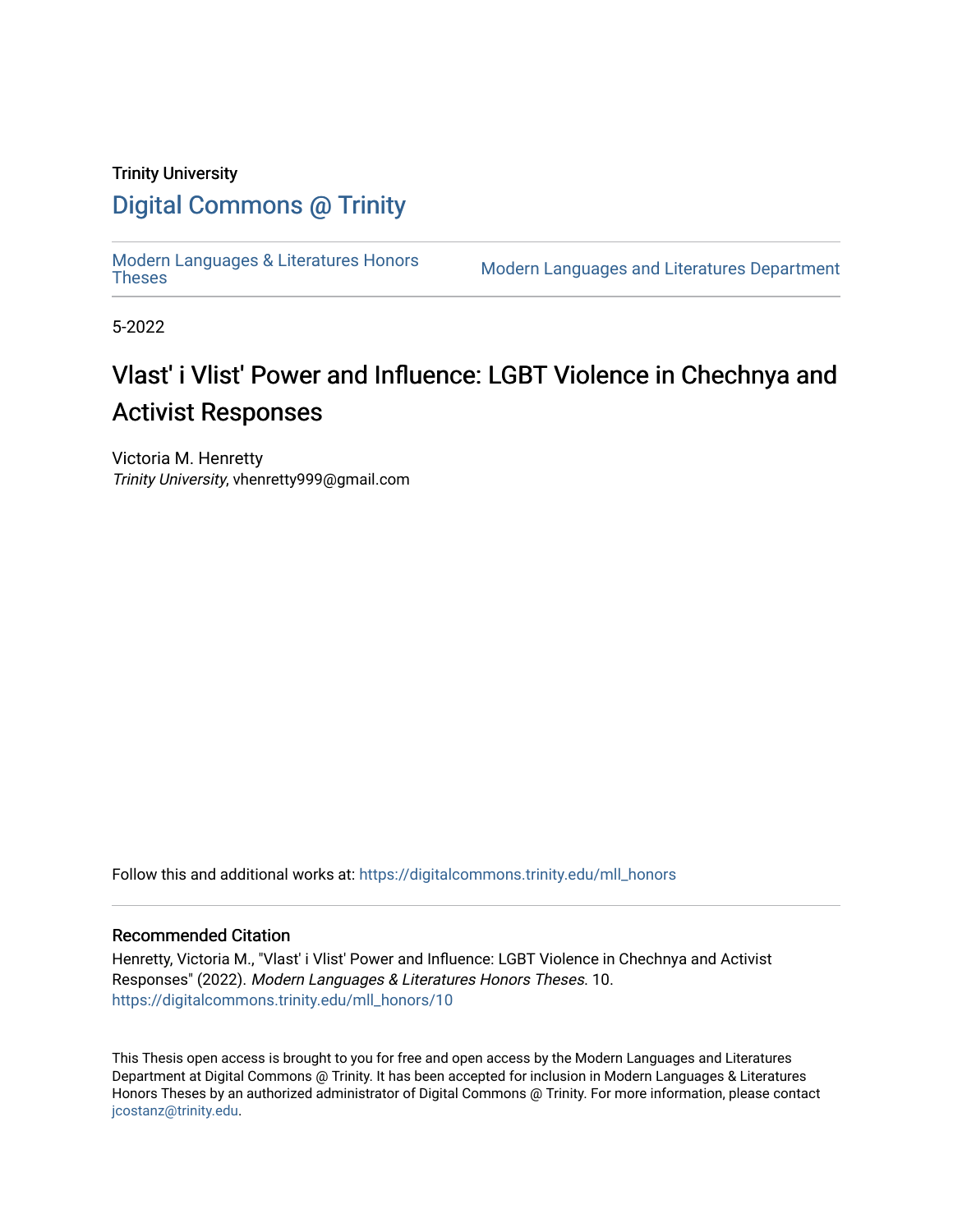# **Vlast' i Vlist' Power and Influence: LGBT Violence in Chechnya and Activist Responses**

**Victoria Henretty**

**2022 Modern Languages & Literature Honors Theses Trinity University**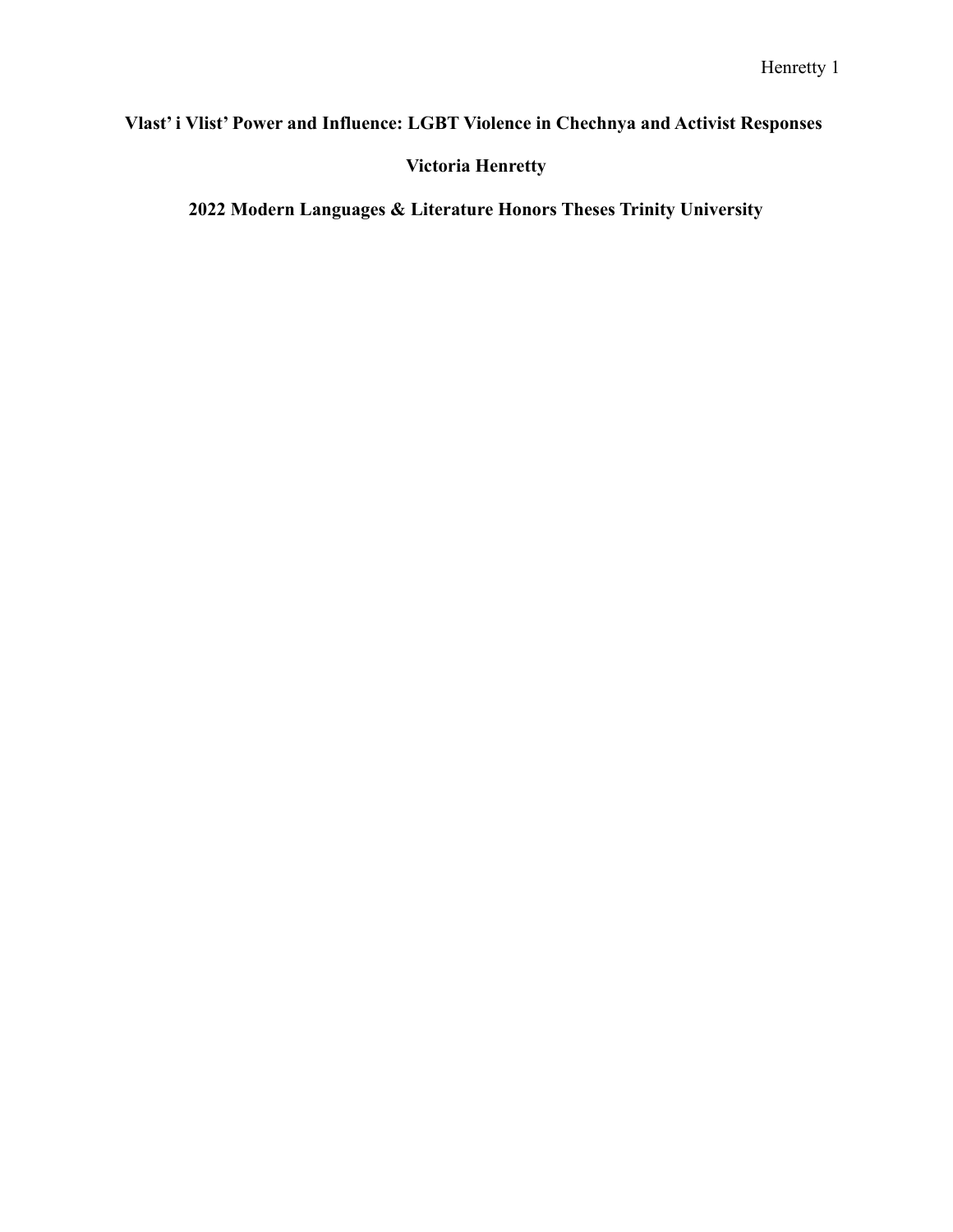### **Acknowledgements**

I would like to say thank you to everyone who helped make this project possible. Firstly, thank you to my advisors Dr. Bruce Holl and Dr. Tahir Naqvi for supporting me in combining my passions and pushing me forward academically. Dr. Holl your expertise on the Russian language and Soviet history was immensely helpful. Conducting research in my second language was intimidating but through our work together I feel excited to continue researching in Russian. Dr. Naqvi thank you for our many meetings and asking me difficult questions. I am very grateful for how my knowledge of anthropological research has evolved over this year. I want to extend my gratitude to my informants as well. In a nerve wrecking and stressful time they took the time to talk to share their experiences and expertise on LGBT issues. LGBT violence in Russia and Chechnya does not get enough attention and I thank them for helping me make this project possible. Thank you to my friends for the never ending support and encouragement! Your community and love has been instrumental in getting me through this year.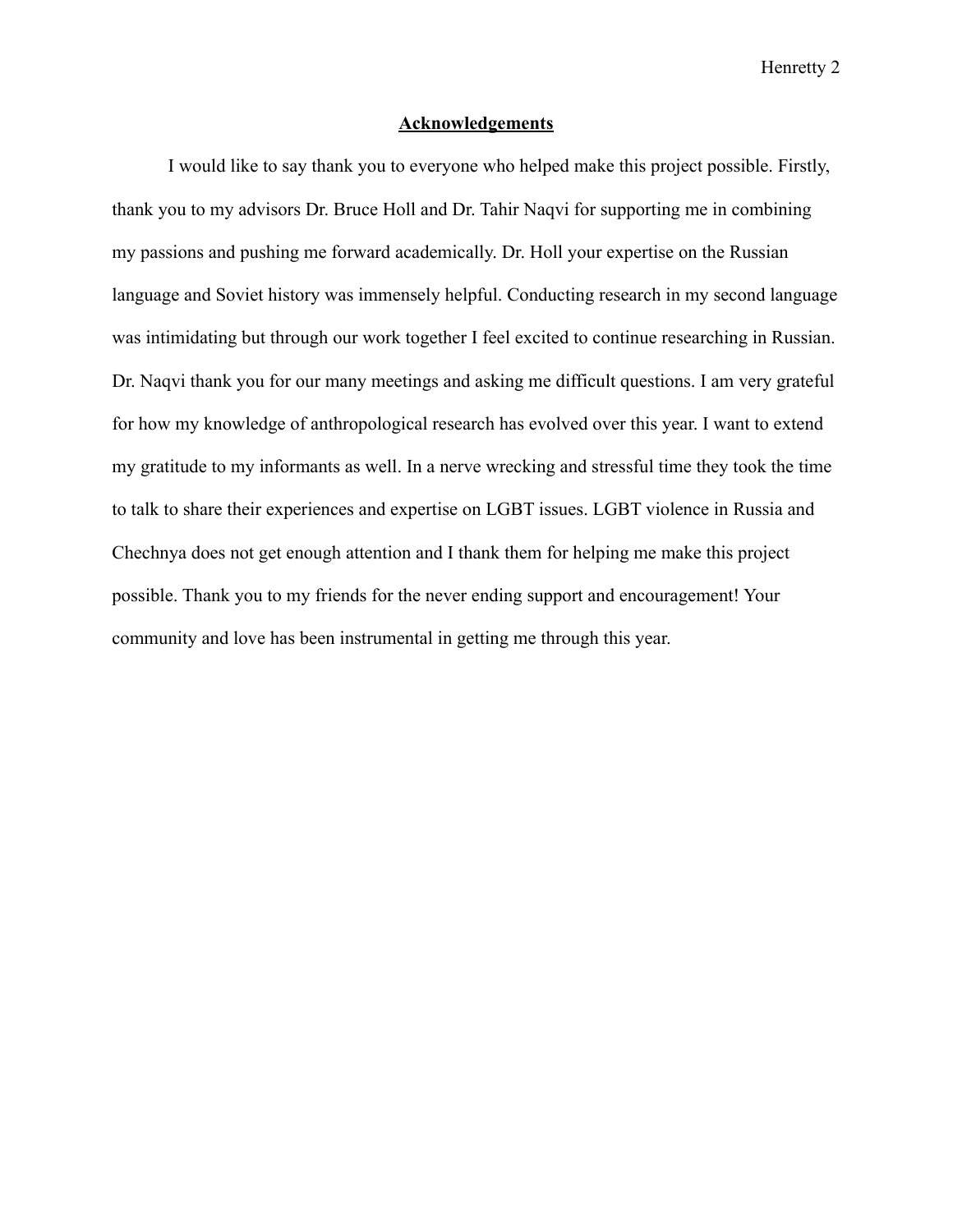# **Table of Contents**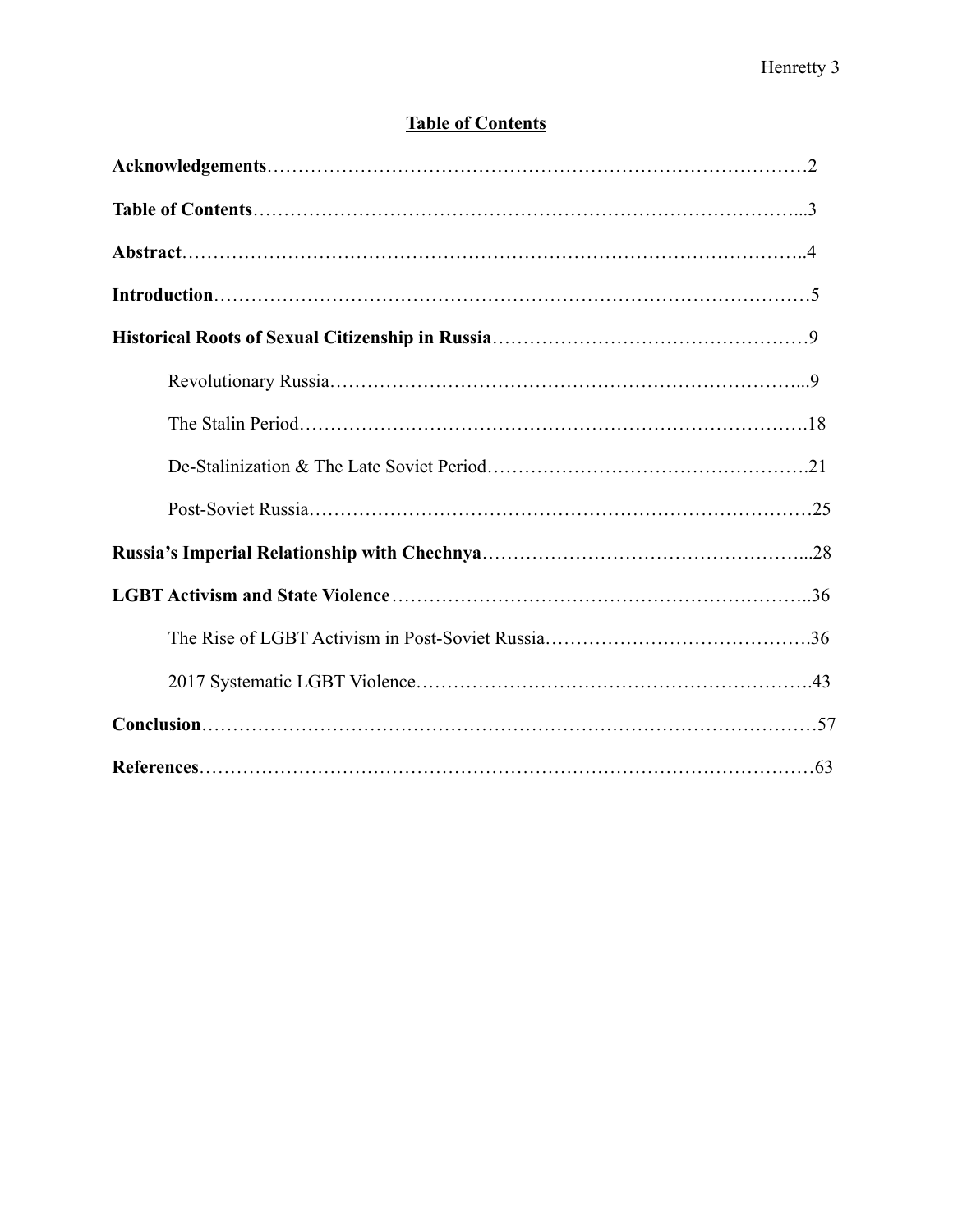## **Abstract**

In my research I provide a genealogy of the LGBT violence in Chechnya that began in 2017. Beginning in the Soviet period, when sexual citizenship entered public discourses, and through the post-Soviet period. I turn to Diane Richardson's theory of sexual citizenship and Bert Kulpa and Anna Mizielinska's writings on contemporary peripheries to approach sexual citizenship in Russia and the Caucasus with a critical lens that decenters Western perspectives. I provide a historical primer on the imperial relationship between Russia and Chechnya in order to further explain how imperial dynamics impact sexual citizenship. I turn to LGBT activism since the fall of the Soviet Union to illustrate how activists are forced to contend with narratives of traditionalism based in the conservative Russian imaginary. I interviewed two LGBT Russian activists who connect state homophobia in Chechnya to larger problems of homophobia and injustice in Russia and globally. These Russian activists must contend with their role as a member of an imperial nation, while also navigating their own persecution by their state and violent homophobes.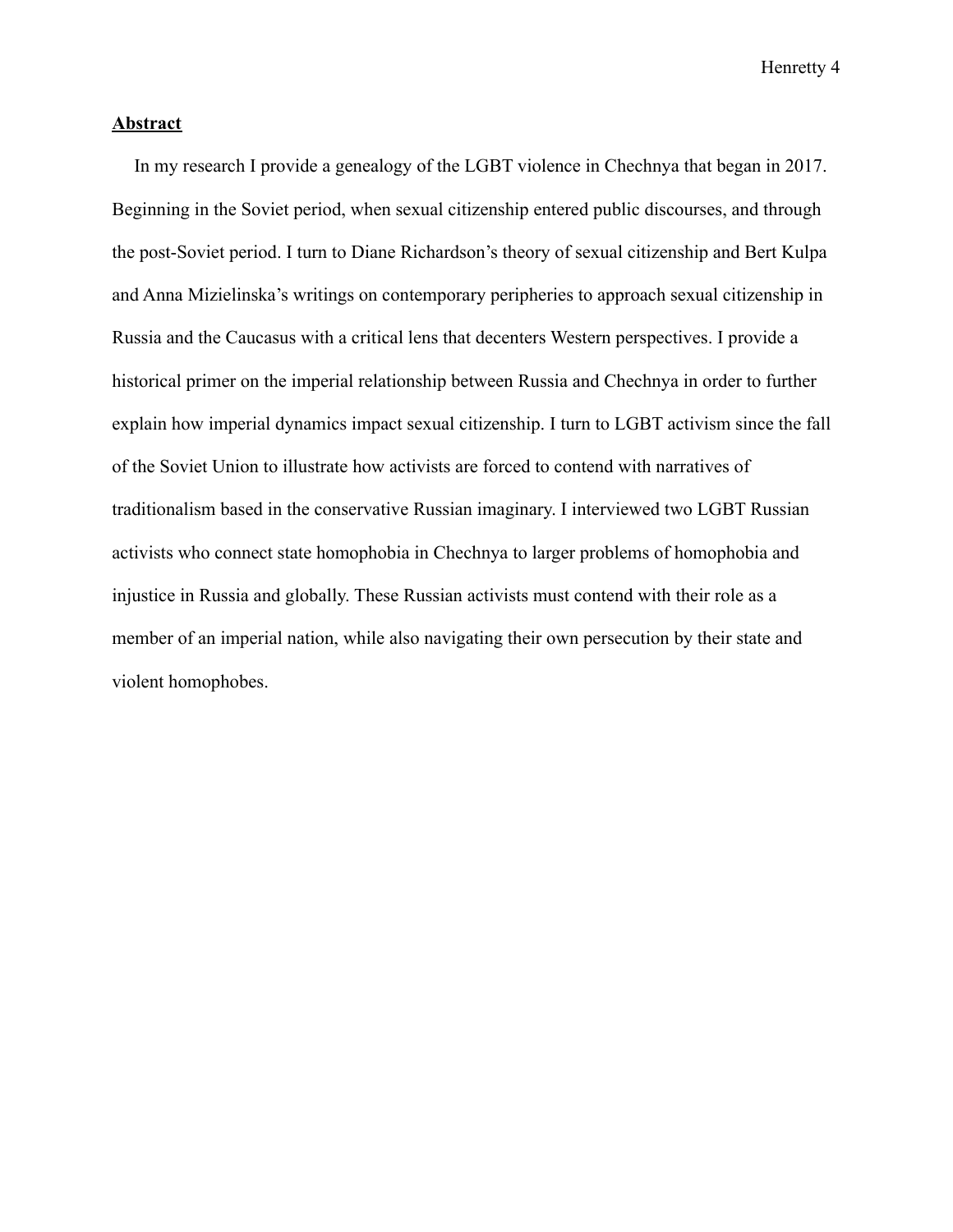#### **Introduction**

"In Russia homophobia is not a surprise. Nobody cares about it and in school there is no special education on gender and sexuality. We can use Chechnya as an example for doing something here! How can we say 'help homophobia in Russia', but not here?" -Olga a LGBT Russian Activist

In 2017, reports of a "Gay Purge" arose from the republic of Chechnya. Gay men were being detained, tortured, and forced to out other queer people. Once released from police custody, the men continue to face extreme persecution because the police encourage the men's families to commit honor killings. Since these reports surfaced, LGBT Russian activists, like Olga, quickly responded to the crises in solidarity with their Chechen neighbors. Activists who had little experience moving refugees across borders had to learn how to contend with extreme state homophobia while protecting themselves and the victims leaving with extreme trauma. Chechnya has a long history with Russia, which has resulted in political strife in the region. As a part of the Russian Federation, Chechnya has a strong connection to Moscow and the policies of the Putin administration. After international demands for Russia to investigate the persecution of LGBT people in Chechnya, there has been no such investigation. Now, Russian activists have taken on the primary role of providing aid to people fleeing persecution. These activists must respond to state violence that has developed into a unique post-Soviet attitude towards sexuality. My research asks how do Russian activists construct state homophobia in Chechnya?

I argue that the weaponization of sexual citizenship by the Russian government through time has resulted in the state using sexuality as a primary means of control. I further argue that the imperial and colonial relationship between Russia and Chechnya exacerbates this form of control. LGBT activists must contend with increasingly surveilled modes of sexual citizenship.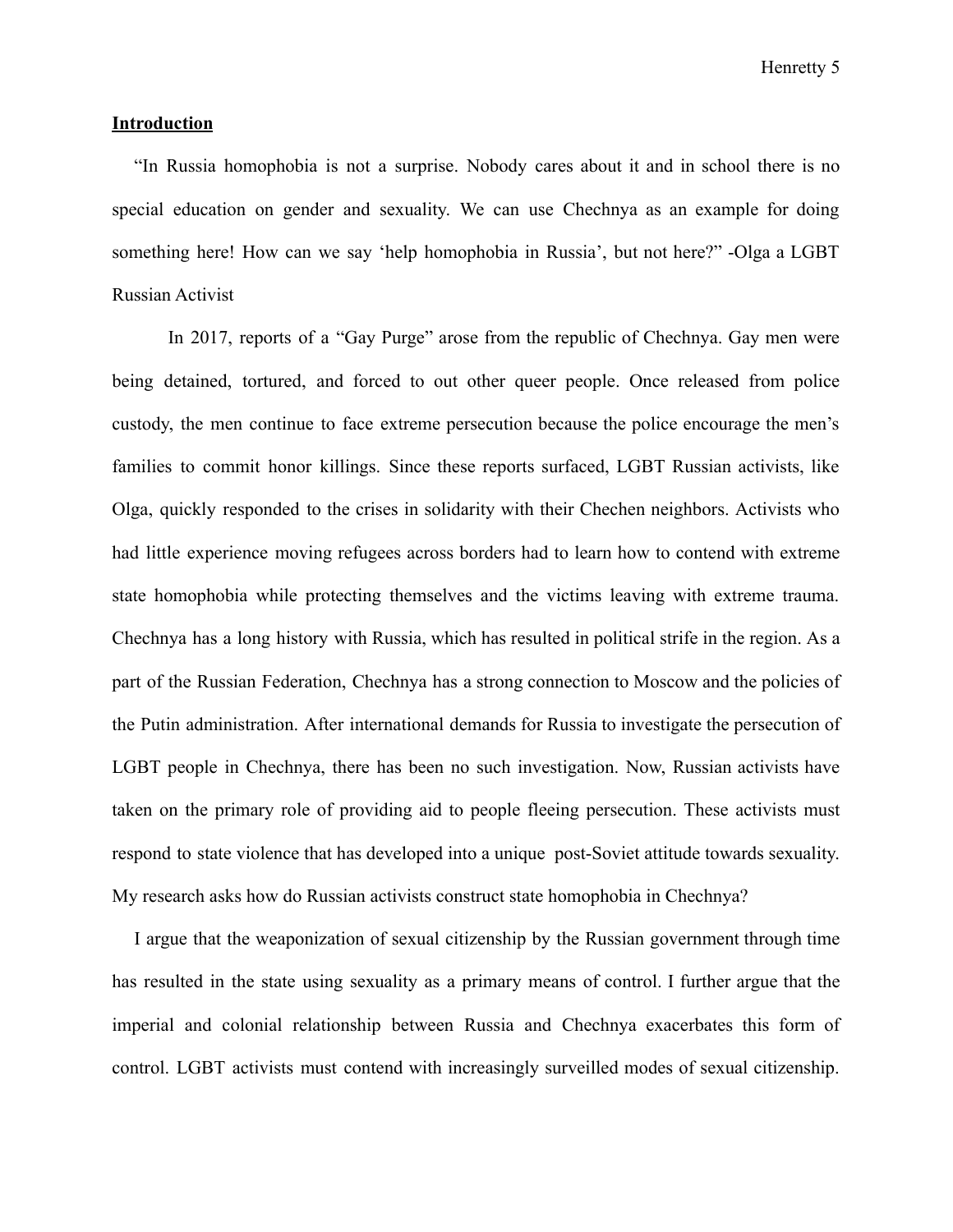The Russian state has modeled what behavior they deem deviant and encourages people to monitor and regulate the sexuality of their peers. Russia has historically used sexuality to regulate citizens in order to shape their national identity. I use the framework of sexual citizenship to explain how the rights of Russians and Chechens have been limited politically and socially by their sexuality. Diane Richardson rethinks traditional notions of citizenship that are defined by civil and political rights and argues that ones citizenship status is related to institutionalized heterosexuality and male privilege (2000: 75). This manifests in LGBT people being excluded from particular rights as citizens, especially their civil, political, and social rights. LGBT people are often not protected from discrimination or harassment, impeding their civil rights as citizens. Their political rights are limited by their inability to engage in politics by a lack of political representation or legal barriers that exist to stifle the critiques of the state by LGBT people. Social rights may be limited through discriminatory social policy, such as the notorious 2013 Russian law that made it illegal to positively represent LGBT people in the media, on the basis that it may "negatively" impact youth (Radio Free Europe 2021). In combination, sexual citizenship seeks to analyze the many ways that sexuality is used to limit people's ability to access their rights as citizens.

This theory inherently deals with liberal Western ideas of citizenship, and in the years since its conception scholars have disproportionately focused on the actual status of a person's citizenship. Western scholars have focused in on marriage rights, a predominantly Western liberal concern in the midst of anti-LGBT violence that occurs across the globe. Richardson (2018) reflects on the developments in writings of sexual citizenship over the last two decades, and she found that much of the writings require much more nuance to capture the intersectional aspects of LGBT struggles. Richardson writes that "analyses of sexual citizenship that are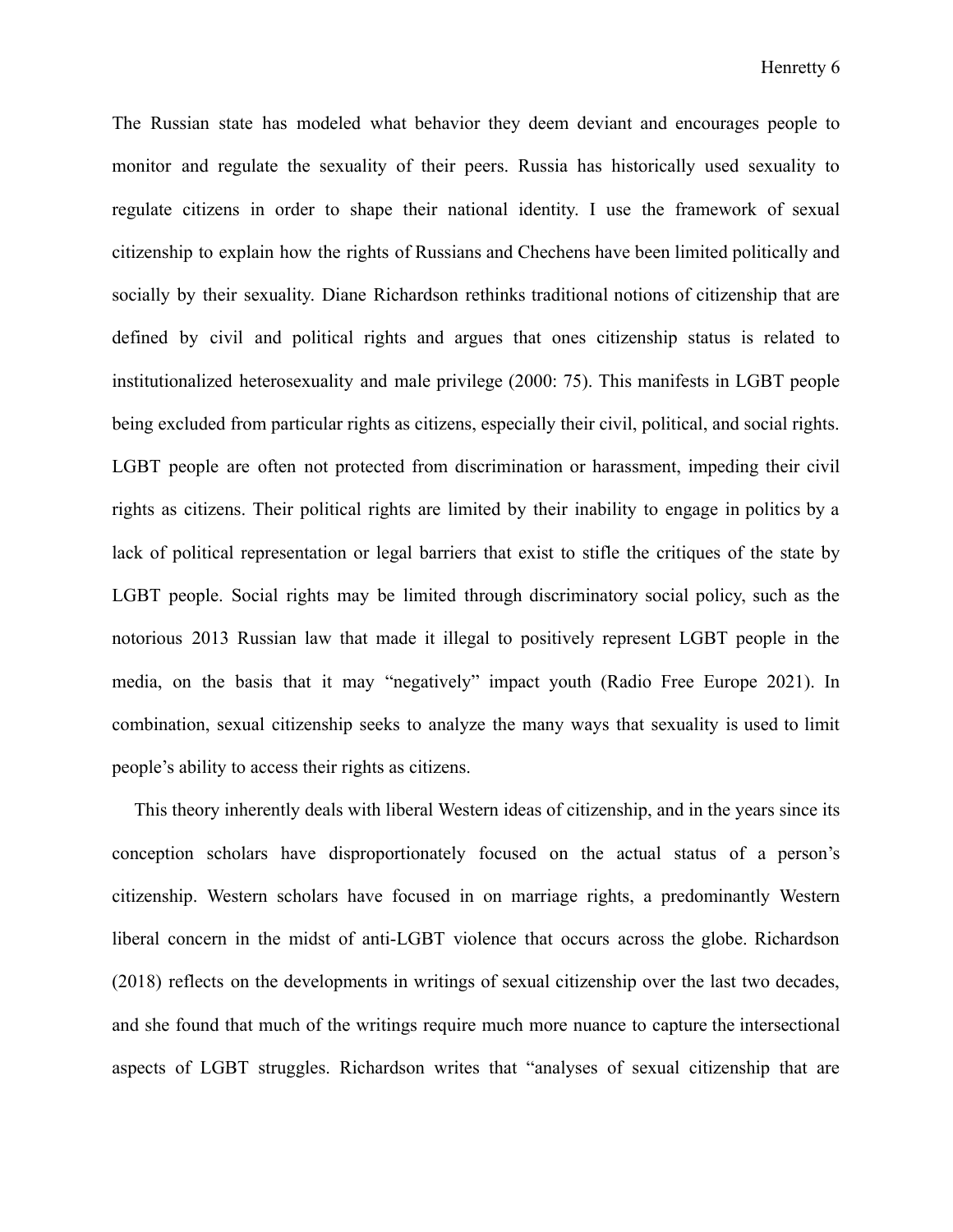multi-themed incorporating a diverse range of claims and struggles over rights of citizenship and forms of belonging, as well as the intersectional aspects of these, will provide more nuanced understandings of the interrelations between sexuality and citizenship" (2018). A lot of the literature on sexual citizenship deals with marriage or sodomy laws, which are important issues, but they do not hit on some of the more complex issues global LGBT people face. Focusing on these laws is western centric because they do not reflect the material conditions people are experiencing. Literature on marriage and sodomy laws are important, but not as relevant to people who cannot access their most basic rights as citizens on the basis of their sexuality.

Going forward, I will draw from scholars in critical area studies and the theory of sexual citizenship in order to explain the unique sexual citizenship in Russia and Chechnya. Since the Enlightenment the West has framed Russia as Other and does not consider Russia to be a part of the "civilized" West, partially because they did not incorporate Enlightenment political philosophy into their ideals (Stella 2015: 147). Russia has historically been seen as on the developmental scale between civilization and barbarism, despite long traditions of industrialization and modernization projects that attempted to respond to these critiques (Stella 2015: 147). This developmental scale is evident in Cold War analysis that split countries into the First World, Second World, and Third World. In this system the Soviet Union and other communist countries are between the "developed" and "underdeveloped" worlds. Critical area studies critiques the uncritical use of the east/west binary because it universalizes perspectives on queer studies, which are based on western-centric geography (Stella 2015: 147). This critique is important to sexual citizenship, because the east/west binary has resulted in a lack of literature on LGBT violence in Russia that has a liberation lens. Much of the writings coming out of Western countries on Russia have been used to frame Russia to "subjugate the Other" through knowledge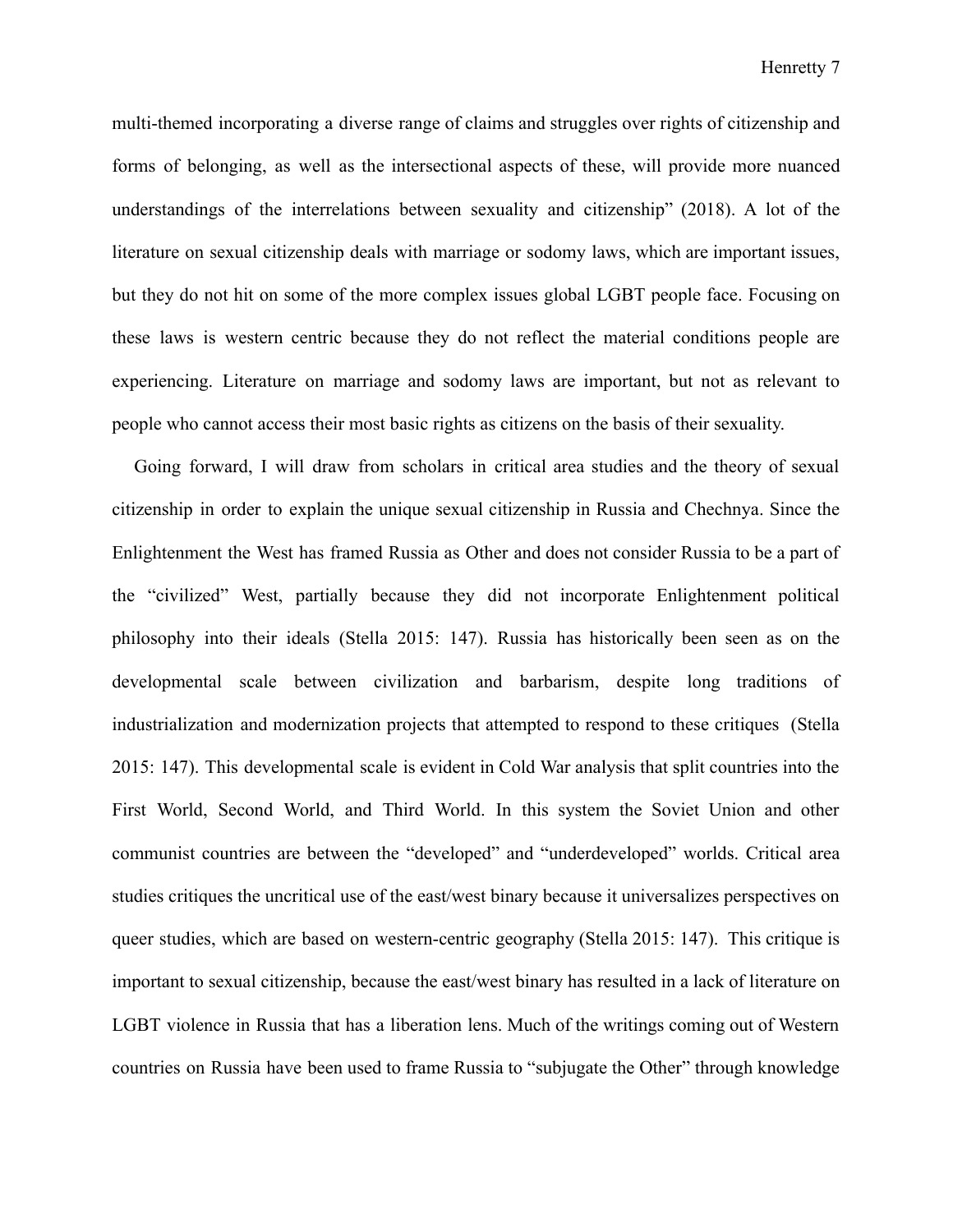and power, and is an instrument of colonial rule (Stella 2015: 147). An uncritical approach to the east/west dichotomy risks continuing the long relationship of the West situating itself as more civilized than Russia.

Scholars on post-Soviet Russia explain how Russia is framed as neither east nor west and neither contemporary nor in the past (Stella 2015, Kulpa & Mizielinska 2011). Western conceptions of time influence the way CEE (Central and Eastern Europe) is framed as both contemporary and somehow behind (Kulpa & Mizielinska 2011: 18). The CEE present is "'coerced' as 'past'" even though since the fall of Soviet Bloc CEE was thought of to be caught up to the Western present by dismantling communism. Kulpa and Mizielinska write that the constant framing of these countries as "post-communist" continues to Other and poses the West as a mentoring figure that CEE should look to (2011:18). Keeping this in mind, writings on sexuality in Russia and CEE should avoid using discourses on LGBT rights to frame the region as "behind" the West. Kulpa and Mizielinska continue that "whatever CEE became/is/will be, West had become/has already been/will have been" (Kulpa & Mizielinska 2011:18). This type of framing results in CEE being a contemporary periphery, meaning that although they are European they are framed as never advanced enough to be Western (Kulpa & Mizielinska 2011). State attitudes towards sexuality in Russia are historically and socially constituted, and are unique from the West because of the way Russia developed state power.

I will trace the increase in LGBT violence in Chechnya to the beginning of the Soviet period, when sexual citizenship entered public discourses with the decriminalization of sodomy in Russia. The Bolshevik period set a precedent for using legal and medical discourses to limit the liberatory capacity of the revolution in order to acquire a dictatorship of the proletariat. The brief period of decriminalization ended in 1933 when Stalin re-criminalized sodomy once again.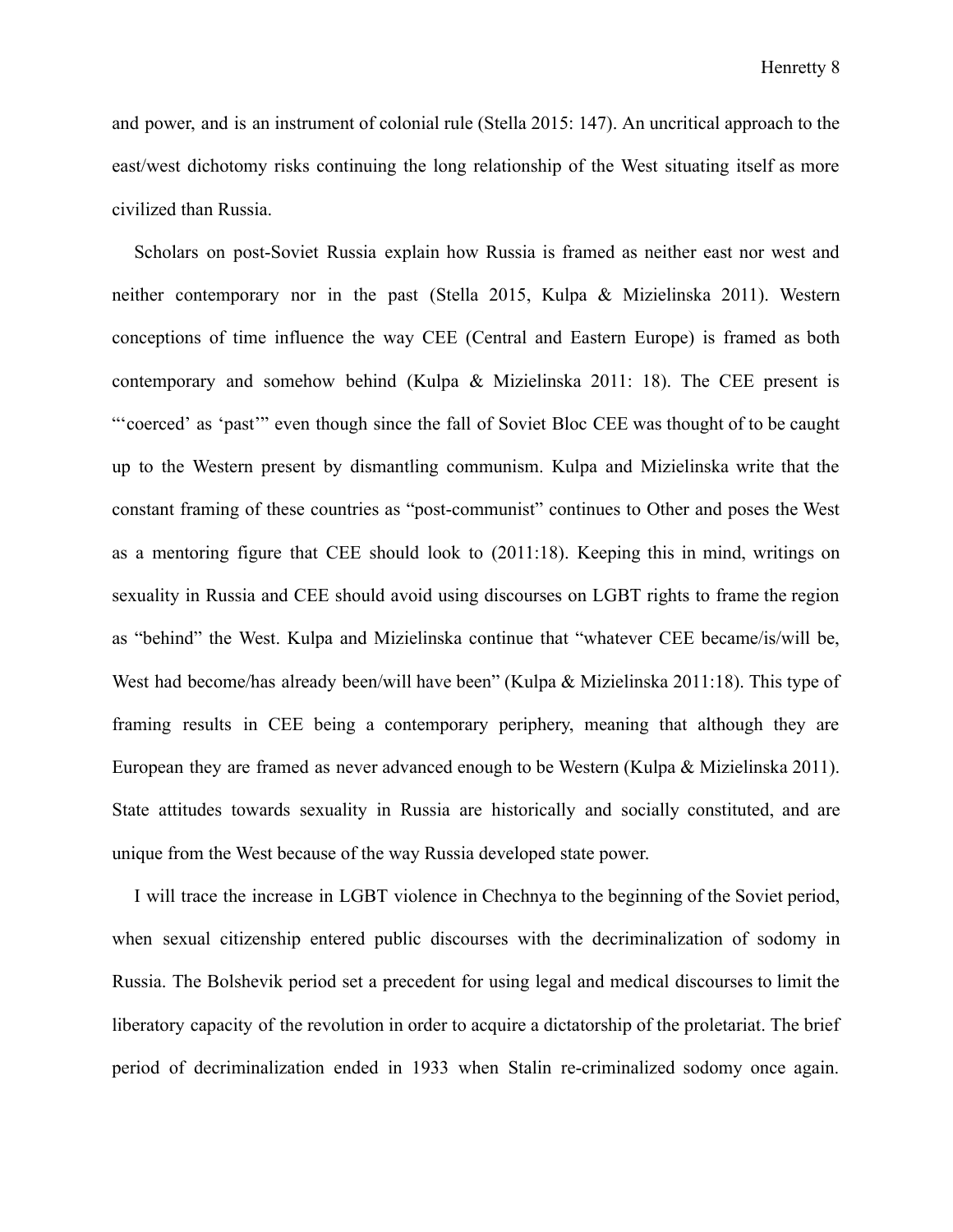Moving through the Soviet period, the states ability to regulate the private lives of citizens is more totalizing because citizens begin to regulate their comrades sexual behavior through formal and informal methods. By the end of the Soviet Union and the introduction of perestroika, Russia attempts to improve their international relations by changing their economic and social policies, including the 1993 decriminalization of sodomy. Early democratic Russia struggled to gain political stability and to continue to garner the strong national identity it had during the Soviet period. The restriction of sexual citizenship in Chechnya comes after centuries of experiencing colonial and imperial power exerted by Russia. The implementation of a strict sexual citizenship in Chechnya also occurred as a response to the Othering and violence enacted by the Russian government over time. I will provide a historical primer on the imperial relationship between Russia and Chechnya, highlighting how the Chechen Wars that began in the 1990's developed a militarized masculinity in Chechnya and significantly bolstered the power of Chechen security forces. Finally, I will illustrate the struggles LGBT activists have encountered in the post-Soviet period and how they began to formulate their discourses as LGBT activism developed in Russia. I interviewed two LGBT Russian activists, Olga and Anya, who explained how they navigate LGBT activism in the wake of the violence in Chechnya in 2017. Anya's name and identifying factors have been altered to protect her identity, while I used Olga's real due to her prevalence in the literature and media on LGBT violence in Chechnya.

#### **Historical Roots of Sexual Citizenship in Russia**

#### **Revolutionary Russia**

The 1917 Bolshevik Revolution brought an onslaught of political and social changes. In 1922, the Bolsheviks decriminalized sodomy in an effort to reject the religious morality of tsarist Russia (Healey 2001). This is significant because Russia was only the second world power to do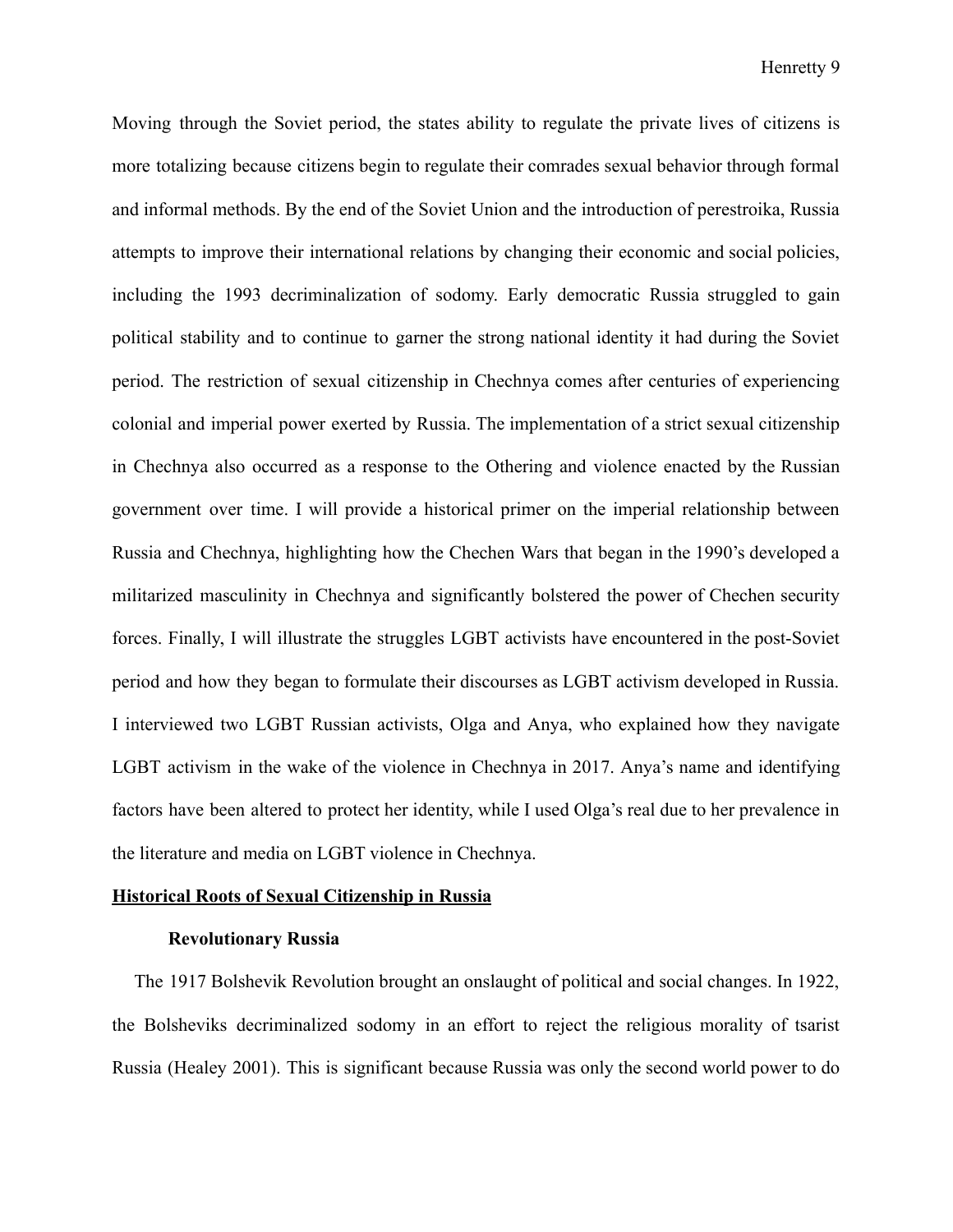this, only after France. The 1920's was a unique time for working class Russians to construct their sexual subjectivities in comparison to pre-revolutionary Russia and the Stalin period. Supporters of the Bolshevik Revolution viewed this time as an opportunity for liberation to extend beyond class issues. Many of the primary source documents refer to a "sexual revolution" in the 1920s where people were developing new attitudes towards sexuality (Healey 2001:132 and Письма советских гомосексуалов второй половины). The Bolshevik Revolution revealed the possibility of broader social liberation for marginalized groups, like the proletariat, but this excitement was met by hesitation in the government. Early Soviet Russia contained contradicting ideas about homosexuality, a tension formed between the state and people looking to garner their sexual identity. The decriminalization of sodomy legally allowed people to explore their sexualities, but both state and medical institutions continued to regulate the behavior of homosexuals.

People engaged in long term relationships, homosexual communities, and de facto marriages. The Soviets decriminalized sodomy in an attempt to deviate from tsarist and western traditions of approaching sexuality as a deviance (Mole 2019: 2). Homosexuality could be acceptable if the individual was dedicated to the party, and didn't allow for their sexuality to inhibit their political functions. In the 1920s the Bolsheviks considered questions over sexuality as superstructural matters that would resolve itself over time. Sexual desire, in general, was a concern during the beginning of the Soviet period. In light of the revolution, new ideas about sexuality were being promoted, and people were experiencing a desire for an increase in sexuality (Lunacharsky). The revolution was a liberatory movement for many, and those people began to carry ideas of liberation into their private lives. The glass of water theory was used to explain these new ideas towards sex. The theory posits that in a communist society, fulfilling sexual desire will be as easy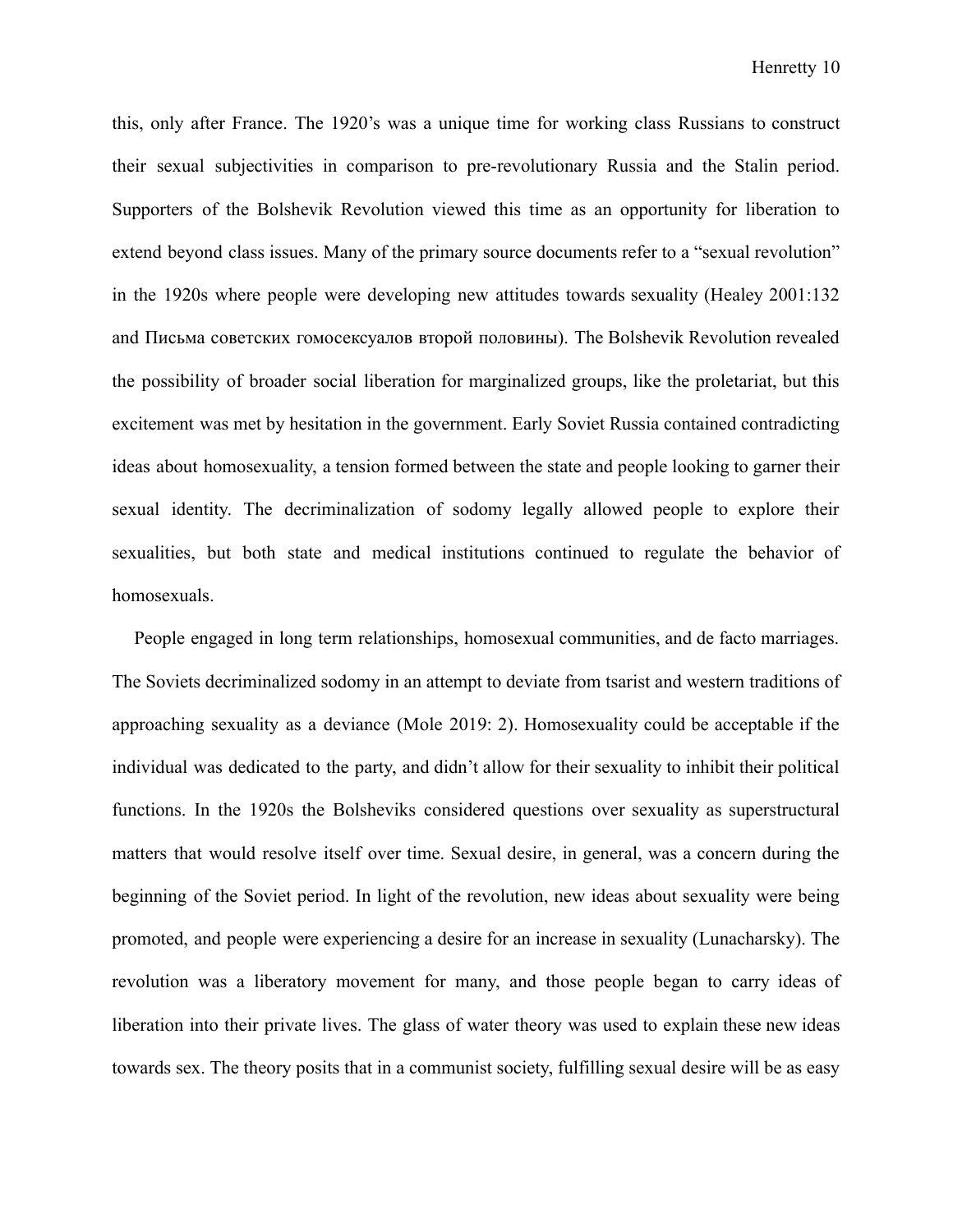and as casual as drinking a glass of water to quench your thirst (Lunacharsky). Lunacharsky served as People's Commissar for Education from 1917-29 and was a prominent Marxist essayist who wrote "About Life: youth and the theory of the glass of water," a critical response to the new theory. Lunacharsky follows Leninist ideology that indulgence in sex, as seen in the rise in sexual relationships between youth, is a result of bourgeois desire. Lenin refers to "the so-called new sex life of young people," in which people are having more sex that is casual and not stemmed from a romantic relationship (quoted in Lunacharsky). Lunacharsky and Lenin are critiquing this theory because it supports the use of other peoples bodies as modes of pleasure and disregards the role of family in sex. Both are referring to Engels thoughts on how sexual love is important to development of the family (Lunacharsky). Leninists are concerned with the uptake in casual sex, which deters people from having children together. These attitudes towards sex, by members of the government, begin to shape Soviet attitudes towards sexuality and what behavior is considered deviant.

Sexual deviancy, as a means of promoting a bourgeois lifestyle, was not only confined to homosexual people, but it did prime people to view LGBT people as counter revolutionary. Generally, LGBT sex is viewed as only a mode of pleasure, not procreation. This helped develop the position that homosexual relations were a bourgeois concern. By connecting the personal behaviors of citizens to their dedication to the party, the Bolsheviks began the process of using sexuality as a means of political regulation. In response to new theories, like the glass of water theory, Lenin wrote:

"It seems to me that these flourishing sexual theories, which are mainly hypothetical, and often quite arbitrary hypotheses, arise from the personal need to justify personal abnormality or hypertrophy in sexual life before bourgeois morality, and to entreat its patience. This masked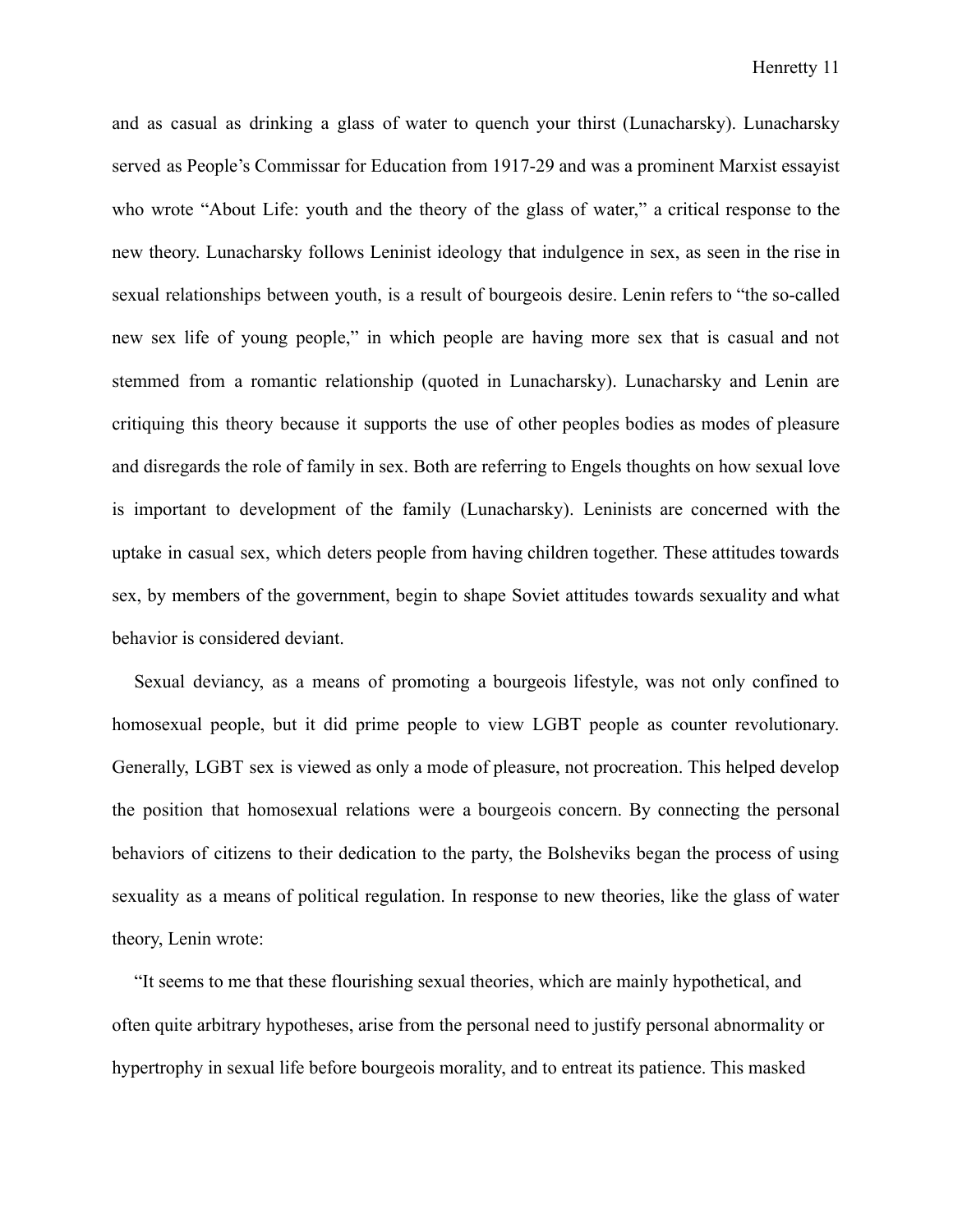respect for bourgeois morality seems to me just as repulsive as poking about in sexual matters. However wild and revolutionary the behavior may be, it is still really quite bourgeois. It is, mainly, a hobby of the intellectuals and of the sections nearest to them. There is no place for it in the party, in the class consciousness, fighting the proletariat" (quoted in Healey 2001:113).

Lenin attributed new ideas about sexuality as a personal moral failing, a problem associated with individualism, which is contrary to communist beliefs. In the formation of Soviet identity, the state aimed it's social policies towards the creation of a society who prioritized class goals before personal wants and pleasures. The Soviets were concerned with redrawing attitudes towards sexuality in order to remove bourgeois affects, institutions, and constraints. It is true that during this time many people were able to explore their sexuality in an unprecedented way, because of the mass cultural shifts occurring in this time period. The dictatorship of the proletariat would become possible through the use of sexuality. In order to achieve a dictatorship of the proletariat the state would have to achieve control of the private and public spheres. By introducing new social policy that addressed non-normative sex it began to insert the Soviet state into the private lives of citizens.

Although Lenin and other politicians justified their attitudes through the writings of Marx and Engels, much of these conservative ideas towards sexuality also carried over from Imperial Russia, which primarily identified as Eastern Orthodox Christian. Lunacharsky, a representative of Lenin's government, adamantly supported abstinence, arguing that people should not engage in sex before marriage because the saliency of marriage is important to a healthy family (О быте: молодежь и теория "стакана воды"). In 19th century Russia, Russian Orthodoxy had a prevalent role in politics and culture and it considered all sex sinful, even within the context of marriage (Healey 2001:78). Orthodoxy framed sex as purely a reproductive matter by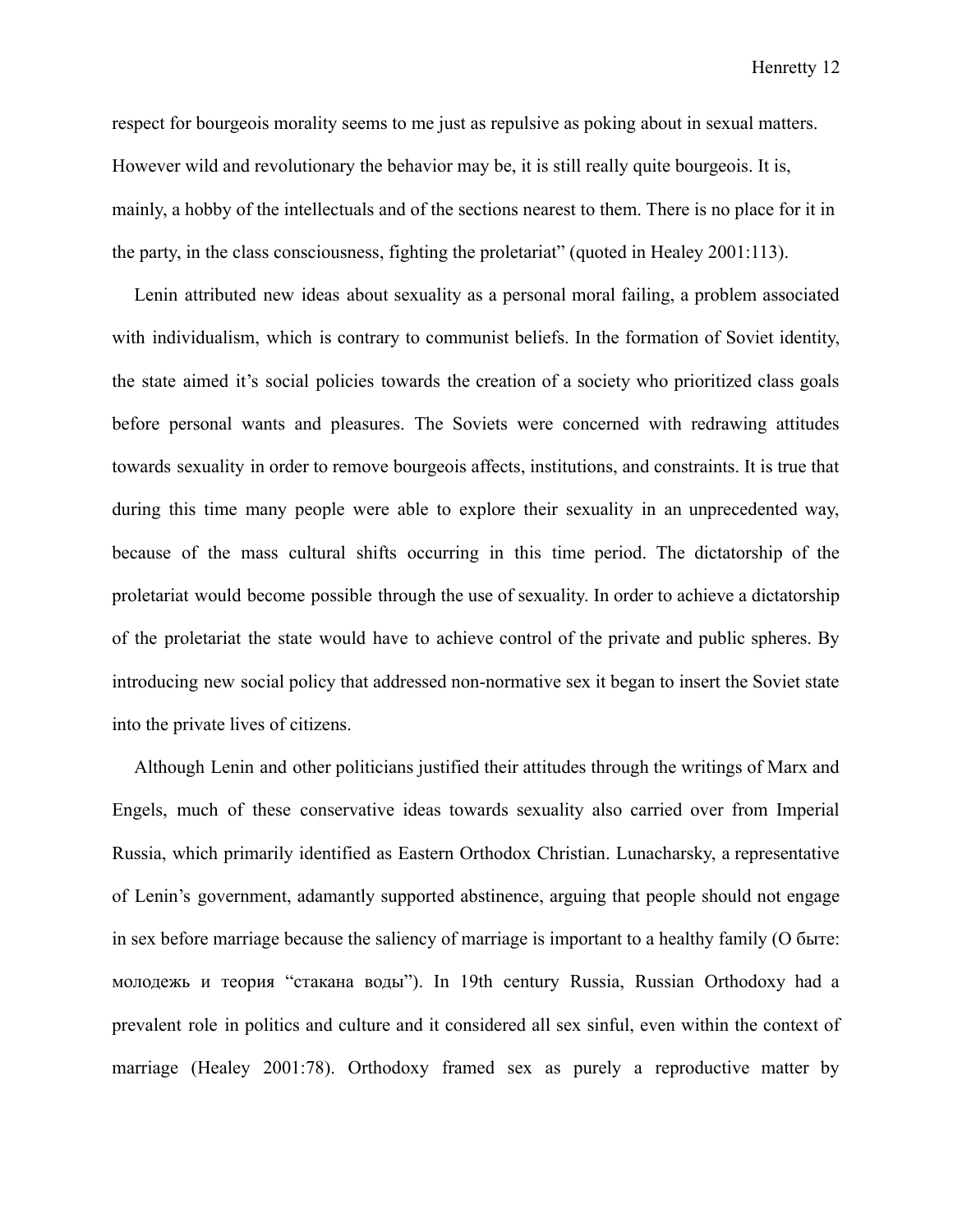approaching purely pleasurable sex acts in a punitive manner, such as the punishment of oral sex between people of the same sex (Healey 2001:79). The Bolshevik's attempted to deviate from Orthodoxy, but continued to emphasize the importance of sex in reproductive matters. The role of personal pleasure continued to be scrutinized Russia, but instead of the Church dictating moral deviancy it was the secular government.

Early Soviet Russia redrew sexual morals in the name of the proletariat by attempting to remove bourgeois aspects. The Bolsheviks resisted the notion that their revolution would also provide other social revolutions, like a sexual revolution. In the process of forming the Soviet Union and pursuing economic and social stability, the state feared the goals of proletarian revolution might be dissuaded by these new notions regarding sexuality. People who engaged in homosexual relationships were at risk of being accused of bourgeois mentality, because they placed their personal pleasure above revolutionary pursuits. Lunacharksy in his essay on the glass of water theory emphasizes the fact that a healthy communist life is not consumed by sex, but by actions that encourage healthy habits and the eventual procreation of healthy communist children (Lunacharsky). The government encourages people to reflect on whether or not their personal relationships and habits are geared toward a revolutionary purpose. At this point, a homosexual could be tolerated socially and politically if they were first and foremost a good communist and their homosexual identity did not present in everyday life.

The government used the logic of state formation to use sexuality as a means to form a Soviet identity. Sodomy was decriminalized in 1922, but homosexuals continued to be excluded from certain rights and the exclusion of homosexual behavior came with caveats, the state did not view all homosexuals as equally deviant. A common word, in Russian, used to ridicule and label homosexuals is "pederasts," alluding to the belief that homosexual men are predatory and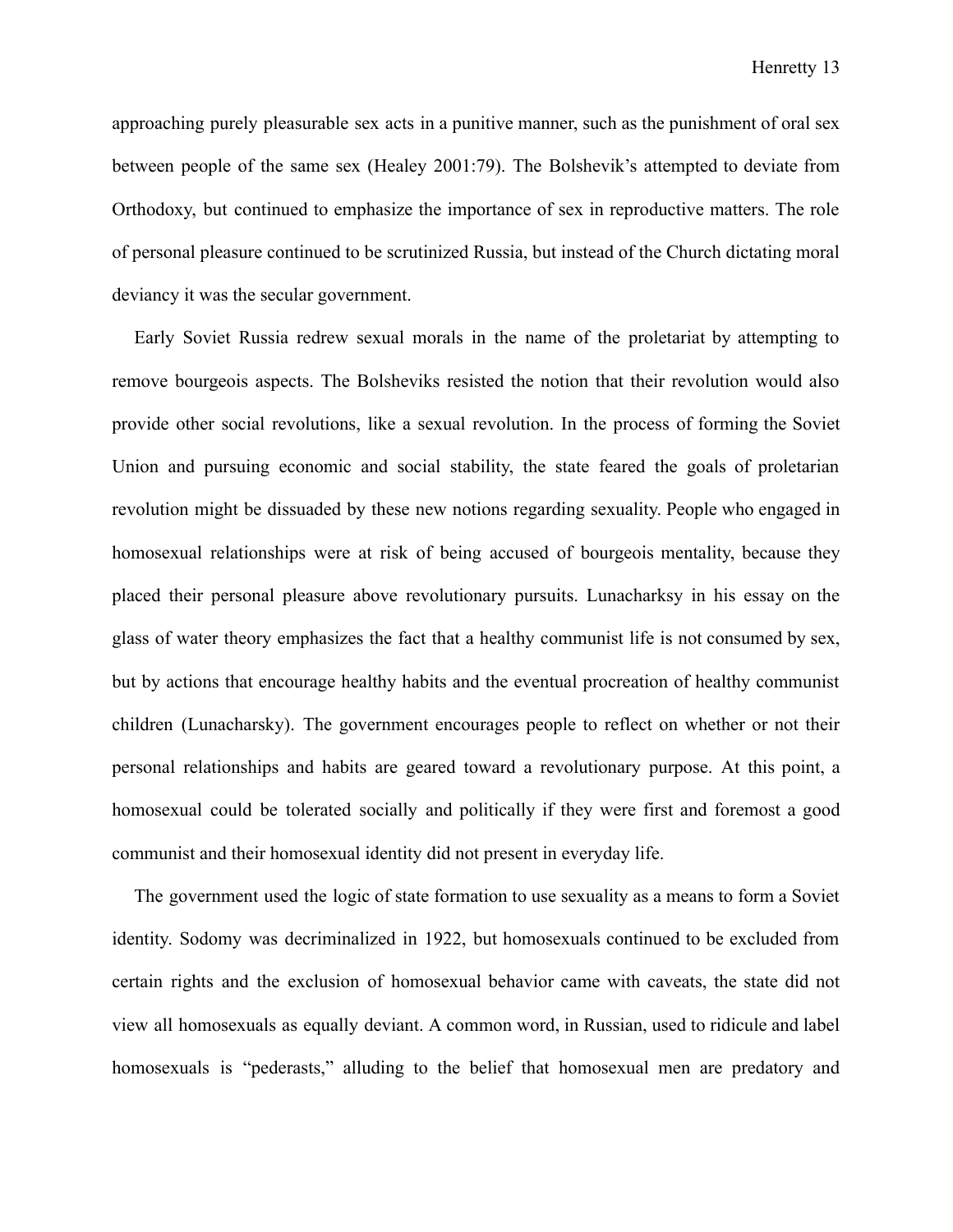pedophilloic. The term pederast increasingly became used to label class enemies, such as Orthodox priests (Mole 2019). When these priests would be targeted for their homosexual behavior the state adamantly claimed that this oppression was just as much about their class betrayals as it was about their sexuality (Mole 2019). People participating in homosexual behavior at the same time as other class betrayals were more likely to be targeted by the state for their sexuality. The continued persecution of homosexuals despite the decriminalization of sodomy is representative of the state seeking to regulate sexuality.

The accepting nature towards homosexuality in the 1920s had caveats, because not only was homosexuality used to target other class traitors but it was becoming increasingly medicalized. Russia was cognizant of the science developing in the west that described homosexuality as a medical deviance, a mental disorder (Healey 2001). Soviet Russia did not want to model this new western science, but considered this an opportunity to develop a unique Soviet science on sexuality. The 1920s, apart from being a time when people could explore their sexuality, marked the beginning of medical approach to sexuality that would promote state ideology that homosexual behavior was a class betrayal. Medicalization of homosexuality was an attempt at developing a Soviet science that would eventually be used to construct a new Soviet citizen. Medicalization would attempt to resolve the moral deviance that causes someone to commit a class betrayal. The medical institution would also work closely with the state to support a punitive approach, once again to homosexuality.

Much of the primary sources from LGBT Russians from this time period are from medical records. Historians reliance on these medical records has emphasized the role the medical system played in developing attitudes towards homosexuality in Soviet Russia. Recently, letters from homosexual men and women to their doctors in the 1920s were published (Письма 2016). All of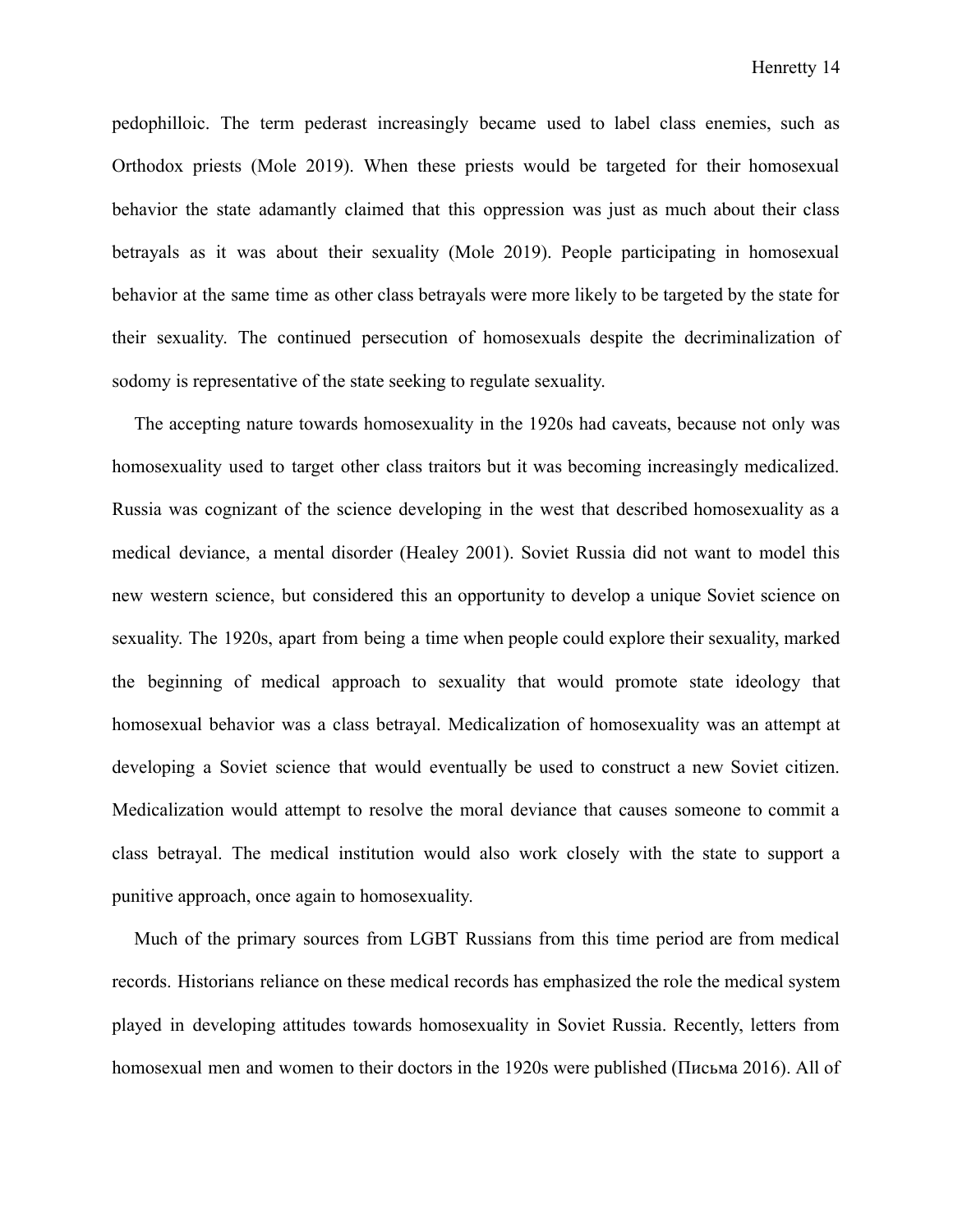the letters were anonymous and came from lower class men and women who wrote freely about their sexuality. These letters reveal how people were able to simultaneously explore their sexualities, while also beginning to feel the legal and medical discourses impact their daily lives. In the first letter, a man discusses how he and his partner of 17 years signed a marriage agreement and practiced an open relationship where both participated in homosexual relationships outside of their primary partner (Письма 2016: 218-223). This man identifies himself as a member of the Red Army who works at the headquarters where there are hardly any women and it is easy to sleep with the other men (Письма 2016:222). This letter reveals that homosexual relationships were flourishing in the red army and were not uncommon, revealing that integral supporters of the Bolsheviks engaged in homosexual relationships while also propelling the revolution forward.

The new studies on homosexuality were in pursuit of the "truth" about sexuality, attempting to explain why people have different sexual orientations. The decriminalization of homosexuality was a response to tsartist Russia, which incorporated their religious ideology into their laws such as strict prohibition on oral and anal sex especially between people of the same sex (Healey 2001). The language of the laws concerning "consensual sodomy" were secularized by replacing religious terminology that assumed homosexuality to be a sinful act with forensic, medical, and criminological discourse (Healey 2001:125). The transformation of the legal language would only continue to tie the state into personal relationships and allow for continued persecution. By secularizing the language, the Bolsheviks were turning away from Russia's Orthodox past, but also further defining how homosexuality can be criminal. To the Bolsheviks, tsarist laws were saturated by religious moral codes that aimed to regulate people to be Orthodox Russian citizens. Tsartist laws reinforced patriarchal roles for men and women by framing women as incomplete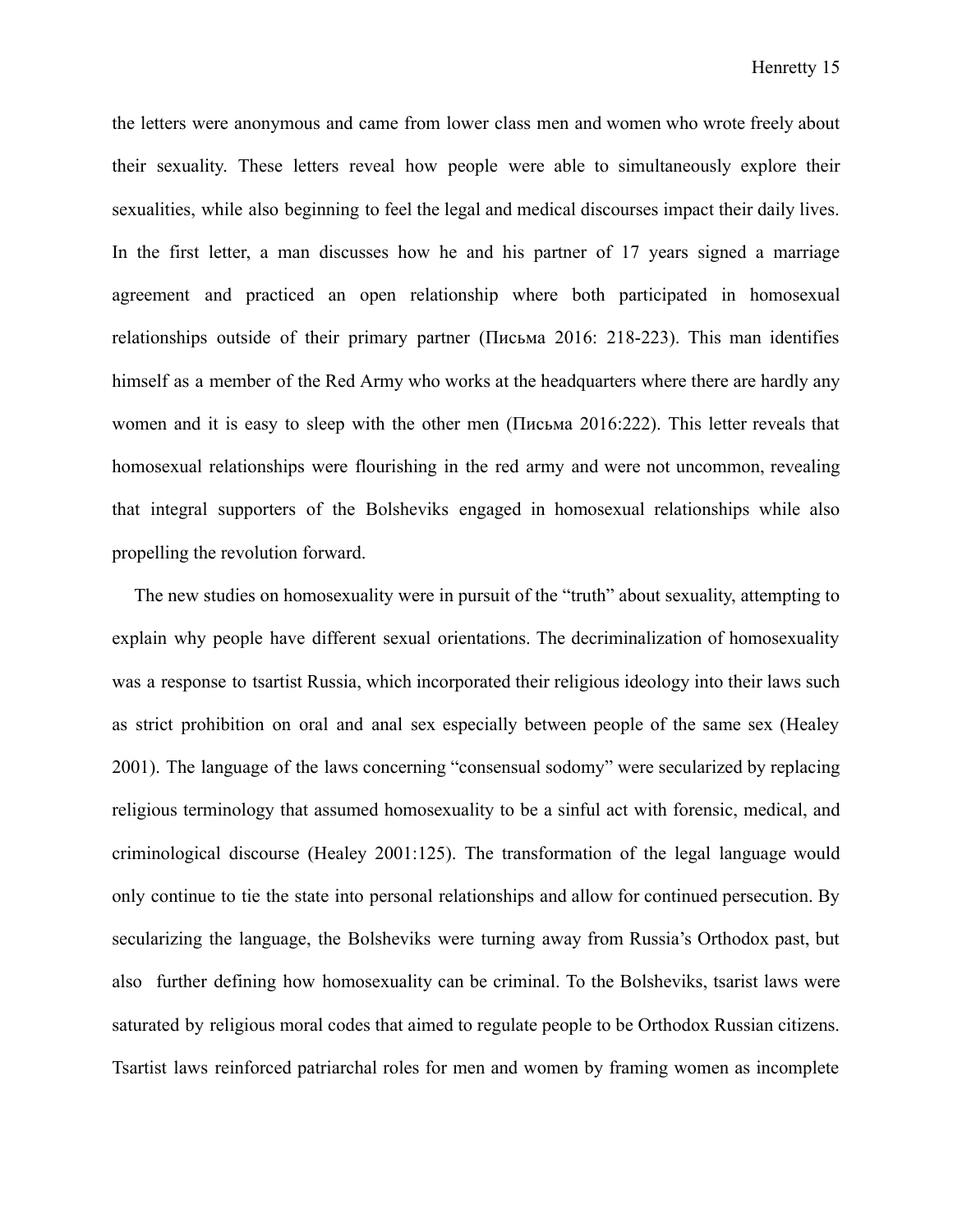sexual and civil subjects (Healey 2001:77). Despite the fact that Imperial Russia did not explicitly address sex between women, legal medicine did problematize female sex when the use of force was involved or in instances when a woman was sexual with a girl in her care (Healey 2001:77). Although women were occasionally included in discourses about homosexuality, they were primarily viewed as separate from homosexual men. Medicalization affected all queer people in Soviet Russia, but the introduction of medical discourses to sexuality would set lesbians on a path of medicalization. Western medicine already widely supported the idea that homosexuality was a biological deformity. This spurred a Soviet science that would not sentence homosexuals to prison, but would invite them to the clinic.

Although the decriminalization of sodomy attempted to diverge from tsarist Russia in attitudes towards sexuality, the use of medicalization of sexual offenses led the way for police, juries, and medical officials to continue to regulate gender and sexuality. A junior psychiatrist in 1922 summarized the view of homosexuals in the eyes of the medicine: "Doctors look upon homosexuals as unfortunate stepchildren of fate. They are like cripples, similar to the blind, deaf-mutes, et cetera, who owe their defect only to a physiological deformation" (quoted in Healey 2001:126). Early Soviet Russia wanted to diverge from both tsarist Russia and the capitalist west, but held the belief that homosexuality was a bourgeois philistinism. Politicians like Lunacharsky were concerned with maintaining the health of Soviet citizens, and the development of this new Soviet science continued to promote certain behaviors as unhealthy. Soviet psychiatry promoted explanations for homosexuality that were biosocial, a dominant paradigm in Soviet disciplines at this time.

Vladimir Bekhterev, a Soviet neurologist, argued that hormonal systems in humans are subordinate to socio-cultural conditions, which results in perversion (Healey 2001). Bekhterev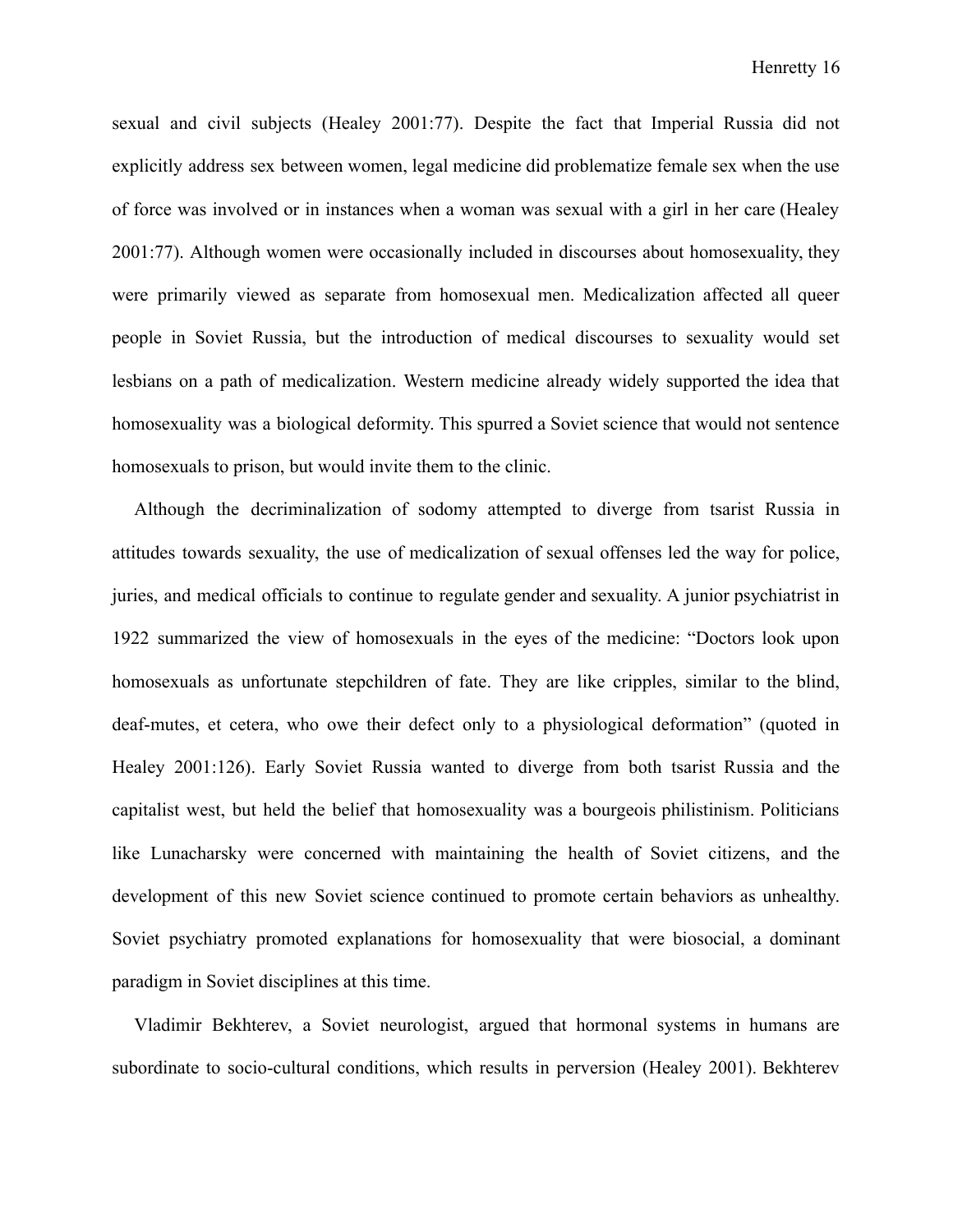divided his patients into those who can be treated for their condition and those who couldn't. The treatment of homosexuals with medicalization attempted to rid them of their condition an return them to their desire for natural pro-creative sex (Healey 2001). The neurologist firmly believed that nature intended sex to end in procreation. Sex that doesn't end in procreation is connected to the idea that homosexuality is a bourgeois desire. Sex that exists purely for personal pleasure and fulfillment was viewed by many Soviet scientists as unnatural, which further encouraged the state to construct homosexual desire as a bourgeois affect. Soviet policies created the conditions that promoted the birth of new communists who would help push the proletariat forward.

In the early years of the Soviet Union, it was important for the Bolsheviks to harness a national identity, one that would unify people and keep the revolutionary spirit strong. During times of increased nationalism, rhetoric about biological and cultural reproduction also increases because nationalists seek to promote their identity through increasing their population and alienating the Other (Mole 2019:6). Those not aligned with the purported national identity are then made into threats to this identity. The "natural" role of women and men in a patriarchal family is emphasized and the most important role women can play is biological and cultural reproduction (Mole 2019:6). Lesbians and gays threaten these nationalist ideas in Russia, because they cannot reproduce and, therefore, undermine the idea of a unified nation with a collectivized future (Mole 2019: 7). The beginnings of a Soviet science on homosexuality and the formation of homosexuals into class enemies would lay the foundation for nationalist policies to explicitly promote heterosexuality, patriarchal families, and the birth of new children who will uphold revolutionary desires of collectivization and a unified proletariate.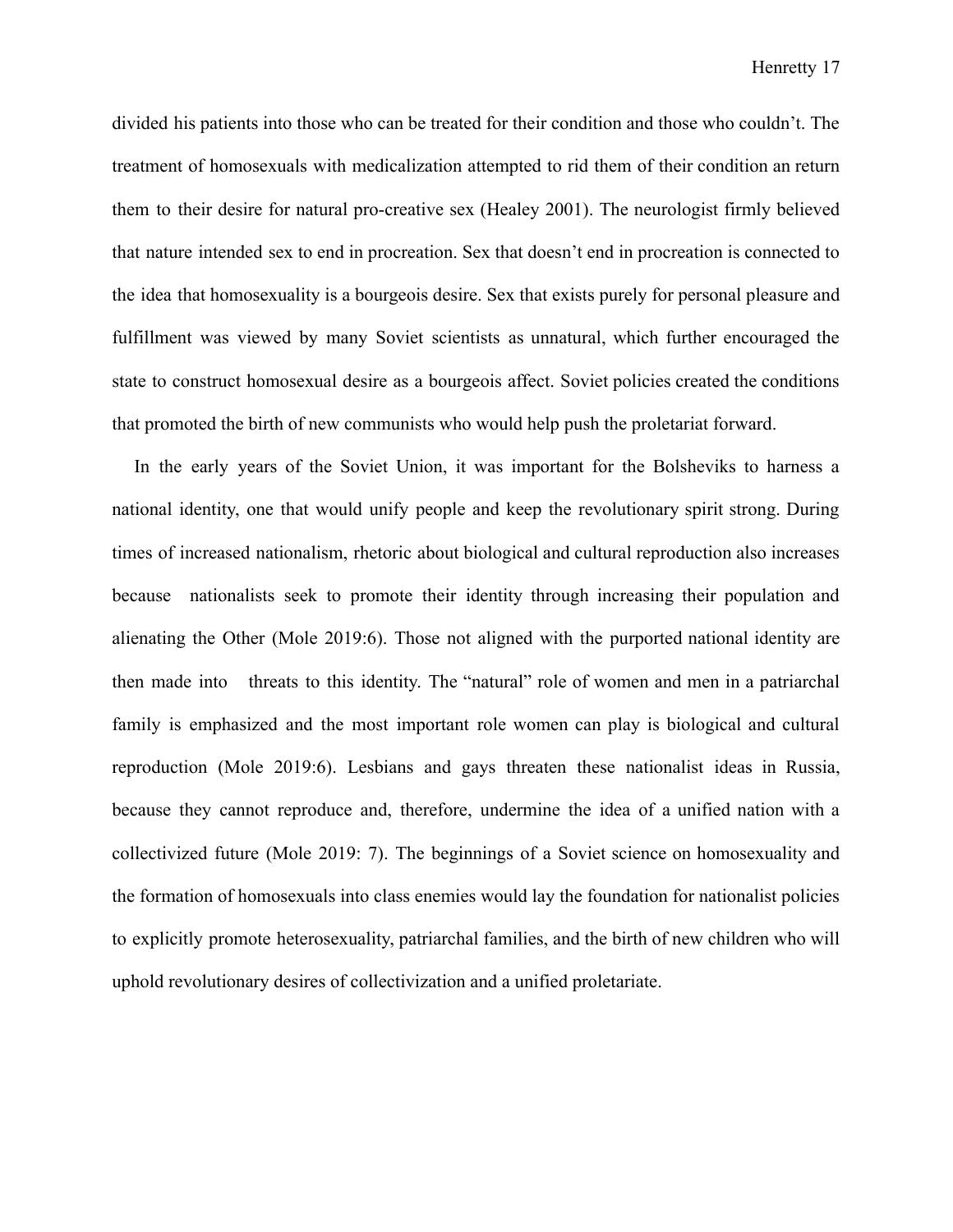#### **The Stalin Period**

By the 1930's, Soviet Russia had begun to solidify its attitude towards homosexuality. This is evidenced by increased state homophobia and more explicit discrimination of gay people through the imprisonment of homosexual people. Despite the legality of homosexuality, increasingly more homosexual men were being arrested for class based crimes. In 1933, sodomy would be criminalized once again, however, there is little evidence that details the exact reason for its passage. Soviet Russia was in the throws of transforming their society to promote an industrialized proletariat class. As a result of the rise of Nazism<sup>1</sup>, rural famines, and urbanization, as a result of the first five year plan, homophobia was on the rise (Healey 2001:184). Now that the state began to establish what a good Soviet citizen is, this led the way for those who deviate from this role to be scapegoated for societal issues. Those who do not fulfill their role as a dedicated communist are increasingly targeted in order to discourage "deviant" behavior.

International communists pushed against homosexuality as a way to fight back against discourses about communism being violent and terroristic. Homosexuals were often scapegoated for societal issues in order to take the blame off of communism (Healey 2001: 181-184). In September 1933, deputy chief of the OGPU, Yagoda, wrote to Stalin that an organization of pederasts had been raided. These "pederasts" were accused of forming organizations, salons, groups, and centers. Yagoda wrote that these organizations were counter revolutionary because of their activist aims. He wrote that they "even attempted to penetrate the army and navy" (Healey 2001: 184). The letters from homosexuals to their doctors make it clear that gay men have always existed in the red army and revealed no desire on behalf of homosexuals to

 $1$  At this time, the Reichstag fire in Nazi Germany occurred and was attributed to a gay communist. The Reichstag fire is a major moment in German history that increased Hitler's power in the government. The USSR countered anticommunist rhetoric by attributing the attack to homosexuality rather than communism. Both methods of scapegoating by the Nazis and USSR served to villianize homosexuality, further shaping homosexuality as anti-communist in the USSR.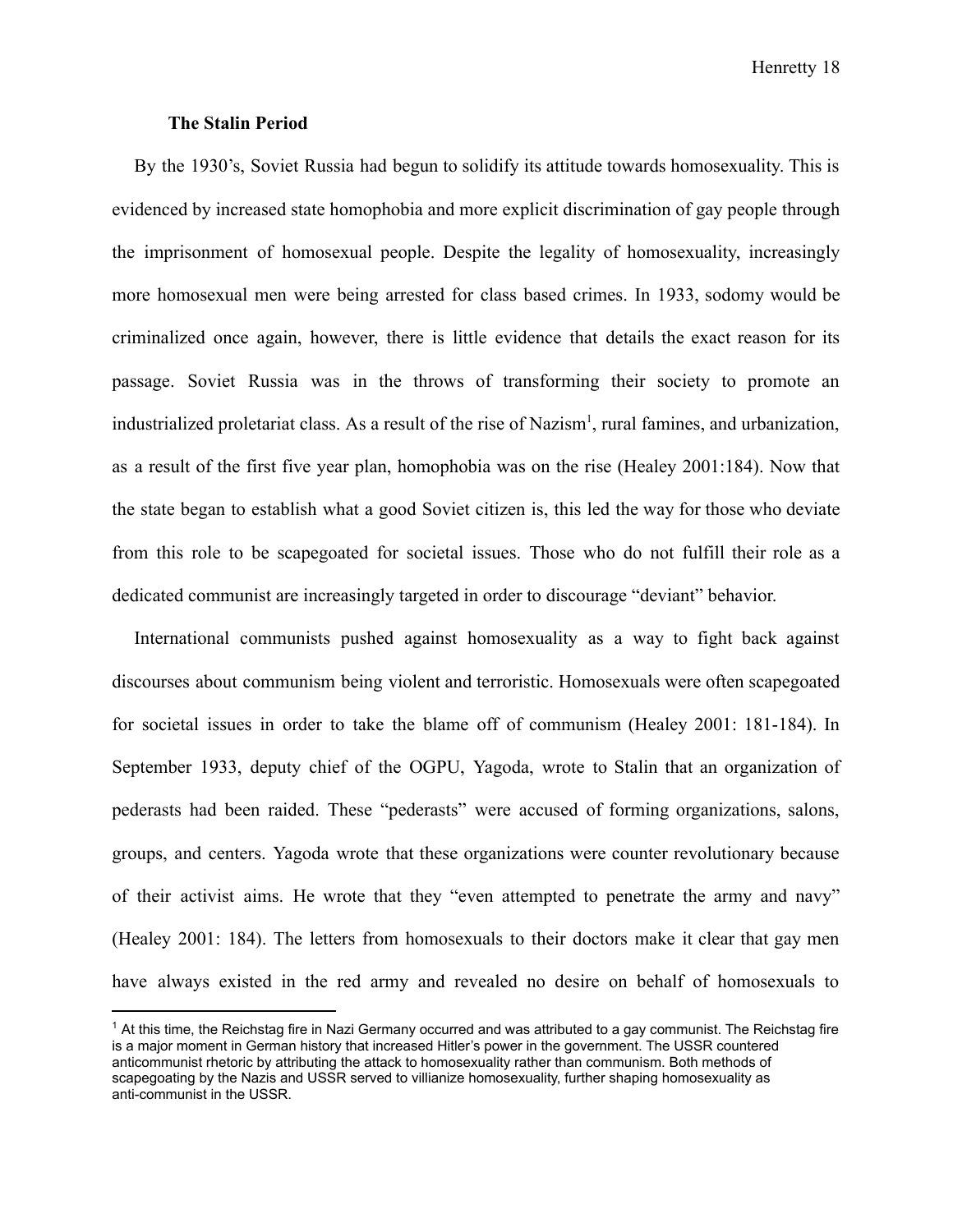communism or the state. Although little documentation exists detailing the exact reason for the 1933 re-crimincalization of sodomy, Yagoda's letter to Stalin certainly reveals the state's distrust of homosexual organizing. Before the Stalin period, homosexuals arrested for class based crimes were supposedly arrested for their other crimes, while happening to be homosexual. By the passage of the anti-sodomy law, homosexual men were explicitly being arrested for their identity, accused of being pederasts and creating anti-revolutionary organizations.

Homosexual members of the communist party fought back against the narratives promoted by the state that framed homosexuals as not communist. Harry Whyte, a homosexual British man living in Moscow working as a journalist, wrote a letter to Stalin asking the question "can a homosexual be a member of the communist party" (Whyte 1934)? Whyte points to the fact that there is no theoretical basis for the law passed by Stalin that criminalized sodomy. The lack of theoretical backing for the anti-sodomy law points to the fact that state homophobia arises from a different source. He compares homosexual struggles to the issue of equality of women, people of color, and Jews under Hitler's regime, arguing that this is an issue of equality, not of party politics (Whyte 1934). Whyte's letter opposes the narrative that homosexuals do not support the communist agenda and highlights the discrimination by the state disguised as party politics. This letter begins to reveal that the state developed discriminatory policies as a response to social issues.

Whyte addresses the claims that homosexuals threaten the policies in place to increase the birthrate by explaining that homosexuals constitute such a small portion of the population that it should not matter (Whyte 1934). Whyte even cites a report that shows that Russia's birth rate is increasing, while capitalist Europe's is in flux. By addressing these arguments Whyte is highlighting the state's perspective that homosexuals cannot be good communists, because they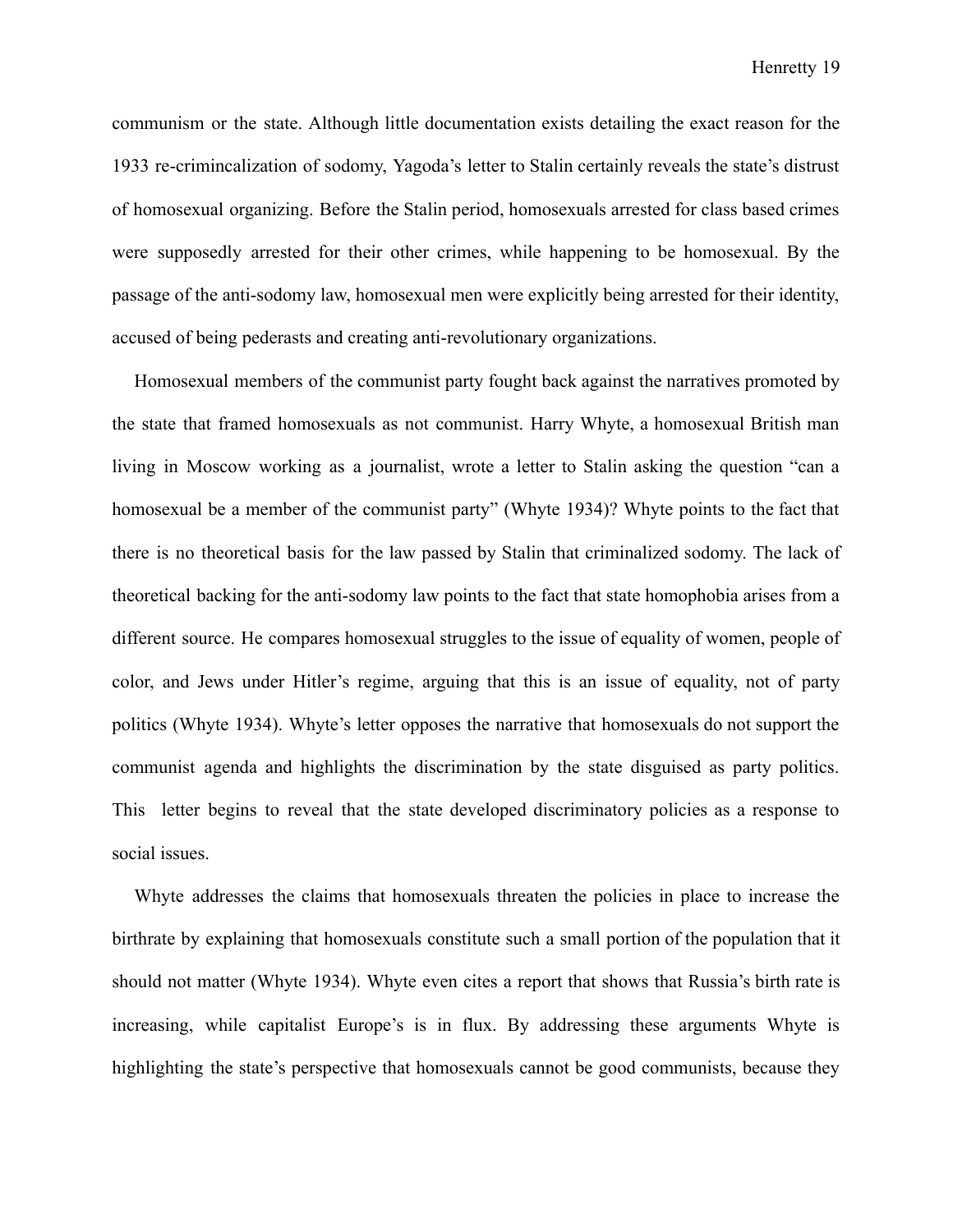cannot have procreative sex. The state excluded homosexuals from access to rights as citizens, because of their supposed inability to have children. The mass warfare of World War I and industrialization had countries across the European continent stressing motherhood and family in order to garner national power (Hoffman 2000:35). The link between a large population and a strong labor and military force were now more clear than ever. The simultaneous turn towards the sciences to intervene in social issues led to a new wave of scientific reasoning to increase birth rates and healthy citizens (Hoffman 2000:35). Soviet politicians concerned with the population weaponized sexuality so that the cultural norm of a patriarchal family was now a moral imperative to fulfill as a duty to the state. The development of a Soviet science on homosexuality provided evidence to the state that this sexual behavior is abnormal, such that not only did homosexuality mean ignoring ones obligation to the state, but also to their personal health. The letter to Stalin reveals that pseudo science promoted by the state that stressed heterosexuality was met with resistance.

Whyte attempts to deconstruct the state's arguments for the anti-sodomy law, but the response to this letter, by Stalin, was dismal. Stalin's response made it absolutely certain: homosexuals were not members of the communist party (Healey 2001:185). After 1933, the Soviet Union passed more legislation that promoted motherhood and the family unit. Soviet Russia utilized both legal codes and propaganda to make these messages so totalizing that they would become embodied in the Soviet citizen. The 1930's also brought the criminalization of abortion and large campaigns depicting motherhood as natural and women who were able to birth more than six children were given 2000 rubles and 5000 rubles for each child after the  $10<sup>th</sup>$  child. (Hoffman 2000:40-41). Early Soviet Russia emphasized the importance of one's dedication to the communist party and its goals, and by the Stalinist period the state was enforcing strict social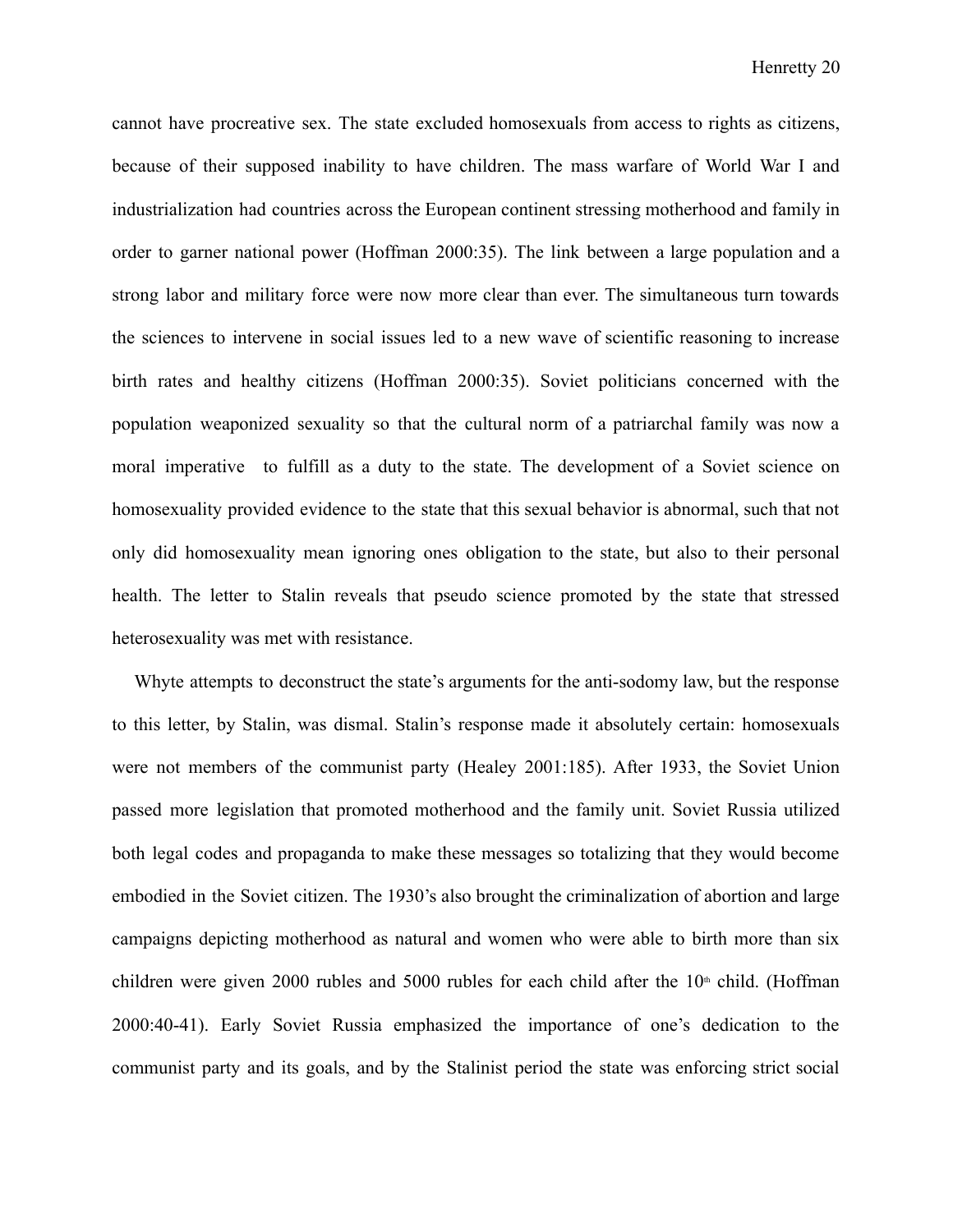control to ensure that people conformed to their definition of a good citizen. The 1933 criminalization of sodomy and the 1936 criminalization of abortion, after both were made legal following the 1917 revolution reveals how sexuality was broadly used as a way to limit citizens' rights. For years the narrative in Russia had been that if a homosexual could perform their other roles as a good communist then their sexual deviance could be tolerated, but now they could not even be considered members of the communist party. This form of exclusion made it so that no matter how dedicated to the revolution a person may be their homosexuality will always set them apart as less than their heterosexual comrades.

The 1933 re-criminalization led to large scale repression of homosexuals, in particular men. Homosexuals had a significant presence in the GULAG system, which operated on a hierarchical system that considered homosexuals "one of the lowest social groups possible. Those convicted for same-sex relations were automatically given the worst and hardest types of work and constantly acted as targets for prison violence" (Ermin & Petrovich-Belkin 2021). Not every homosexual man arrested for sodomy, or other crimes, was sentenced to the GULAG but it did create an atmosphere of fear of being sent. The placement of homosexuals at the bottom of this hierarchy reflected larger attitudes that homosexuals represent the "lowest of the low" of society and inherently deserve punishment. These types of policies within governmental systems helped facilitate public opinion also disapproving of homosexuality.

#### **De-Stalinization & The Late Soviet Period**

Nikita Khrushchev, Stalin's successor, introduced de-Stalinization, which ushered in a period where homophobia was solidified in Soviet identity and the regulation of this identity was enforced by family, friends, and comrades. Prior to the formal introduction of de-Stalinization in 1956, Khrushchev was challenged with addressing population issues. Unlike the 1930s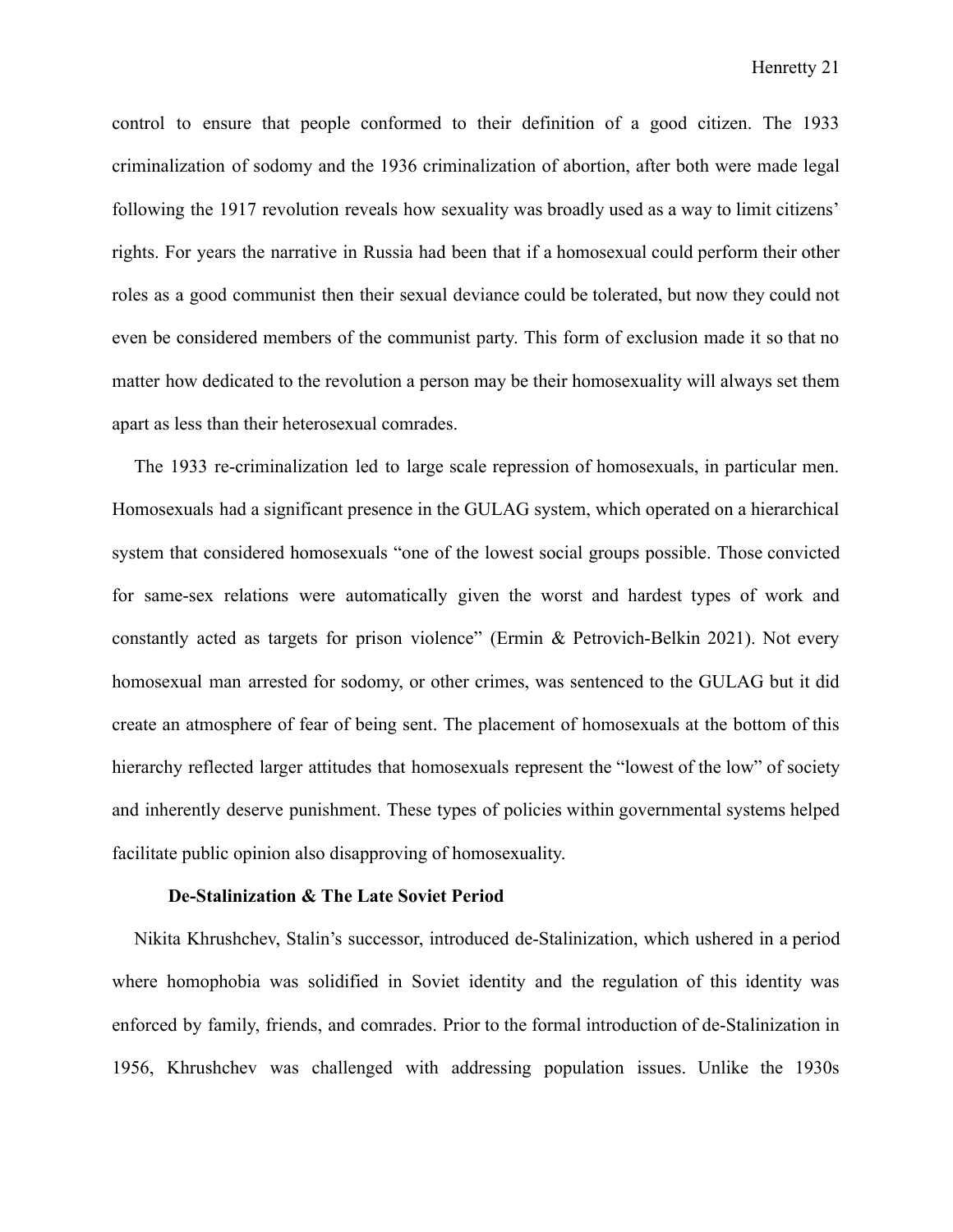population discourses, reproductive policies were much more pertinent because the "Great Patriotic War" (as World War II is referred to in Russia) killed 27 million citizens, most of which were of reproductive age (Healey 2014:97). Evidence is inconclusive over whether or not this population crisis led to the homophobia present in this time period, because the Soviet government preferred to use silence on the topic of homosexuality (Healey 2014:97). Even though archival data is difficult to find on the topic, due to the silence by the government, through the examination of policies after Stalin it is evident that Soviet Russia particularly emphasized the importance of reproduction. The absence of discourses on homosexuals as a part of the population crisis also ensured the saliency of state homophobia, because gay men and lesbians continued to be excluded from the states idea of a Soviet family. Support for single mothers increased after the war to accommodate for the fact that so many fathers died, but there was no support for alternative types of families (Healey 2014: 97). The image of a queer Russian was so absent in the minds of the government and its citizens that it served to totally exclude them from society.

When queer people were engaged with their lives were heavily monitored and regulated by the state, medical, professional, and social institutions. Lesbians were particularly subject to overt social monitoring and conditioning, because they were less likely to be criminalized like their male counterparts. In 1959 comrade courts were established to increase citizen engagement in the justice system (Stella 2015: 50). Comrade courts did not handle legal matters, but instead were understood to handle matters that violated social norms, primarily relating to sexual morality such as extramarital affairs (Stella 2015:50). These courts did not use explicit language to frame the cases brought to court as a punishment of homosexuality, often the . In some instances the decision of the court for the punishment of lesbians was public shaming by the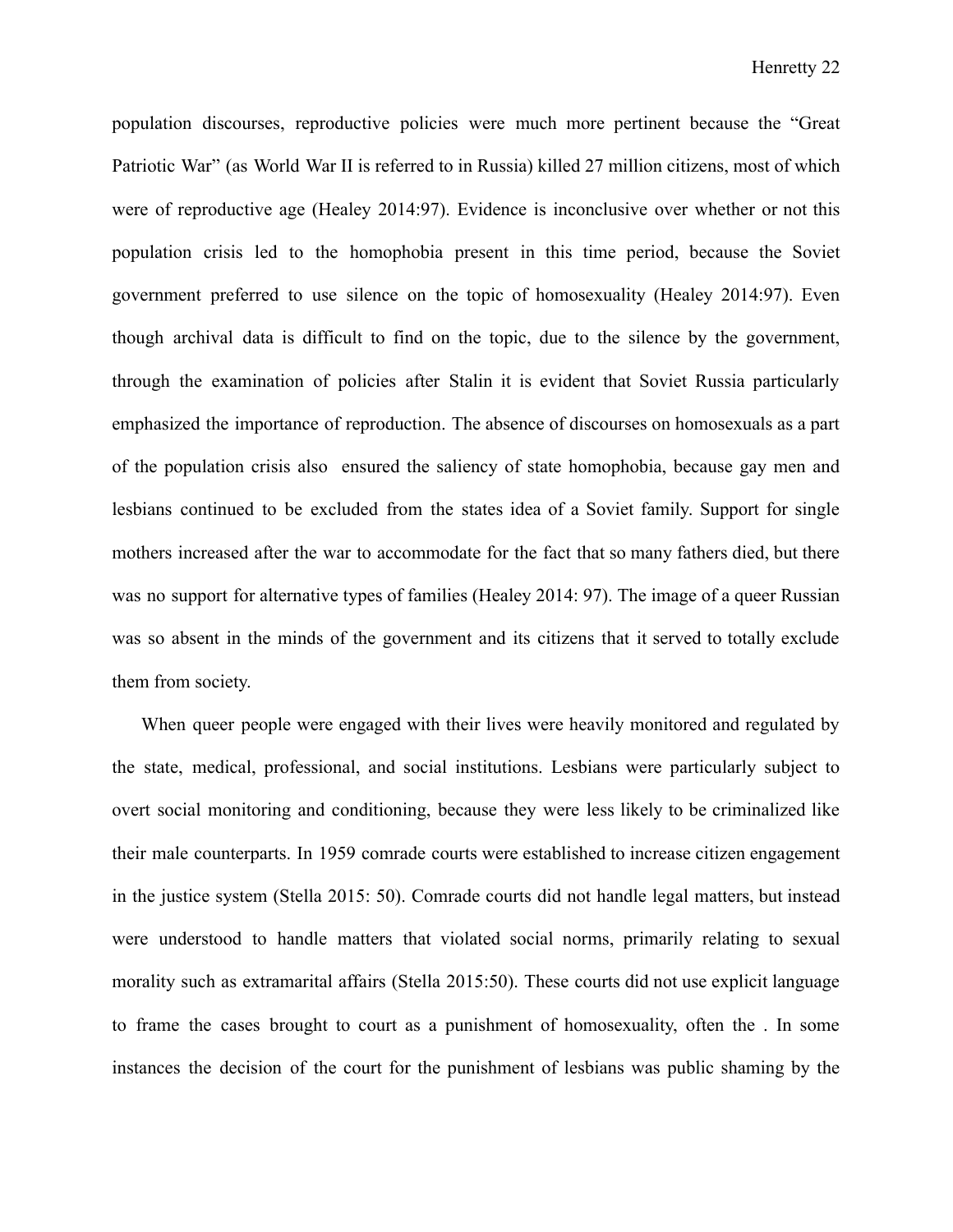members of the workers collective (Stella 2015: 50-1). Members of the collective would ignore the women charged with "morally corrupt behavior" in order to pressure the convicted to conform to heteronormative behavior (Stella 2015: 50-1). Members of the collective and family members would be notified of the deviant behavior and encouraged to positively influence the behavior of the convicted person. In many instances this public shaming worked, forcing lesbian couples to separate and begin to conform to popular ideas of female sexuality (Stella 2015: 50-1). The social pressure to conform to heteronormativity developed into strict modes of social surveillance by other peers. Passive social pressure on LGBT people to conform transformed into formal social institutions that enforce "moral" behavior. Prior to 1959, legal and medical institutions were the primary source of regulation of sexuality by the state. Comrade courts were not enforcing any law, but still had the social power to regulate other people's behavior

By the 1960s and 70s there was an increase in the number of arrests over the anti-sodomy laws (Ermin & Petrovich-Belkin 2021). It has been revealed recently that in 1958 the Ministry of Internal Affairs published a secret directive titled "About intensification of struggle against sodomy" because the government formally maintained the position that homosexuality was immoral (Ermin & Petrovich-Belkin 2021). Lenin and Stalin both viewed homosexuality as anti-revolutionary, although Stalin to a higher extent than Lenin, and by the time of late Soviet leaders like Khrushchev and Leonid Brezhnev, homophobia had evolved to become a tool to combat nonconformity in the Soviet people. Homosexuality transformed from a political issue for the state, a deference from party obligations, to a complete moral deviance. In the process of this transformation the state solidified its ability to restrict sexual citizenship as a way to limit social nonconformity.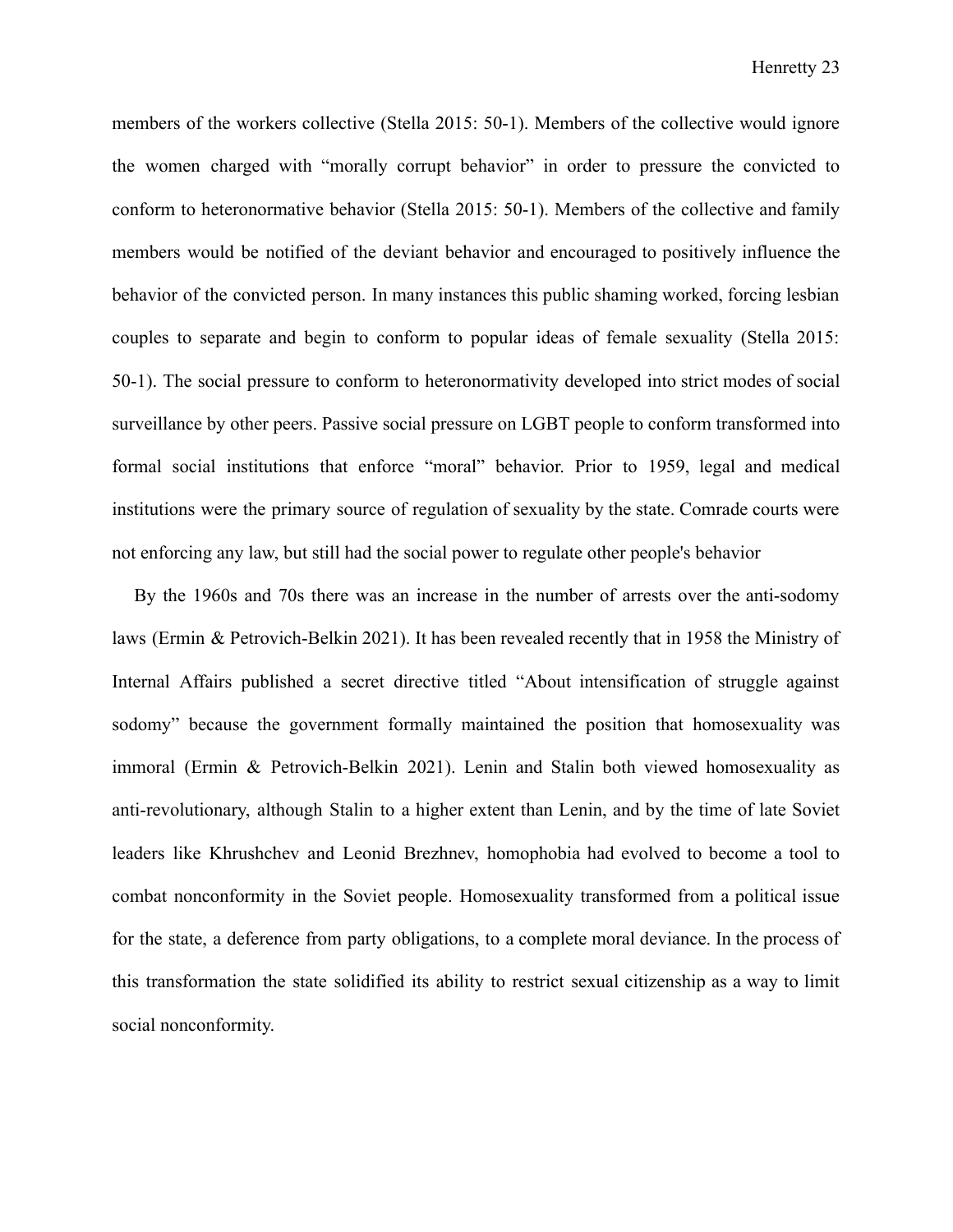Mikhail Gorbachev, the last Soviet leader, pushed for further engagement with Europe, referring to it as "our common European home" (quoted in Healey 2014:96). Perestroika, meaning reconstruction, introduced new social and economic policies that were understood to be a turn towards the West. Glasnost, policies of openness, accompanied perestroika in transforming Soviet politics by expanding what media could cover (Healey 2014: 107). Never before had sexuality been so freely represented in the media and people were consuming new Western ideas about sexuality, which elicited anxieties and excitement in Russians (Healey 2014: 107). It was exciting to experience a new openness to sexuality, attributed to the West, but at the same time "HIV/AIDS was a new threat apparently from outside the USSR, and 'non-traditional' sexuality (a label for queer sex that has stuck) was to be blamed" (Healey 2014: 107). The narrative that sexual liberation and queer sex were Western ideas, only implanted after perestroika, was largely adapted into societal norms. During the break down of the USSR and moving into the post-Soviet period the rise of LGBT presence in society was attributed to the turn towards the West. The labeling of LGBT sex and life as non-traditional will play a key role in Othering LGBT people as non-Russian in the post-Soviet identity.

Before the government introduced glasnost it worked to ensure that Soviet citizens did not hear "Western" ideas in their media, including the LGBT rights narratives coming out of the United States (Healey 2014: 96). Homosexuality being accepted as a moral deviance in the late Soviet period, while new ideas were coming from the introduction of Western ideas in the media created a particularly hostile attitude towards homosexuality. Queerness was accepted as unnatural and only increasing in prevalence as a phenomenon arising from Western capitalism. The last few years that Soviet Russia existed, LGBT people were more able to discuss their experience in the USSR (Healey 2014: 108). Homosexuality was still illegal, so their ability to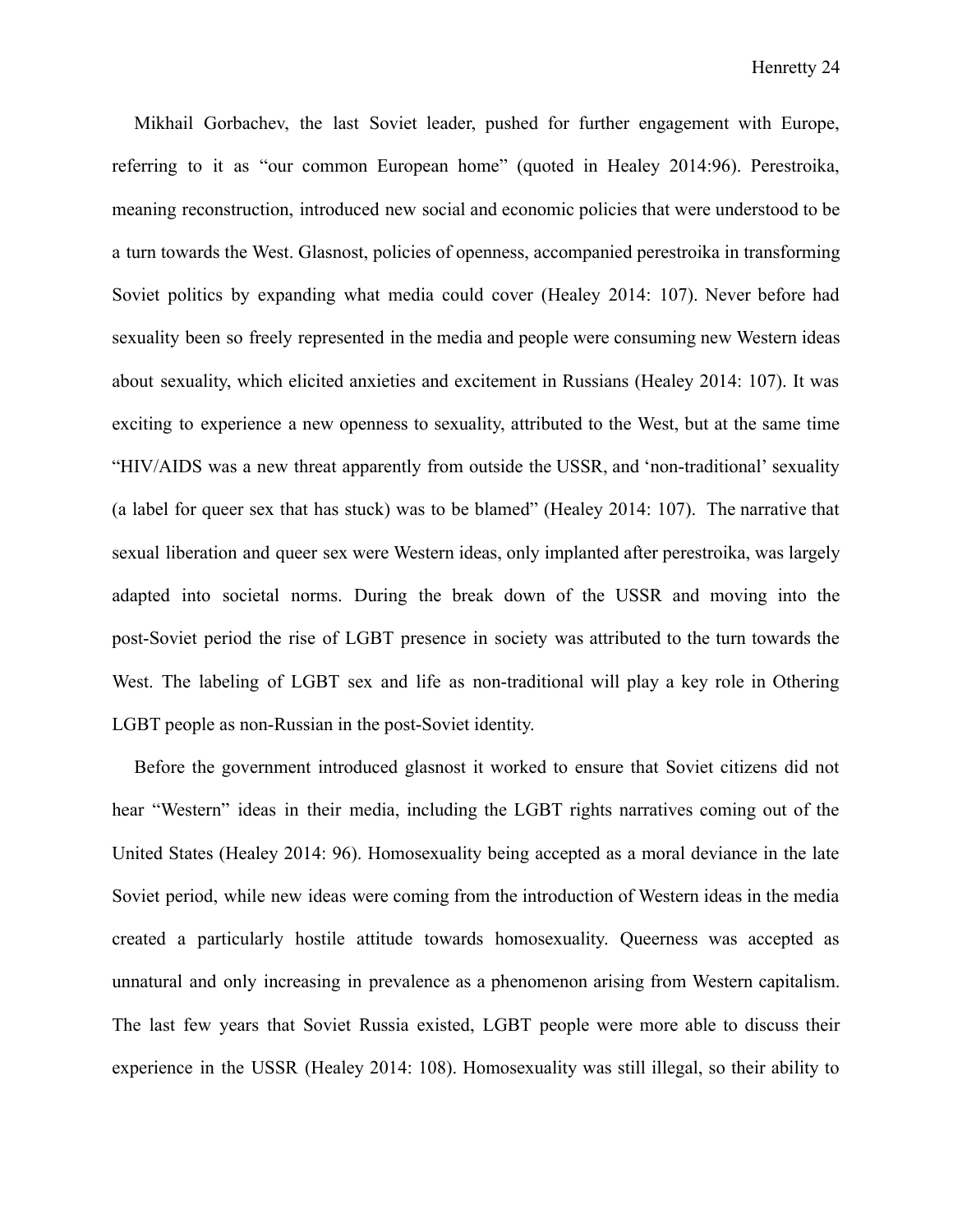speak freely was extremely limited and often met with resistance by the government (Healey 2014: 108). The government continued to arrest homosexuals, especially those with activist aims that opposed the Soviet government. At the fall of the Soviet Union, homosexuality was becoming more prevalent in society despite extreme apprehension on part of the government.

#### **Post-Soviet Russia**

Early Democratic Russia prioritized transforming socially and economically in order to appease their Western critics (Ermin & Petrovich-Belkin 2021). Russia transitioned into market capitalism and privatized state assets and began the process of nation building. Russian national identity was transforming from its Soviet past, divorcing itself from many of the pillars that the USSR used to develop a strong proletariat class, such as gender roles (Stella 2015:36-37). Many people believed that Soviet society had distorted the role of men and women in society and capitalism would return people to their "natural" roles in society (Stella 2015: 37). Increased support for these "natural" gender roles helps to further perpetuate the idea that homosexuals are acting immorally and unnaturally. Nationalist parties in the years following the break up of the Soviet Union embraced the stance that increased interest in sexuality was due to Western media influences and they gained a lot of support, because of the anxieties Russians had regarding the swift cultural changes occurring (Stella 2015:38). In the rise of a new neoliberal state there were contradicting ideas about how the state would approach issues of sexuality, because many viewed this as a time of sexual liberation, while others viewed that liberation as problematic and unnatural.

It was not until 1993, two years after the break down the USSR, before Russia de-criminalized sodomy once again. Early post-Soviet Russia faced a lot of pressure by the United States to resolve their anti-gay legislation, and they could not refuse the demands of their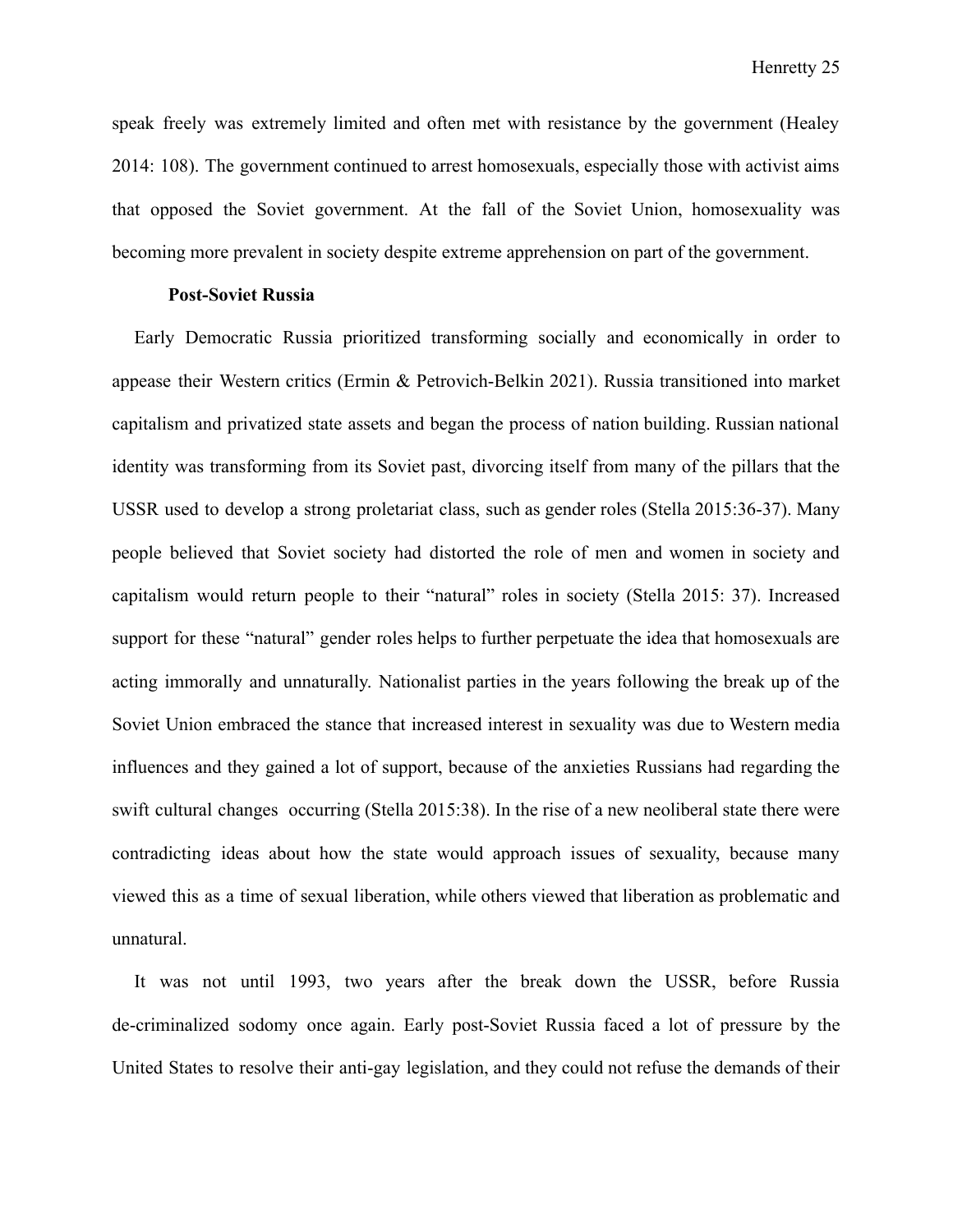new partners (Ermin & Petrovich-Belkin 2021). The decriminalization did not provide amnesty for the convicted nor did it allow people to "qualify as political prisoners and [they] could not be exonerated under the law 'on the Rehabilitation of Victims of Political Repression'" (Ermin & Petrovich-Belkin 2021). The government's inability to grant previously convicted homosexuals their full rights as citizens, despite the legality of their actions, reveals a continued animosity towards queer people. The rights they did grant to queer people only went as far as to appease their critics but not to liberate LGBT people by providing them equal rights as citizens.

Despite the limited rights granted to queer Russians, a new queer culture was more able to develop along with queer infrastructure. Gay clubs opened in urban cities along with other spaces made for queer people to be able to use as like minded people (Ermin & Petrovich-Belkin 2021). A few prominent musicians came out or sang about their same sex love, helping to further introduce homosexuality into everyday narratives. The internet forged a new space for queer Russians to organize in and created a queer subcultural space where people could more freely express themselves and engage with other queer people (Stella 2015: 39). Much like the 1920's people were more able to explore their queer identities, but due to the attitudes of prior decades, homophobia was cemented into political and cultural discourses. This time period in the 1990's is often also regarded as a second sexual revolution, highlighting a transformation in attitudes towards sexuality (Stella 2015: 39). New space was being created for queer people to meet and organize in allowing for a subculture to develop, but there were limits to how freely people were able to express themselves due to preexisting homophobia.

Homosexuals were framed for decades as the enemy and morally deviant, and the state made no attempt to undo the damage that had been done during the Stalin and post-Stalin period. In the early post-Soviet period hate crimes increased against sexual minorities, which was met by no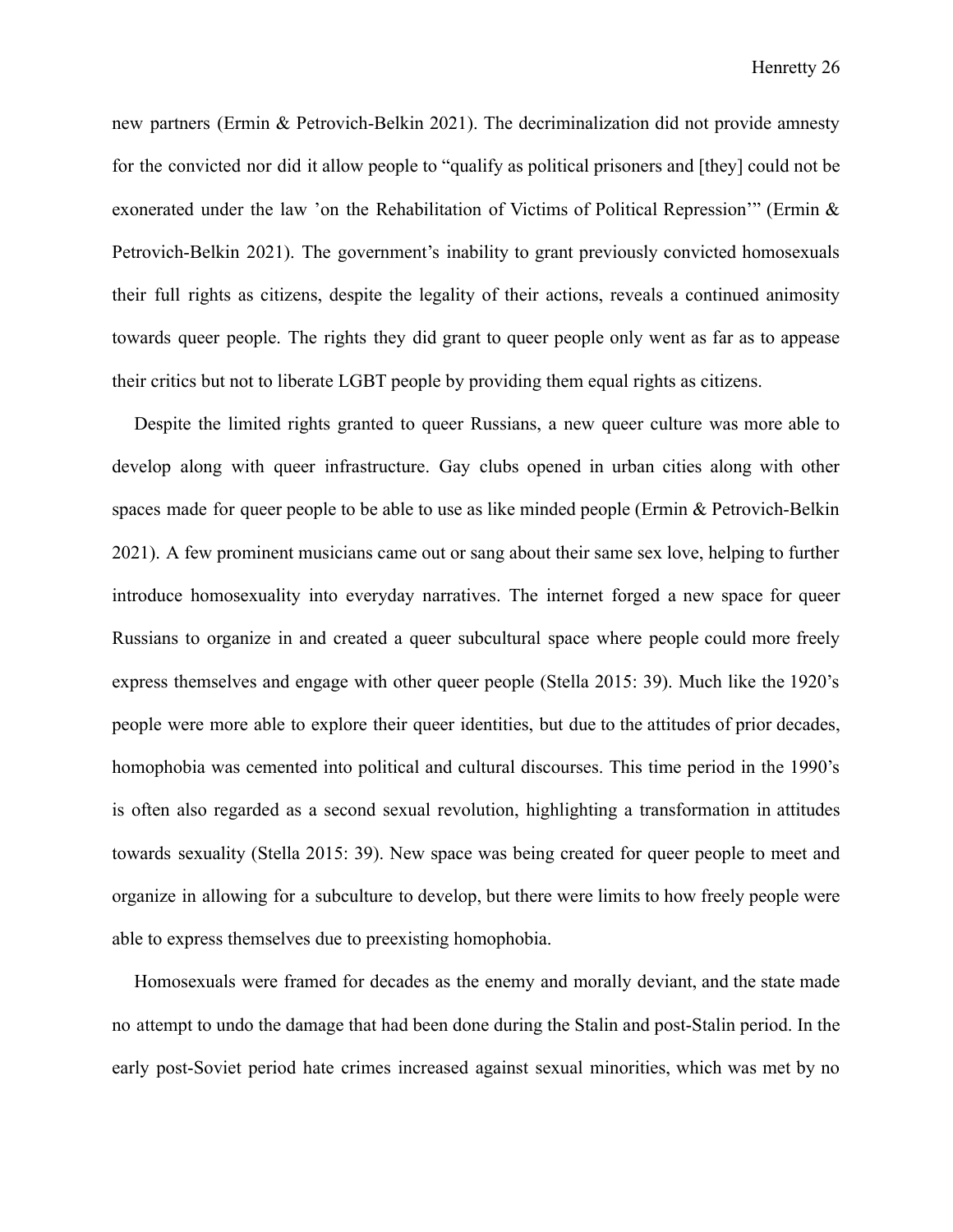response by the government, creating an environment of impunity to those who use violence against LGBT people (Ermin & Petrovich-Belkin 2021). The simultaneous granting of rights to queer people while neglecting to provide protections from discrimination evidences the continued weaponization of sexuality by the state. Although queer people were granted new rights, they were unable to fully exercise them due to the violence they may face. Much like the fear of being sent to prison or the GULAG, the threat of violence for one's sexuality creates an environment of fear making it difficult for people to fully access their right to express their sexuality and protection from violence.

Decriminalizing homosexuality should have been enough to allow queer people to exist in public and private spaces, but the homophobia that developed as a way to crush social dissent in the Soviet Union prevailed. The new legal codes and existing homophobia created a more profound need for human rights protections. The legality of homosexuality allowed LGBT human rights organizations to form and respond to the lack of state support for LGBT political, civil, and social rights. Those who opposed rights being granted to queer people became more homophobic in their beliefs, because of the lack of government support for their ideology (Ermin & Petrovich-Belkin 2021). Boris Yeltsin, the first president of Russian Federation, primarily decided to take a non-interference approach to LGBT issues, and eventually the dissatisfaction with this approach resulted in more politicians taking formal anti-LGBT stances (Ermin & Petrovich-Belkin 2021). Non-interference in LGBT issue will also be the approach used in the Putin era, where formal LGBT discrimination begins to occur on a state level once again through government policy and propaganda.

Homosexuality had for so long been considered anti-Soviet and immoral that in a transition into a new society the legality of homosexuality was not enough to undo the years of propaganda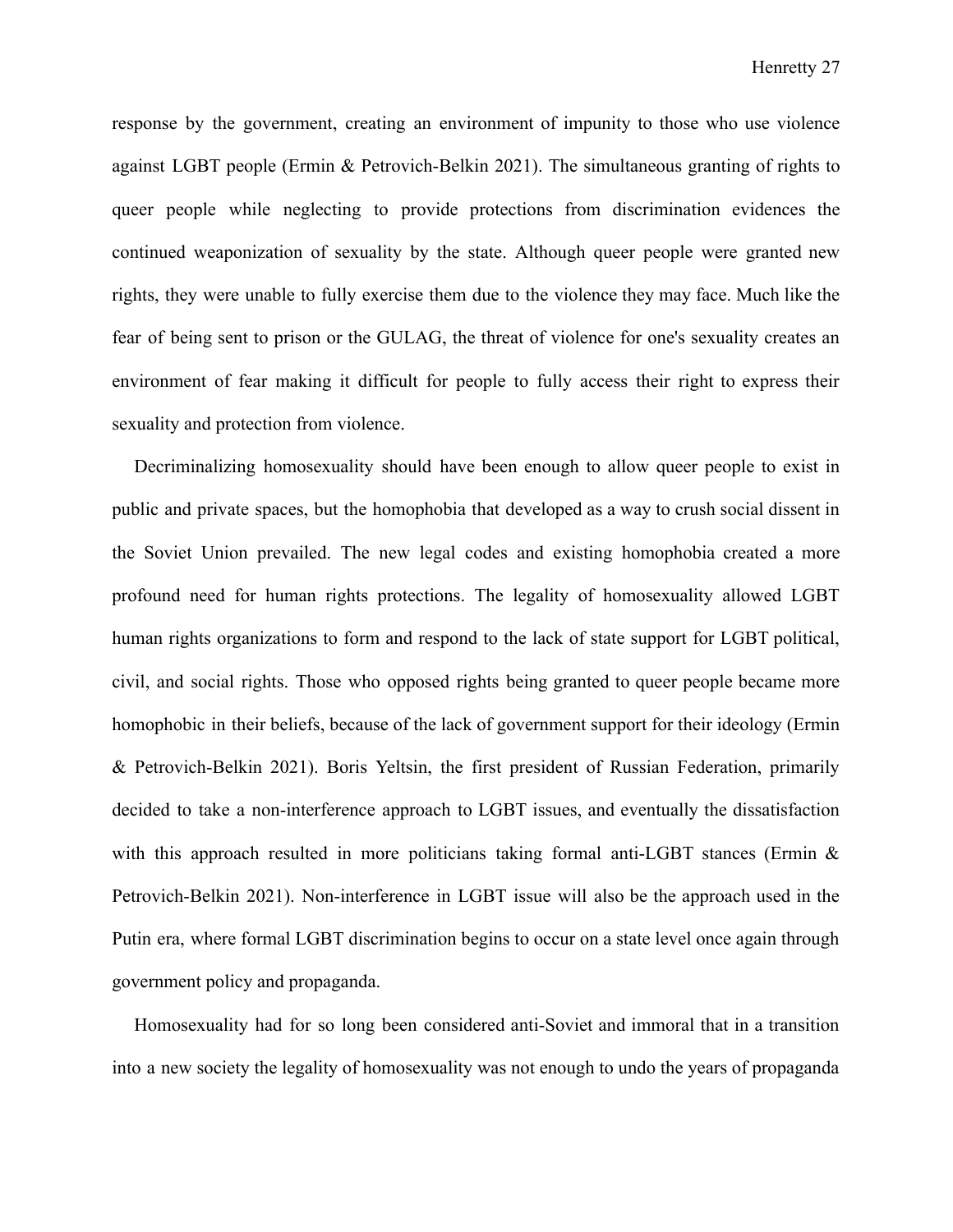and policy that demonized sexual minorities. Scapegoating minorities for social issues became a particularly powerful tool in the Russian Federation as a means of social control. The ability to use sexuality as a means of social control became salient in Russia, because of the effectiveness of getting citizens to regulate their own behavior as well as their peers in order to eliminate "deviant" behavior. The Russian Federation was quick to visibly adapt to the policies of its new Western partners, while retaining the forms of social control developed in the Soviet Union.

### **Russia's Imperial Relationship with Chechnya**

The homophobic violence occuring in Chechnya is related to much more than just the Soviet sexual citizenship that helped the government regulate deviant behaviour. Chechnya also faces colonial violence by Russia and has been resisting this power since the 18th century and the reign of Peter the Great. Soviet and Russian forms of colonial power continue to be exerted onto the people and Chechen identity has been formed in opposition to Russian imperialism. In this chapter I begin to establish the long colonial history between the two regions and argue that Russian colonialism also shapes sexual citizenship in Chechnya. How governments shape their sexual citizenship is also impacted by their colonial and imperial exchanges, and this is especially true in Chechnya.

Chechnya is a mountainous republic in the Russian federation located in the Caucasus region that includes Georgia, Azerbaijan, Armenia, and southern portions of Russia proper. The region is historically Islamic and Russia began their attempts at colonization starting in the 18th century. Russia is no stranger to foreign invasions, having been under Mongol rule for more than 200 years, the Ottomans to the south, and the Germans to the west. The constant threat of invasion throughout history has majorly shaped Russian foreign policy. Fyodor Lukyanov summarizes this policy by writing that "for centuries, Russian security strategy has been built on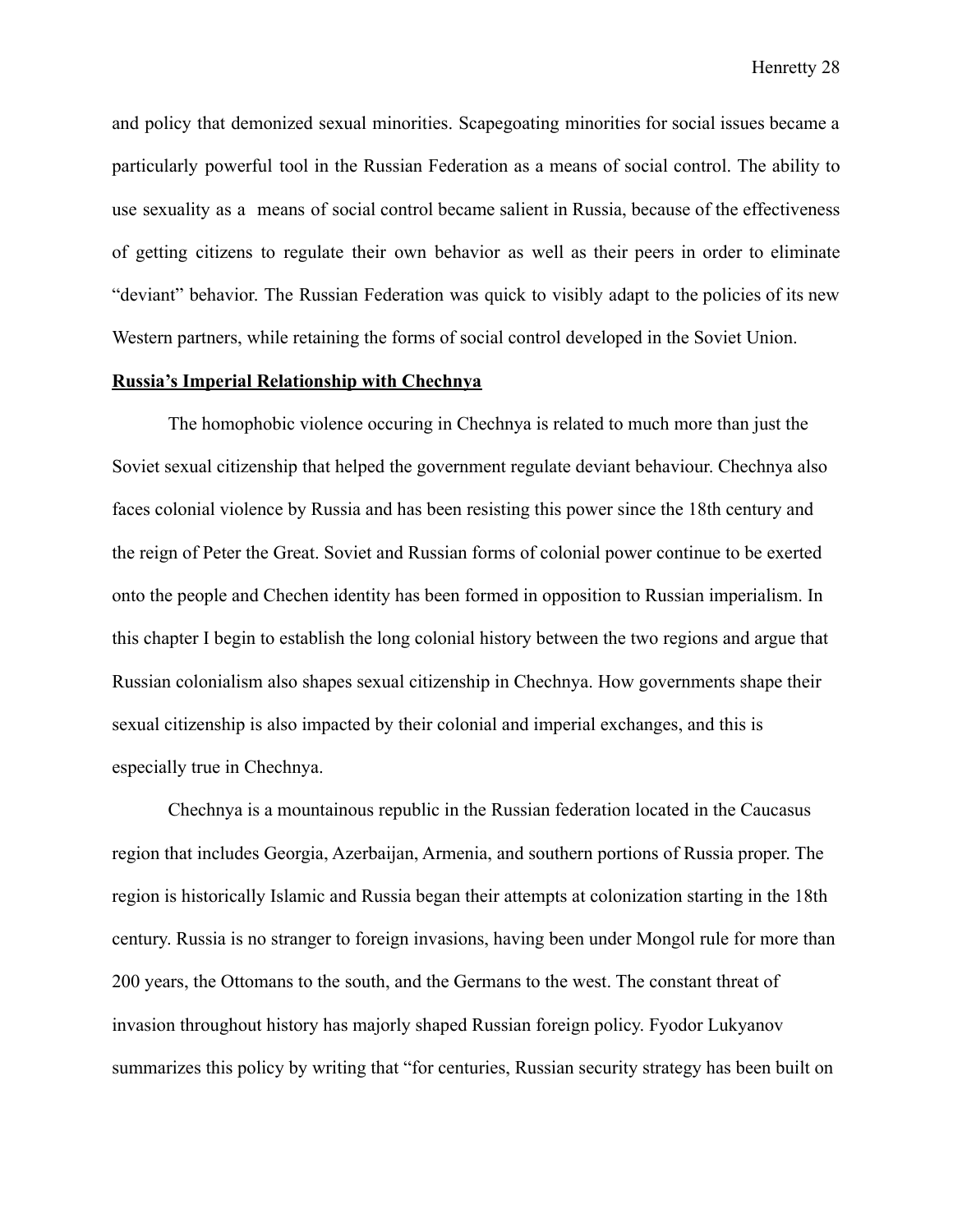defense: expanding the space around the core to avoid being caught off-guard. As a country of plains, Russia has experienced devastating invasions more than once; the Kremlin has long seen reinforcing "strategic depth" as the only way to guarantee" (2016:32). Russia wants republics like Chechnya to serve as a buffer between themselves and their enemies. The Caucasus sits between Russia and the Middle East and serves as an important part of a buffer to the federation. Of all its Caucasian neighbors Russia's history with the Chechens is the most violent. Russians have a long history of characterizing people in the Caucasus as bandits, which continued into the Soviet Union.

Chechens consistently resisted Russian power and when the 1917 revolution began the Chechens proved the new Soviet government's fears correct: people were going to use this time to try to bolster other liberation movements. Much like the constriction of sexual citizenship in the 1920's in order to construct the ideal Soviet citizen, by using the Red Army to resist independence movements the Soviet government would ensure the inclusion of Chechnya in the union. Despite the resistance by local forces, Chechen Ingushetia was officially incorporated into the Soviet Union as the Autonomous Soviet Socialist Republic (ASSR). Not long after their official membership of the USSR, World War II began triggering an event that continues to shape the relationship between Russia and Chechnya today. Accused of conspiring with the Nazis against the USSR, the Chechens were forcibly removed from Chechnya to Kazakhstan (Shattuck, 2019). There is a lack of evidence that the Chechens actually did conspire against the Soviets. Historians point to the fact that the Chechens resisted socialism by maintaining private plots of land, and the government wanted to "solve" Chechen resistance to Soviet socialism (Shattuck, 2019:93). Almost 500,000 Chechens and Ingush (an indigenous group of the Caucasus) were forcibly moved (Shattuck, 2019:93). It is difficult to say exactly how many Chechens died during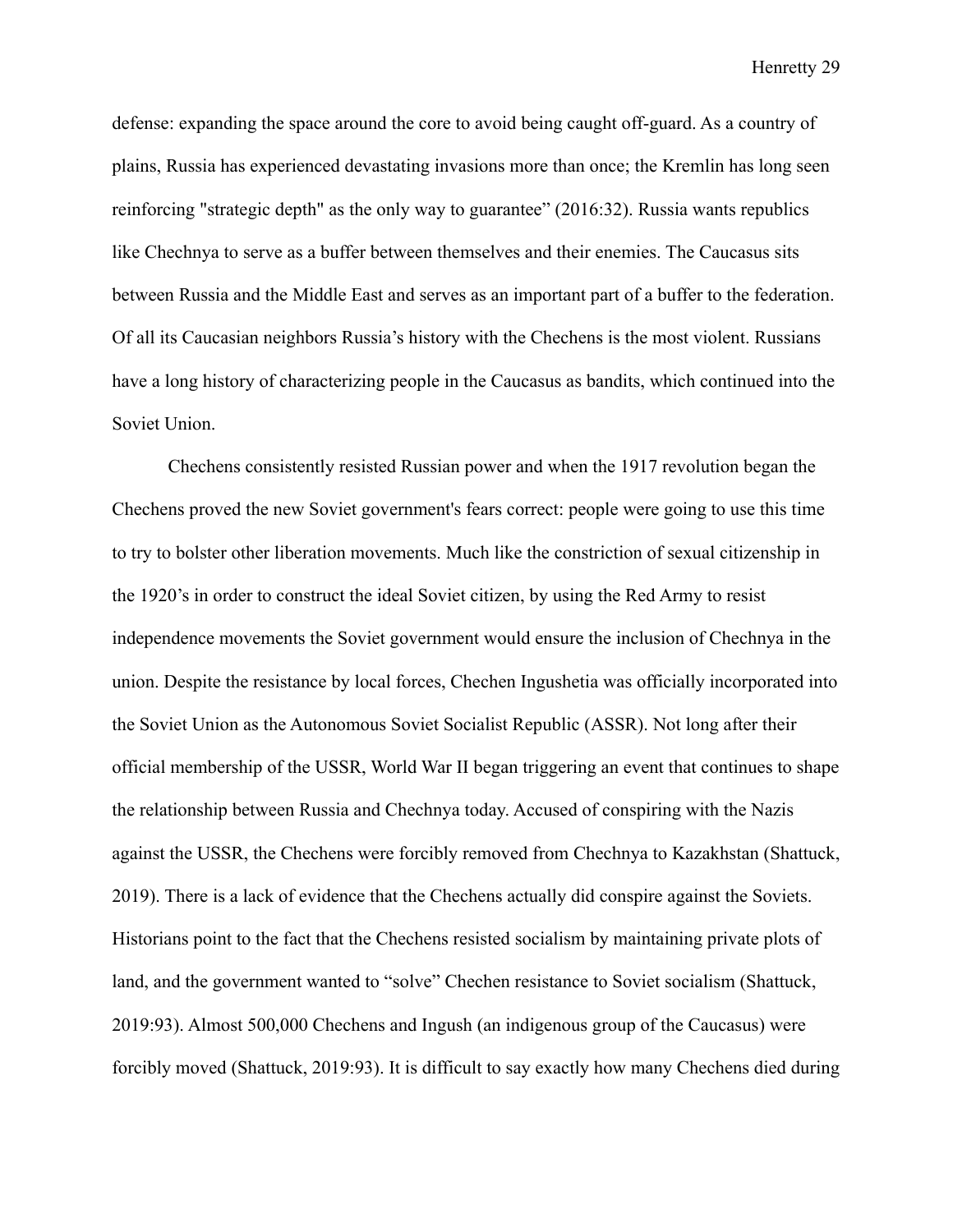this operation, but certainly thousands of people died from disease, hunger, cold, and state murder (Shattuck, 2019:94). Eventually, Chechens were allowed to return to their home, but found Russians among many other ethnicities had taken their places in society. As with Algeria under French rule, there existed two spheres, one for Russians and one for non-Russians (Derluguian 2004:244). Russians were afforded higher paying jobs, while Chechens ``found themselves driven into a semi-proletarian existence on the outskirts of Grozny and in the sprawling villages…in such locations the state provision of employment, housing, and welfare benefits remained minimal – which only served to perpetuate among the Chechens a widespread distrust of the state after the deportation" (Derluguian 2004:244). Post World War II Chechnya subordinated its citizens into the role of the proletariat, resulting in extreme ethnic tensions and a pulling together of resources by lower class Chechen families. By the end of the Soviet period Russia's colonial history in Chechnya bore an intense strain on the relationship between the two countries. Historian Brian Williams writes that "Chechens are indeed trapped in the wheels of history and define themselves in opposition to their historic "other," the Russians' ' (2000:128). Socioeconomic instability experienced by many Chechens created the political conditions for people to seek independence when presented with the opportunity.

In 1991 when the dissolution of the Soviet Union approached many were excited at the idea of the first democratically elected president, Boris Yeltsin, to "rehabilitate" the Chechen and Ingush population, but these policies never came and anxiety about continued violence spread (Derluguian 2004). Yeltsin scrambled to gain control of the dying USSR, resulting in an uncoordinated and slow response to the Chechen independence movement. It was not until 1994 that Russia would invade and officially start the First Chechen War, one of the most violent wars that Russia saw in a long time. The president of Chechnya called for the end of a peace treaty to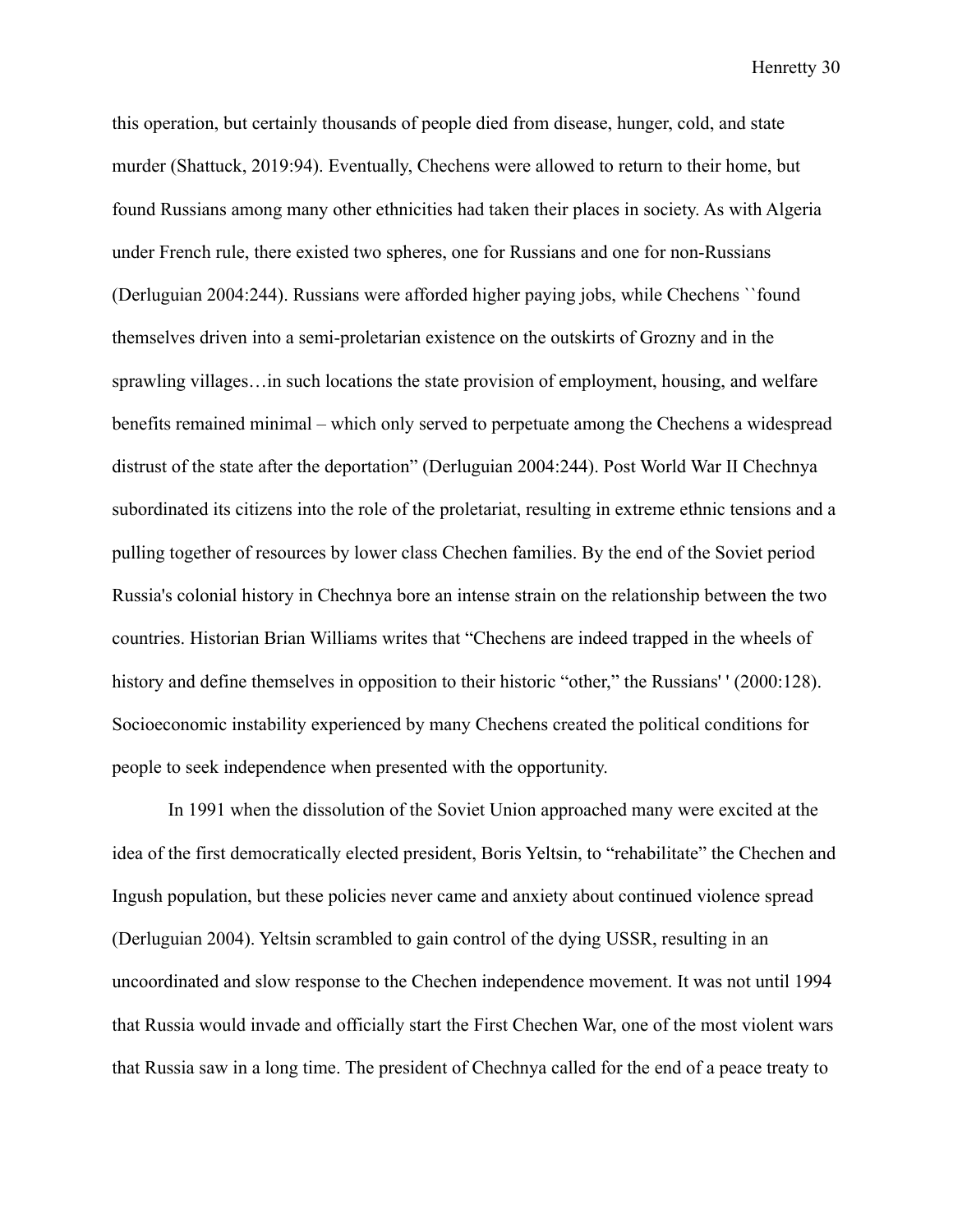end "the 300 year war between the Russian empire and the Chechen people" (Halbach 2018:5-6). Chechnya was ready to finally take on the imperial power they resisted for so long. Support for the war in Russia was not widespread, because of the deep economic wounds that perestroika caused. In the 1990's Russia's GDP fell more than 50%, and many people were not eager to fight in a war while struggling to make ends meet themselves (Derluguian 2004:278). The war ended in 1996 with Russia granting Chechnya the de-facto right to self rule.

The Chechen Wars would majorly impact the culture in Chechnya. Many Chechens began practicing Wahhabism, which was supported by charities from Saudi Arabia, Pakistan, and Afghanistan. Wahhabism offered the young military men a platform to resist traditional Islam associated with Soviet-era institutions (Derlugian 2004:283). Islam is often used as a tool to strengthen national unity and Chechnya's international image, especially to their allies who support a non-secular government (Scicchitano 2019:6). At the end of the First Chechen War the new government introduced Sharia Law, "including extreme provisions such as public executions for those caught in possession of alcohol or narcotics as tenets of a new anti-western, anti-Semitic, ethno-religious nationalism" (Scicchitano 2019:5). The state and individuals partook in purging their enemies who contradicted their role as Chechen citizens. The leaders of newly independent Chechnya "indulged in an unrealized project of restoring an imagined order … based on clan structure and religion … that had never previously existed or … had not existed since Chechnya's incorporation into the Russian state" (Tishkov 2004:223). By calling back to this imagined identity the Chechen government is able to construct narratives about who does and does not fit into Chechen society. At the same time, Russians are calling on racist rhetoric about the Caucasus presenting Chechens as "backward savages" and "their so-called 'lawlessness' and 'wildness' has also been used as justification for the conflict itself"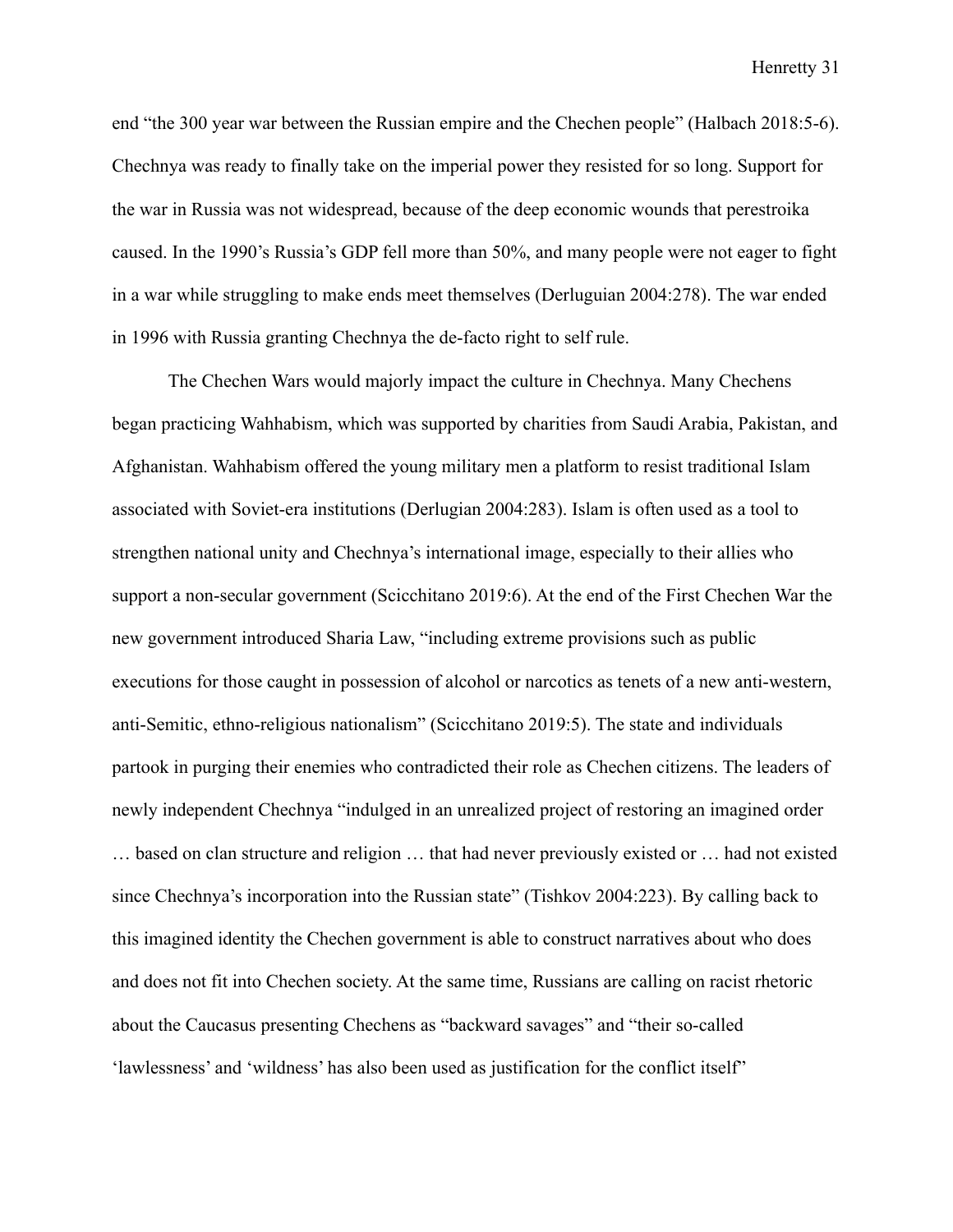(Scicchitano 2019:8). While Chechnya is beginning to develop a national identity, they are forced to continue to respond to their Othered position by Russia.

By 1999, another bloodier war broke out, the Second Chechen War, this time Russia centered narratives of combating Wahhabism in Chechnya as a justification for the war. Chechen militants were accused of bombings in multiple major Russian cities, resulting in the death of 300 and injuries to hundreds more (Scicchitano 2019:9). In the 2000 Russian presidential election, Vladimir Putin's first presidential election, war in Chechnya became an electoral tool for Putin to win (Hughes, 2001:35). Putin acknowledged the Russian people's frustration with the lack of democratic stability and sought national unity behind a war with Chechnya to achieve a level of nationalism not seen since the fall of the Soviet Union. By campaigning on an anti-Chechen platform that supported a harsh war, Putin won the election and garnered support for the war. The Chechen wars due to their timeliness, historical tension between the two groups, and Russia's interest in the region made it the perfect tool to increase nationalism within the country and solidify Putin's political platform.

In 2004, Ramzan Kadyrov was appointed the president of Chechnya after the assasination of his father Akhmad Kadyrov who was formerly a separtist leader but eventually became allied with Putin. Ramzan would continue the connection between the Russian and Chechen governments, working in conjunction to end the counterinsurgency by the Chechens. Although formal modes of war ended in the late 2000's terrorist attacks continue in both Chechnya and Russia, primarily being attributed to the Chechens. Kadyrov is part and parcel of the gendered and homophobic violence that becomes systemic under his regime. The surveillance of sexuality by the state is evocative of Soviet modes of power, but are now also influenced by the two decades of colonial violence exerted through the Chechen Wars.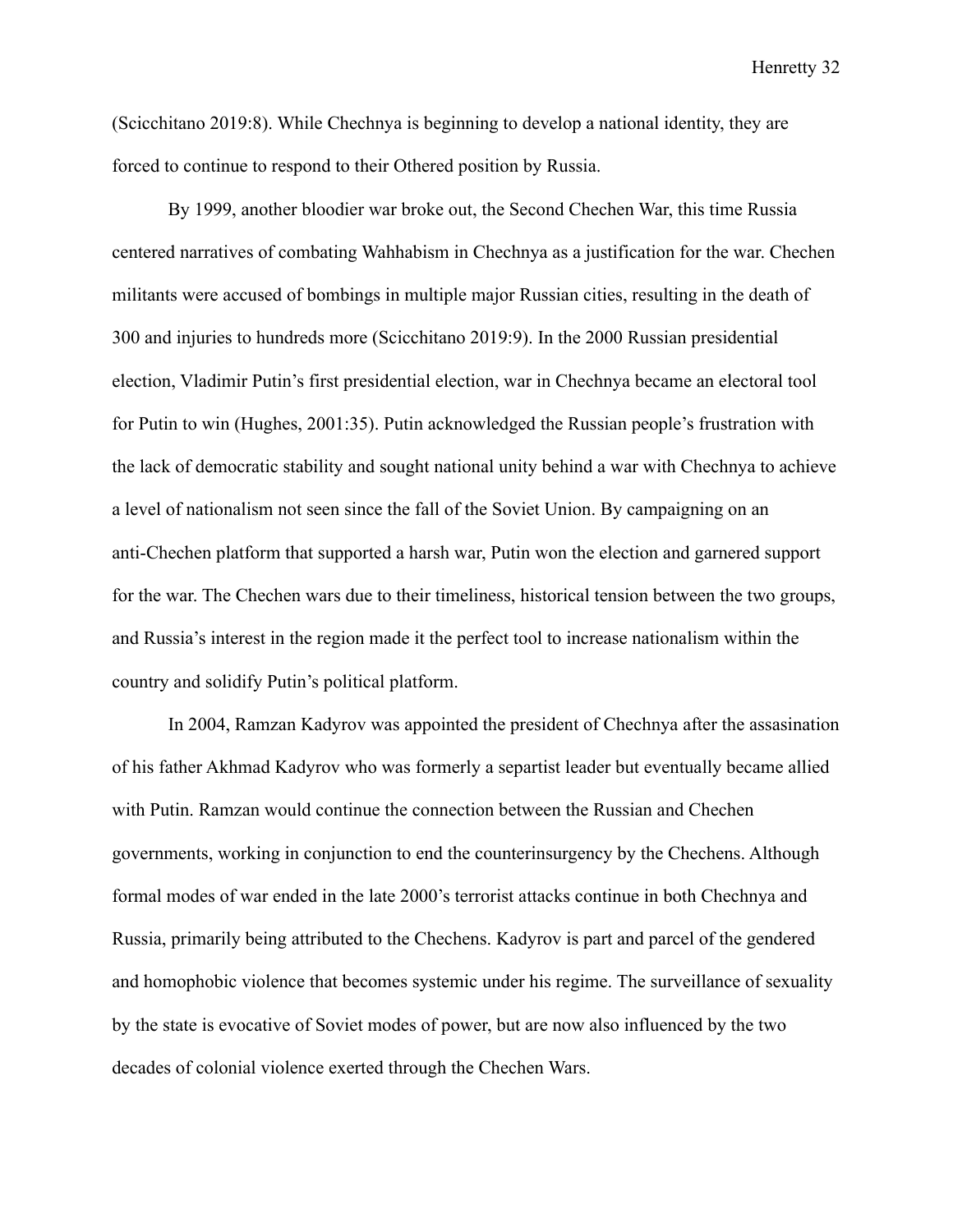The Second Chechen War brought violence to Chechnya not seen since the 1944 deportation, and Russia has since been accused of crimes against humanity towards the Chechens (Gilligan 2010). Quotes from lieutenant generals to soldiers describe the intent to eliminate the Chechen population (Giligan, 2010). One Russian officer said "often the guys don't even know what to cleanse, where to cleanse, who to cleanse and so everyone is cleaned" when referring to the process in which Chechens are killed in targeted bombings (Gilligan, 2010:51). The wars have left Chechnya traumatized, with casualties in almost every family (Halbach 2018:15). Even those not alive during the war will have to deal with the impacts of the war as their parents' generation pass down trauma. Ideas of militarism have become imbued in society, in particular the ways in which men and women ``should'' behave. "In a militarized state, men are directly associated with violence, thus legitimizing aggression as a natural and unquestioned aspect of male behavior," and in Chechnya militarized masculinity is a crucial aspect of their hegemonic masculinity (Scicchitano 2019:10). The normalization of violence in association with men would allow the future persecution of LGBT people in Chechnya.

The impact of war on Chechnya intensified ones role as a sexual citizen. Prior to the wars, gender roles in Chechnya were firm, but people were not as concerned with one's gender expression. The importance of violent masculinity in war conditions is intensified by Chechen men's roles to defend their people and land from Russian imperialism. The connection between patriotism, violence, and masculinity make it so that when men betray their masculine national identity they are also betraying their obligations to their nation. As a national identity arose in Chechnya that was actively responding to Russia's genocidal imperial power, a gendered culture around violence and human rights abuses also arose. The current literature on the LGBT violence in Chechnya emphasizes how gay men are specifically targeted, while also acknowledging that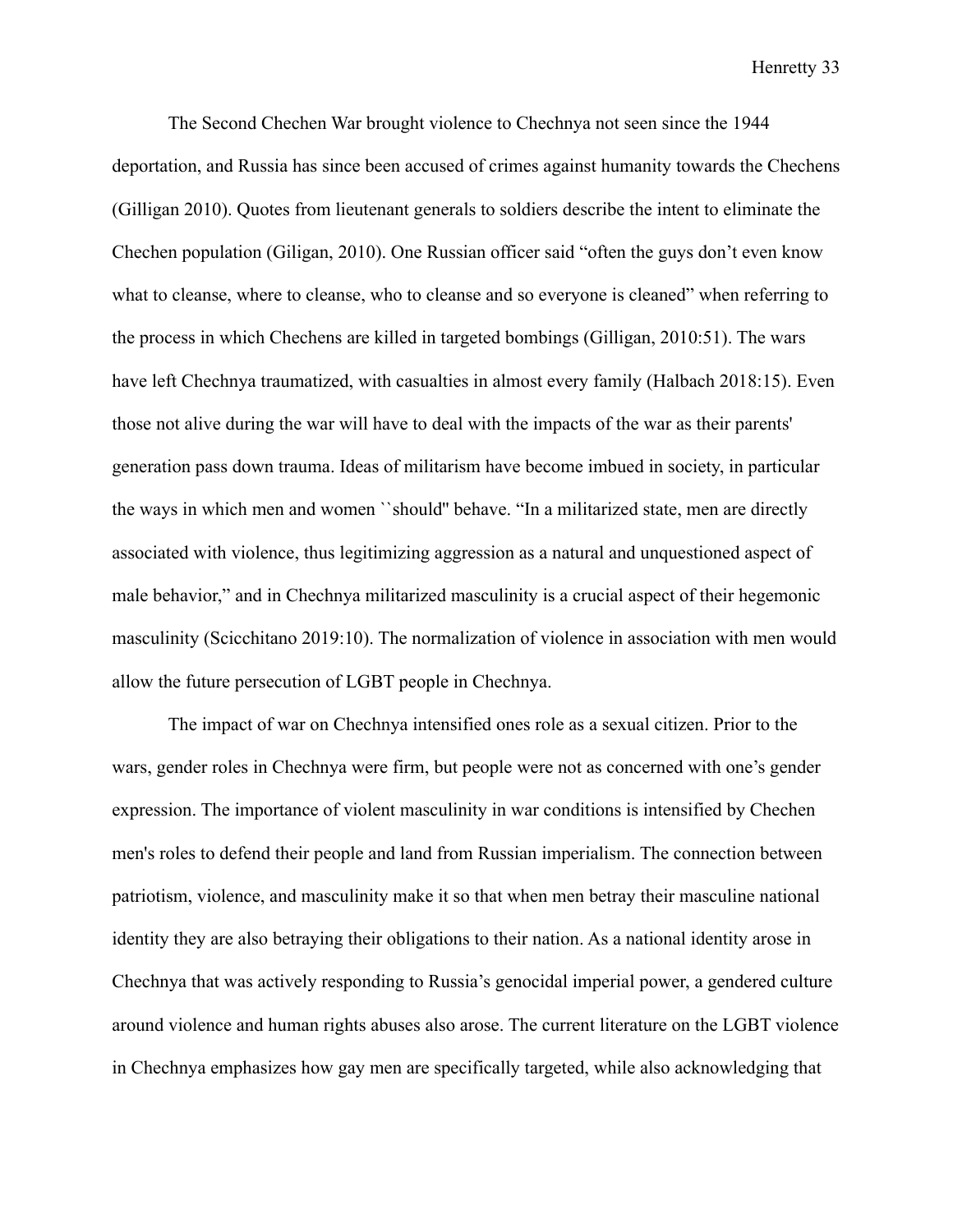women also experience violence (Scicchitano 2019, QWNC 2018). Scicchitano explains that "the common denominator of the victims of these atrocities has been, in both cases, their perceived femininity. Whether it be for their failure to dress "appropriately" or their unconventional sexual orientation, women, and now queer men, have been the target of state-sponsored violence because they have been imagined as in some way "un-Chechen" (Scicchitano 2019:14). Those who face violence from the state or their family, in the form of honor killings, are betraying their roles as men and women and, therefore, their roles as citizens.

The continued violence in Chechnya in formal incidents like terrorist attacks, illegal arrests by police, and in the domestic sphere is constructed as normalized in the eyes of Russians. Putin and other Russian politicians frame Chechnya within the post-Soviet Russian imagination "as a haven for separatism, a locus of tribal violence, and an exporter of terrorism" and as Russia's own Orient (Brock and Edenborg 2020:678). Russia is a subjugated Other and is treated as inferior to the "West," which has played an important role in motivating their imperial and colonial pursuits in the Caucasus. Postcolonial feminist Madina Tlostanova writes that "within the Russian imperial imaginary, Caucasus had to play the role of the secondary domestic Orient and thus acquired additional demonized features by being coded by the conquering Russians as Islamic and Asiatic" (2011:76). Within this framework Russia is an Orient of the West, and Chechnya is an Orient of Russia. Tlostanova explains further that "orientalist constructs in this case turn out not only more complex but also built on the principle of double mirror reflections. These constructs copy Western Orientalism with a slight deviation…As a result, both mirrors—the one turned in the direction of the colonies and the one Europe turned in the direction of Russia—appear to be distorting and creating a specific unstable sensibility, balancing between the role of an object and that of the subject" (2011:76-77). Colonies of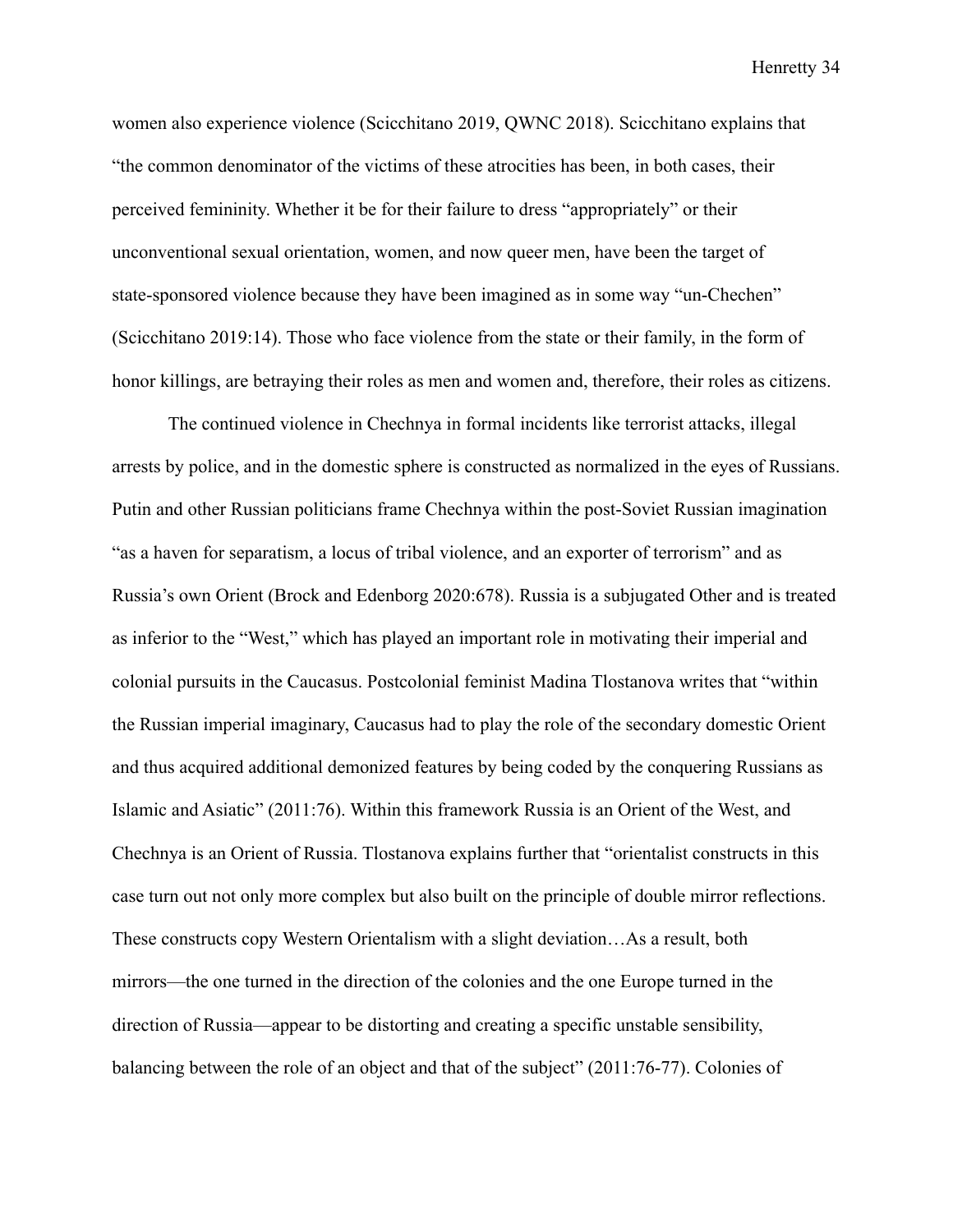orientalised nations are, therefore, further made into a subjugated Other. In this process the Caucasus becomes a far away place that needs mentoring by Russia and is emblematic of all of Russia's insecurities (Brock and Edenborg 2020:679). The rhetoric of Russian politicians mirrored that of politicians in the West "about endemic homophobia in Muslim communities, Russian politicians expressed worries that LGBT visibility would provoke Russia's Muslims to violence" (Brock and Edenborg 2020:679). LGBT violence is used as a way to promote Islamophobia, and it is clearly not a move to improve LGBT rights, because Russia was simultaneously "rediscovering" their traditional values and undergoing a "conservative modernization" (Brock and Edenborg 2020:679). Russia situates itself in a position where they can critique Chechnya and other Muslim communities for their "endemic" violence, but will never move to stop the violence and are uninterested in intervening to stop it.

As Russia undergoes the process of creating a post-Soviet identity, they are framing themselves as the protector of conservative ideals, which goes in line with their increasingly homophobic and transphobic laws, as well as the Russian government's tolerance towards LGBT violence in Chechnya. Furthermore, in protecting these "traditional" and conservative ideals the Russian government hunkers down in colonial violence, seeing their pursuit of the land as unifying Russia. The Chechen Wars have created a lasting impact on the relationship between the two countries that is likely to continue, as leaders like Kadyrov continue to display nationalist efforts. As Russia pursues imperial violence in former territories it will continue to shape how Chechen's feel subjugated by the Russian state.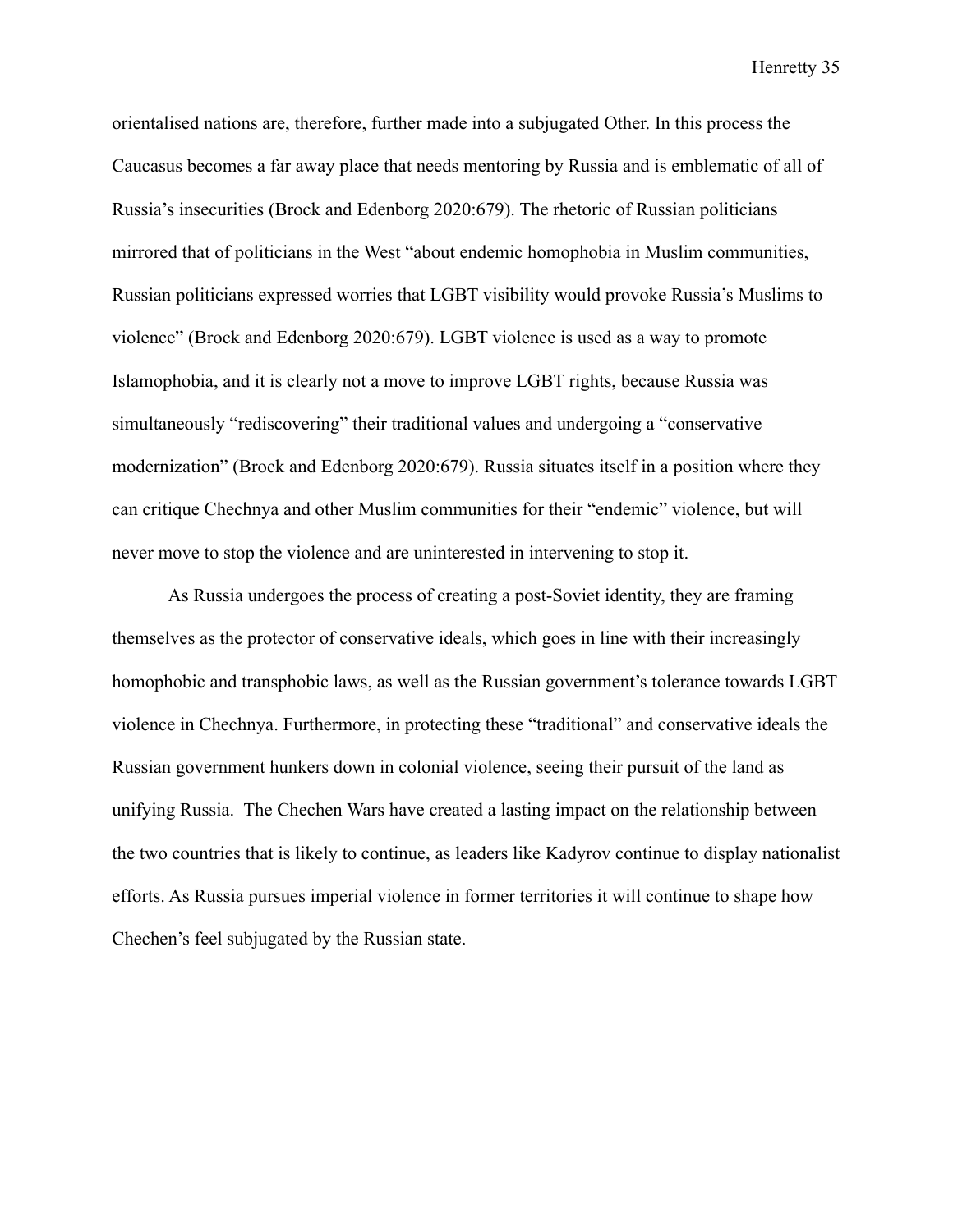### **LGBT Activism and State Violence**

## **The Rise of LGBT Activism in Post-Soviet Russia**

Prior to the Post-Soviet period, homosexuality in Russia was officially treated both punitively and medically. Going forward, Russia would approach the subject with silence, evidently a new form of exclusion. LGBT activism arose in Russia toward the end of the Soviet Union, when people learned the state was looking to make large social transformations (Kondakov 2013: 410). In 1993 when homosexuality was decriminalized it did not create a discourse shift towards sexual minorities. Homosexuality may have been erased from the law but the sexual citizenry of Russia still overwhelming felt that it was still prohibited and censored. The lack of policies to actively support LGBT rights made it difficult for discourses around the topic to change. Alexander Kondakov writes that "to the extent that Russia desired integration with the international 'civilized' community, it had to eliminate discriminatory legal norms such as [criminalization of homosexuality], but the normative order that continued to govern Russian legal discourse could not be eliminated so easily" (Kondakov 2013: 414). The legacy of Imperial and Soviet Russia left a lasting control on people's sexual citizenship so although now it is "legal" to be LGBT people continue to be restricted in their rights. Much of the LGBT activism that existed disappeared, transforming into "gay-businesses," a temporary shift into community building as the government continued to make it difficult for LGBT organizations to form through bureaucratic roadblocks. The 1990's is when LGBT people in Russia began to develop and take on their own communities. Many former LGBT activists in the late 1990's and early 2000's turned to journalism as their main method to help discuss LGBT rights. The continuation of hostility towards homosexuality made it difficult for LGBT rights activists to unite around a collective identity (Buyantueva 2018:463).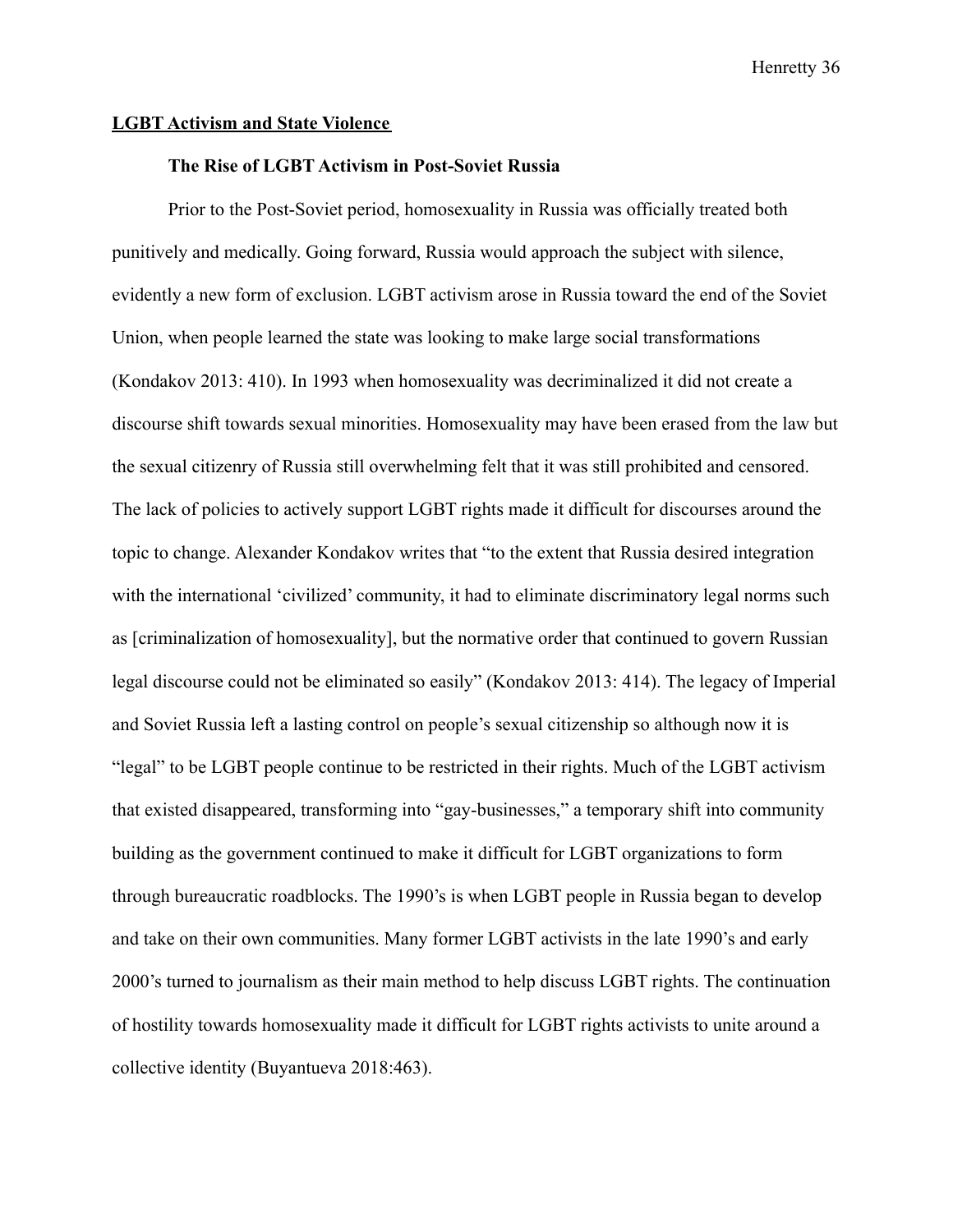After 2005, a second wave of LGBT activism began, evidenced by the founding of lesbian and gay organizations in major Russian cities such as St. Petersburg, Moscow, Tyumen, Arkhangelsk, and Perm (Kondakov 2013:410). These organizations aimed to fight for and protect LGBT rights. In a study of 15 Russian LGBT organizations, Kondakov found that the second wave of LGBT activism is characterized by human rights talk (Kondakov 2013:410). The major organizations all have unique goals for their region and specialties but generally all of the organizations were concerned with increasing tolerance for LGBT people and claims to equality (Kondakov 2013:413). In 2008 the Russian LGBT Network was founded and has grown to represent 14 regions and become a major resources for LGBT people experiencing violence from Chechen authorities or their family (Buyantueva 2018:464). The organizations aimed at equality have turned to institutions like the European Court of Human Rights for violations of freedom of expression. Russian LGBT activists won the case after suing Russia for arresting LGBT people after they took the streets of Moscow in 2006 for a Pride Parade without permission from the city (Kondakov 2013:412-13). Other groups have followed suit, taking public actions to confront LGBT equality, and if they are arrested by police they go to court. The hope of these organizations is to use the law to create legal precedents to create more rights for LGBT people (Kondakov 2013:413).

In 2007, LGBT activists took to court to force the Russian government to address LGBT people as a "social group" that can be protected under the country's general anti-discrimination law. The court found that the anti discrimination law cannot be applied to LGBT people because "sexual minorities are not representatives of a social group, they are a part of a deviant group together with criminals, drug addicts and other people who have different deviations from acceptable behavior" (quoted in Kondakov 2013:417). Despite international pressure from the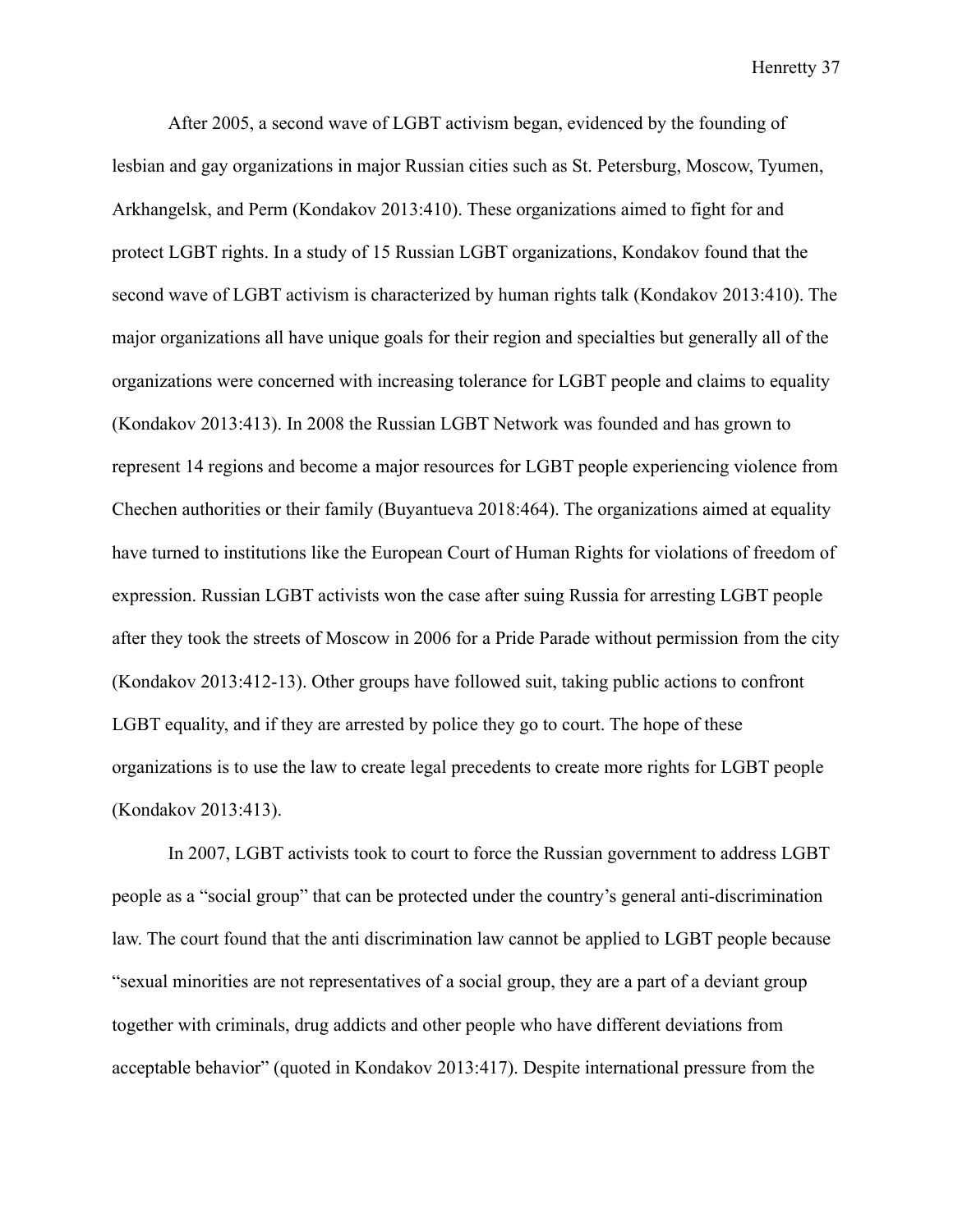West and internal pressure from activists, Russia continues to limit LGBT rights. The use of liberal democratic institutions like the Russian courts and international courts like ECHR implies a faith that these institutions have the capability of implementing the activists' ideals of equality, including the right to marriage and freedom of expression. These activists have called on democratic ideals to help change the laws in Russia, while working within a system that never adapted their ideas of sexual citizenship to be more inclusive or democratic. Kondakov concludes his study by highlighting that Russia's anti-gay measures show that Russia can simultaneously acknowledge European human rights norms and partake in backlash against LGBT people regionally. National laws and legal precedents nod to European "standards" of human rights, but set the foundation for regional governments to discriminate against LGBT people.

Scholars on LGBT violence have found that when nationalism increases at the same time as large economic changes the government finds attacks on LGBT people to be beneficial in order to gain initiative (Ungar 2000:62). Religious leaders often have a lot of influence in encouraging this rhetoric, which is important in the post-Soviet context because of the increased religiosity of the population. Russian Public Opinion Research Center found that by 2010 75% of respondents identified as Orthodox Christians, whereas less than 23% of respondents in 1989 identified that way (cited in Ungar 2000:470). The post-Soviet context which allowed for the increase in religiosity, economic instability, and ethnic tensions created a political condition perfect for fostering nationalism, the roots of fascism. Religiosity is not alone a threat for fascism, but the church did not help the tolerance towards LGBT people. In 2011, a representative on behalf of the Orthodox church applauded Moscow authorities for the violent dispersal of the Pride parade that May (Buyantueva 2018:470). This close knit relationship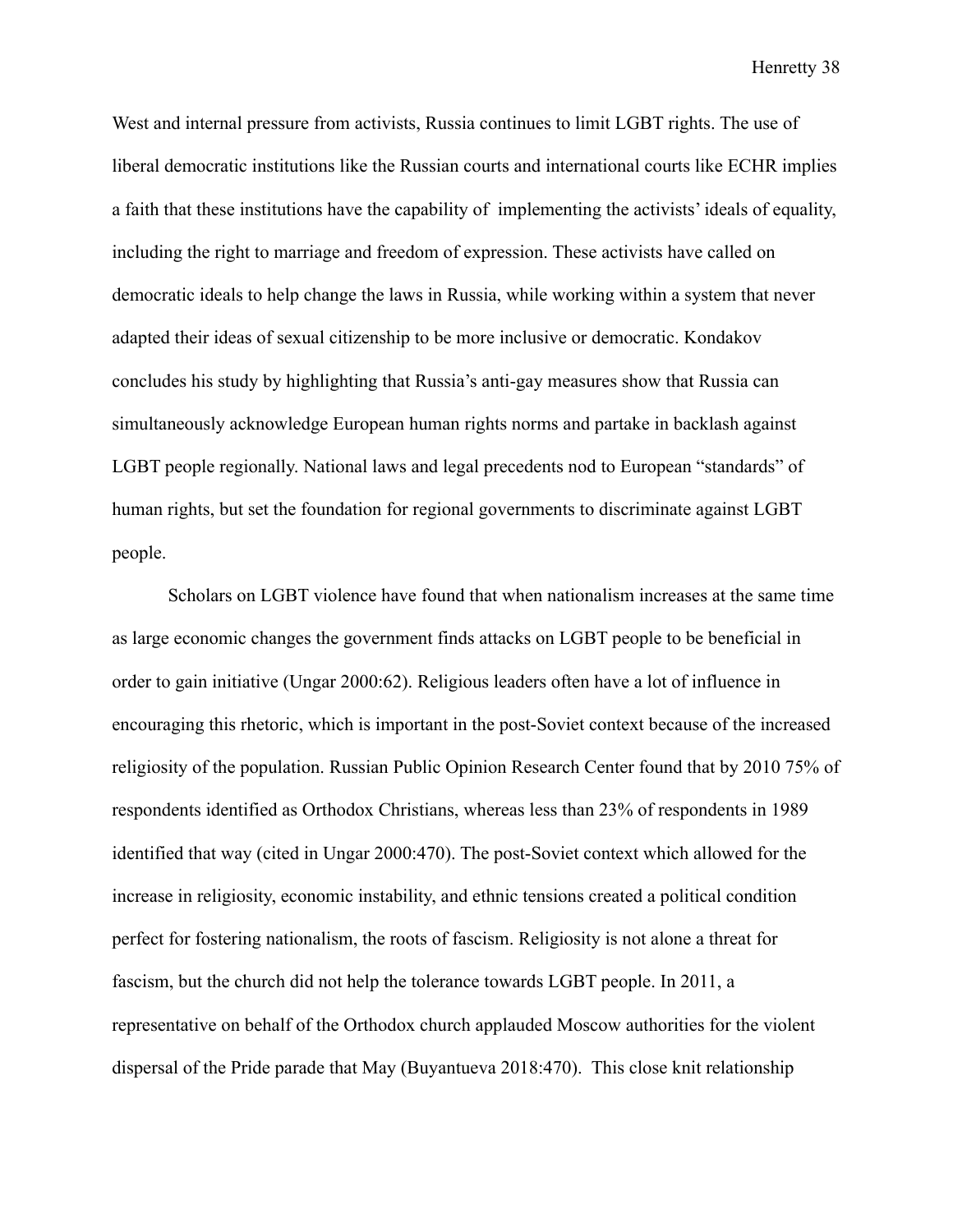between the church and the state resulted in the formation of the conservative modernization that also promotes Islamophobia and racist ideas about the Caucasus. Conservative modernization calls back to "traditional" beliefs, which are never elaborated on. Putin and Orthodox Church officials both emphasize that these traditional beliefs are the backbone to raising children and living in a moral society (Buyantueva 2018:471-72). The Church is able to make these messages by the government more salient and serve as a uniting force which people can get behind. The Orthodox Church is certainly not the only factor for increased homophobia in Russia, but it did serve as a new tool of the post-Soviet government to enforce their evolving idea of what sexual citizenship is. The Russian government is able to call on the values of the Church to justify the traditional values that influence their new policies, which LGBT activists are forced to contend with.

In 2013, the State Duma passed a law that would be referred to as the "anti-gay propaganda law," that makes it illegal to positively represent LGBT people in public, particularly if there are going to be children around. Regional governments had been passing laws such as these since 2006 but the federal government didn't begin to discuss passing a national law until 2011 (Kondakov 2013, Buyantueva 2018). One of the activists I would later speak with also noted that the 2013 law drew her to LGBT activism. Another activist, Anya, says "in 2013 the State Duma passed a law banning LGBT propaganda. It means that children shouldn't know who gays and lesbians are. But it was easier before. There were meetings with support of LGBT people (prides). There were few people, they were detained by the police, but it was still safe. Nowadays there are no meetings or something. Because it is dangerous for activists." Although LGBT activism has increased in Russia in the post-Soviet era, it has been majorly shaped by the limitations set on it by the government. Later Anya will explain her fear of being arrested for her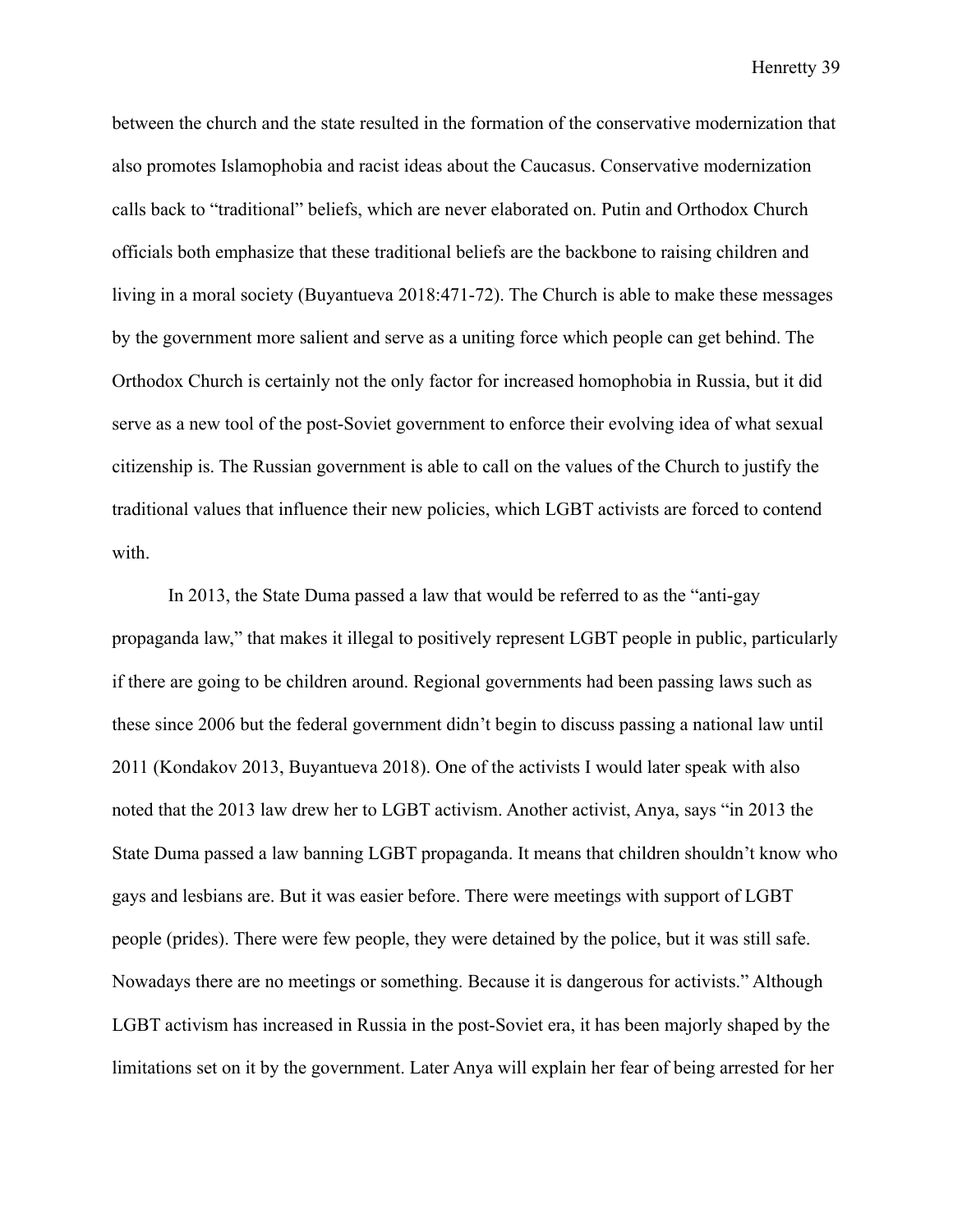LGBT activism. Activists face major limitations in their work because their demonstrations are likely to be disrupted by police, who argue that they did not have the proper permits to picket. The government says that laws like these are meant to protect children from "inappropriate" messages and therefore discussions of LGBT life are pushed out of public life.

The reasoning of these laws is the "health of the nation," politicians emphasize their concern for children who may consume these messages and the fact that it may cause harm to their development. The federal law defines propaganda as "distribution of information aimed at forming nontraditional sexual attitudes among minors, attractiveness of nontraditional sexual relations, misperceptions of the social equivalence of traditional and nontraditional sexual relations, or imposition of information on nontraditional sexual relations causing interest in such relations" (Federal Law of the Russian Federation, 2013). Further clarifications on the law note that it punishes the promotion of homosexuality, not the person's orientation and restricts the public discussion of same-sex relations, including virtual spaces like the media and internet (Stella et al. 2014). The reference to "nontraditional sexual attitudes" poses heterosexuality as normal and anything LGBT as not traditional and, therefore, not normal.

The Moscow Times reported that Putin told former Prime Minister of Britain that he passed the anti-gay propaganda law in order to increase the country's birth rates and needed men and women to marry and have children (2019). The commitment to protecting children is reflected in Russian national policies that express strong concern for the falling number of children and young people (Stella et al. 2015:41-42). Anxieties about declining birth rates run deep in Russia after the population fell from 148.5 million to 142 million between 1993 and 2007 (Stella et al. 2015:27). In Russia the idea of "people as power" is dominant in political discourses, because the decline in population immediately following the dissolution of the Soviet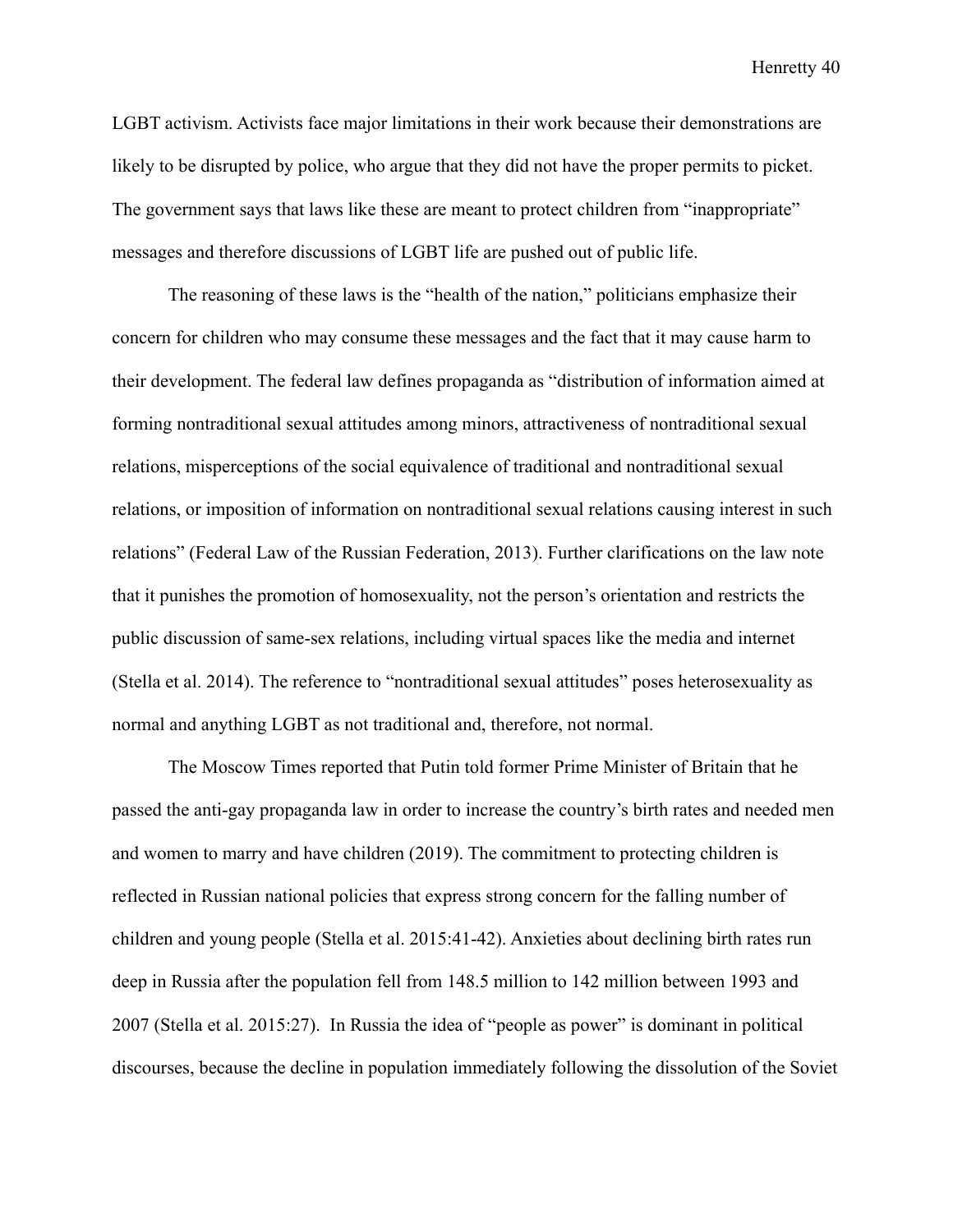Union was stemmed from the death of working age men, falling birth rates, and migration (Stella et al. 2015:27). It is difficult to imagine Russia as a strong country when the health of the people and economy are suffering. These issues contributed to the fractured national identity that Russia had to grapple with in the early years of the post-Soviet period. The focus on heterosexual relationships in order to address population issues is reminiscent of the early Soviet government that used the sciences to address social issues creating a new wave of scientific reasonings to increase birthrates and healthy citizens. Stella et al. explain that "in some forms of nationalist discourse, population is seen as a source of collective wealth and power, and the future of 'nation' is seen as dependent on its continuous growth" (2015:27). In 2007 and 2013 the Russian government published reports that set out the demography policy in Russia until 2025 and emphasize the focus on "traditional" family values in order to help their demographic issues (Stella et al. 2015:29).

LGBT activists are forced to confront discourses on sexuality that have been, over time, deeply ingrained in Russian political culture. Buyantueva (2020) conducted a study on what motivates LGBT activists to protest and found that the federal anti-gay propaganda law in 2013 was a major motivator for many activists. The law intended to make it more difficult for people, especially young people, to learn about LGBT life, but it actually brought it more attention. The post-Soviet period became a time when people could begin to more publicly explore their LGBT identities and garner political groups. Unlike the beginning of the Soviet period, which made it so that no other liberation movements could occur, the Russian Federation did not do that. So by 2013, when Russia decided to discriminate against LGBT people in federal policy, scholars and activists had developed networks of communication that enabled them to respond and continue to condemn the government policy. Alexander Kondakov discusses teaching queer theory in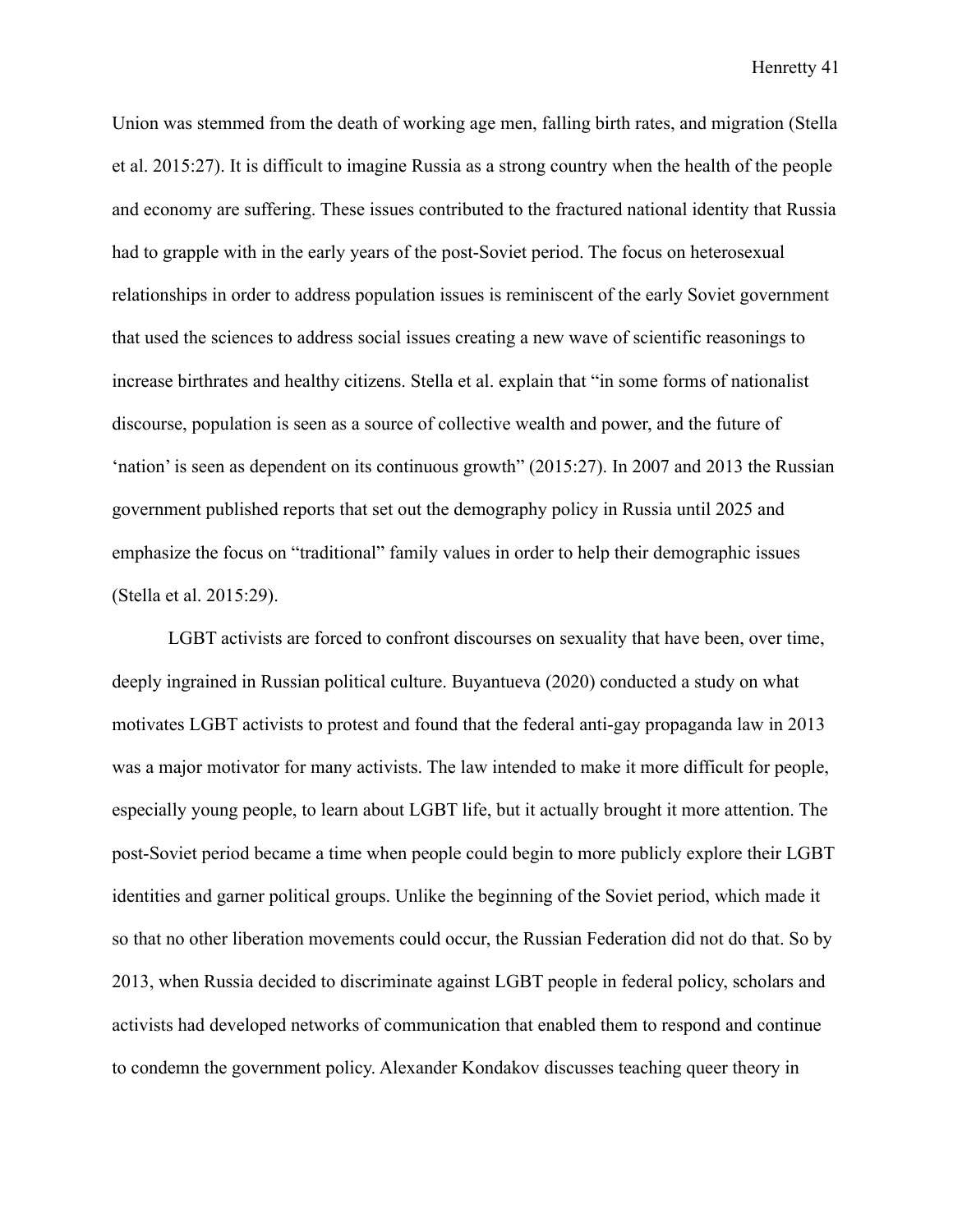Russia after the passage of the law and has found that it "opened up an official and very public discussion of homosexuality. The anti-propaganda law perversely queered the public sphere, including academia. Secrecy and silence wither away in order to make way for political debates on homosexuality" (2016:114). The law created a lot of harm towards LGBT people, but also began to bring a spotlight onto LGBT issues in Russia.

Evidenced by the violent end to many city pride parades in Russia, LGBT activism has always come with a threat but after 2013 it became even larger. Buyantueva explains that "The adoption of anti-gay propaganda laws led to the intensification of discrimination and hate crimes committed toward LGBT people, allowing homophobic individuals and groups to use these laws as justification for their actions" (2018:474). Many of the hate crimes committed against LGBT people have been committed by nationalist and anti-LGBT groups. For example, Occupy Pedophilia, a homophobic organization that views homosexuality and pedophilia as synonymous was founded in 2011 and by 2014 they had over 40 locations across Russia and developed techniques to target LGBT people that organized crime groups adopted (Buyantueva 2018: 475). These groups invite men out on the pretext of a date, beat them, record it, and post it online. The use of violence, humiliation, and outing men will be reminiscent of the way Chechen police begin formally attacking LGBT people in 2017. LGBT activists began increasing their security when organizing meetings or events, often keeping the location a secret. In Russia, the police also play an important role in intimidating and harassing LGBT people. The inflow of new people into LGBT activism decreased due to the threat of violence and many activists had to seek political asylum abroad.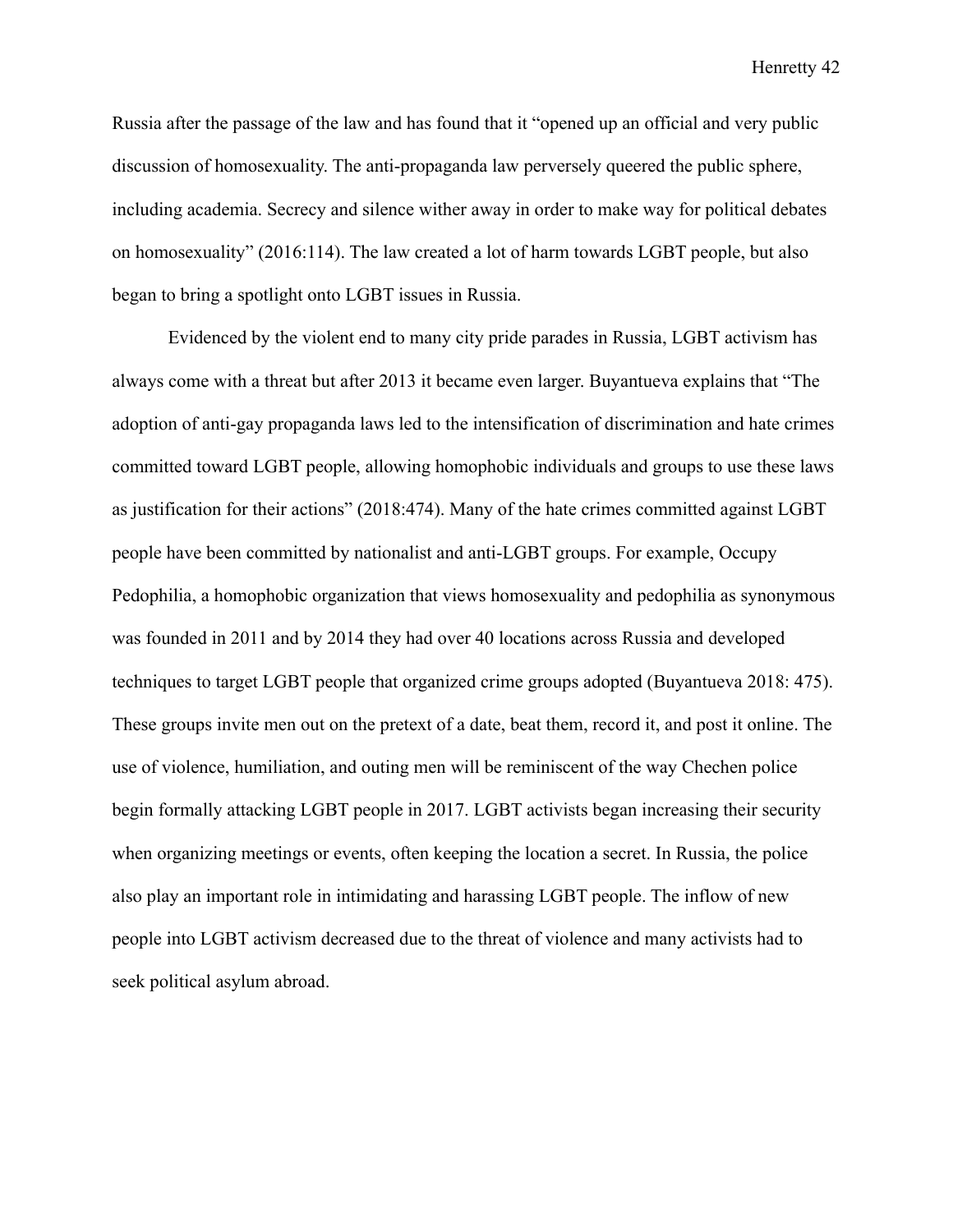#### **2017 Systematic LGBT Violence**

"Finally, you faint, it all goes dark, but when you come to your senses, they start all over again. And once they're done with you and you get your bearings, you hear other inmates screaming, and the sounds of torture are just there all day, and at some point, you start losing you mind." -Chechen victim of state homophobia (quoted in Lokshina 2017)

In 2017, reports began to surface from Russian news source *Novaya Gazeta* that Chechen authorities were systematically targeting gay men, torturing them, and forcing them to out other gay people. Under suspicion for being gay, dozens of men were detained in unofficial detention facilities where they were humiliated, starved, and tortured. Some men were forcibly disappeared, while others were returned to their families, barely alive. The police outed the men as gay to their families and encouraged them to perform honor killings. Once a man was captured by police they would take their phones and search for contacts of other men who might be gay. Many of those who have been released have fled Chechnya, but still face the risk of being tracked down and killed by either Chechen security forces and their families if they remain in the Russian Federation (Lokshina 2017). This very issue is what sparked the Russian LGBT Network to quickly provide emergency aid to victims from Chechnya. Victims of the violence who are able to escape describe living in perpetual fear that the Chechen government will find and forcibly return them to Chechnya. Those who seek refuge in Russia, Germany, Canada, and other countries worry that no matter where they are they are not free from persecution.

The media that has followed the events in Chechnya have primarily painted the violence as a men's issue or a gay issue, but this speaks more to the erasure of women and other marginalized genders than it does to prove only gay men are affected. In her reporting of the violence journalist Masha Gessen writes "human-rights activists say that women have not been targeted in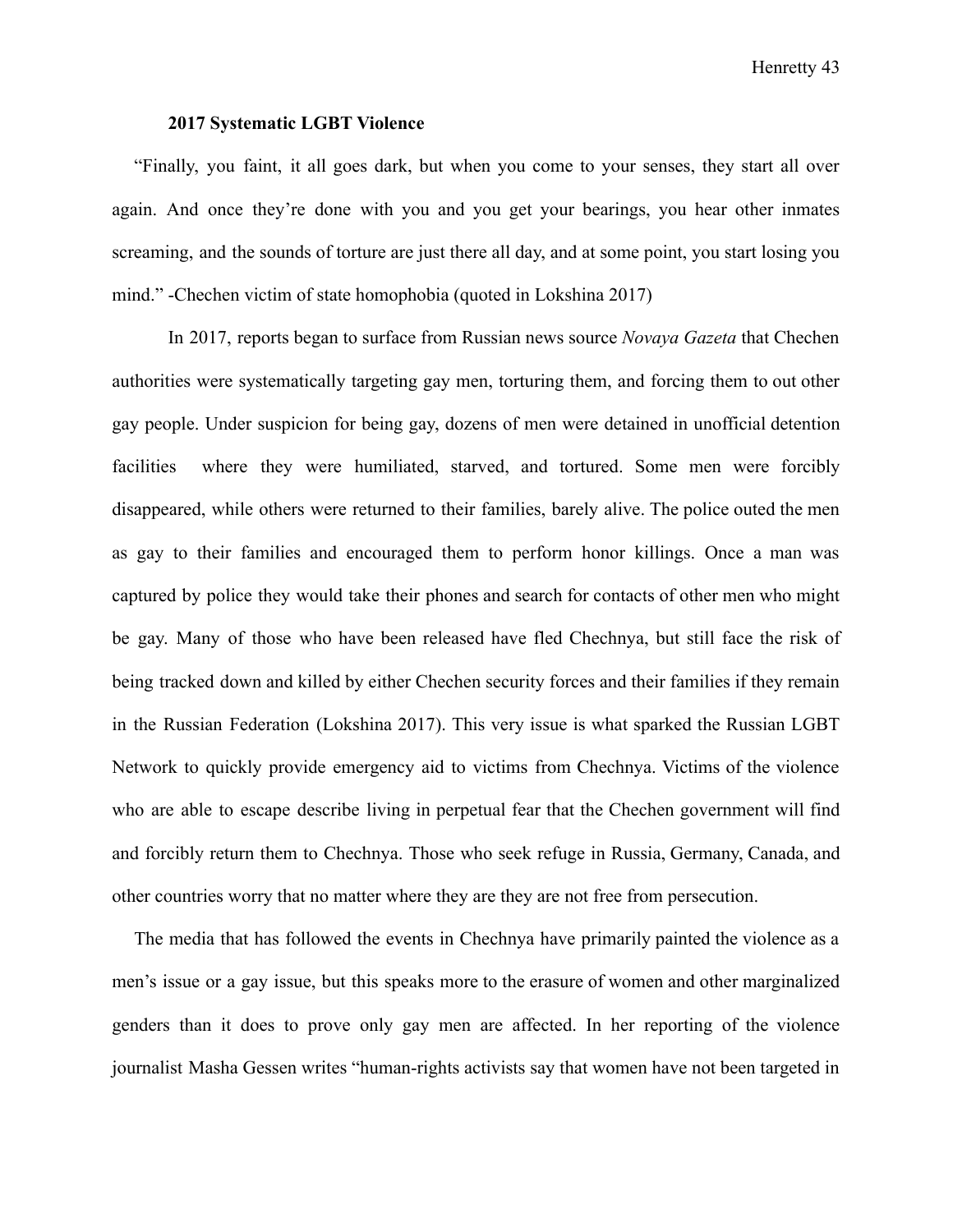the purge. But, as one activist pointed out to me, this in itself is a measure of men's freedom when compared with women's. Women cannot simply decide to travel outside Chechnya, for work or for leisure. When women are targeted for their sexuality, usually they are unable to escape, even if help is available for them elsewhere" (2017). This distinction is important because it reveals that many more people are suffering and it is not being addressed, but not for a lack of trying. Later in Gessen's reporting she reflects on conversations with Olga Baranova, an activist who helps lead the charge of helping Chechen's seek refugee status and flee the violence. I was also able to speak to Olga for the purposes of my research. Olga lost contact with a woman in Chechnya after setting up arrangements for the woman to come to Moscow (Gessen 2017). The woman called the activist hours before they were meant to meet and said to never answer calls from this number again. The woman's friends told the activists that the woman died from kidney failure and they assume the family poisoned their friend. Groups like Queer Women of the North Caucasus (QWNC) are run by a network of LGBT activists who do important research and work to bring to light how women and trans people are also affected by anti-LGBT violence by Chechen forces. As Olga told me, the labeling of the violence as "anti-gay" has more to do with Chechen forces viewing any sexual or gender transgression as gay than it does with the specific identity of being gay. This explains how many straight men are targeted under suspicion of "appearing" gay for transgressions, like having a drink with a man alone at night (Hazov-Kassia 2017).

The QWNC project provides the most comprehensive study on LGBT women in the North Caucasus and the violence they experience as a result of gendered violence and heteropatriarchy (2018). This research also proves the importance of designating lesbophobia as an important category of analysis of the anti-LGBT violence in Chechnya, unique from homophobia.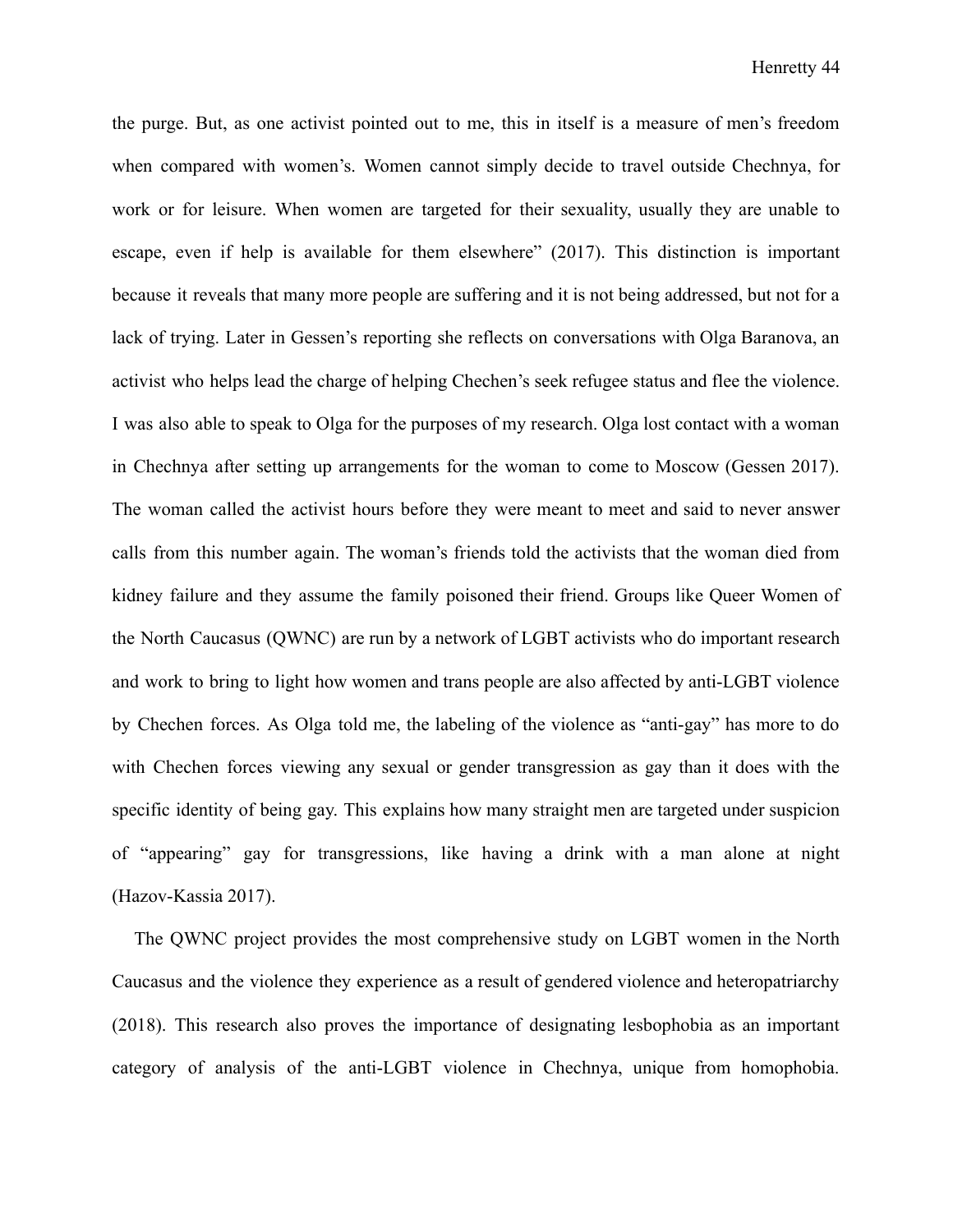Lesbophobia is the uncontrolled negative response to women based on their homosexual orientation. Many people in Chechnya may not recognize bisexuality as a definite category and thus many bisexual women also suffer from lesbophobia. Much like the straight and bisexual men targeted for being "gay" the exact label is less important than the perceived threat to the gender and sexual norms in place for citizens. Lesbians in Chechnya face double the violence, because of the prevalence of violence against women and domestic violence. Domestic violence is not criminalized in the Russian Federation and in 2016 the Federation passed a law "abolishing criminal liability for beatings without aggravating circumstances was passed," which makes it significantly more difficult (in already complicated circumstances) to document cases of violence or abuse. The violence perpetrated by the police in conjunction with a lack of legal protections for violence against women makes it even more unlikely that cases of violence against LBT women to occur and not be addressed by the state. When the state does become involved they are likely to rule in manor that promotes violence against the LGBT person. The project explains how traditionally "decisions about someone being a 'disgrace to the family' went from being an internal affair of the family, clan, or teip where it was still possible to use the human rights protection mechanisms provided for in the state, and fell into the hands of the authorities and security agencies acting at their own discretion" (QWNC 2018:9). This is problematic because the police and bureaucratic arms of the state often use violence in order to eliminate people they deem deviant and detrimental to the republic.

The blueprint for this state violence was created by Kadyrov when he was placed into power by the Kremlin in order to end the Chechen counter-insurgency campaigns. He replaced his father, Akhmad Kadyrov, an insurgent turned Putin loyalist, who was assassinated. Kadyrov created an environment where law enforcement and security agencies have been given special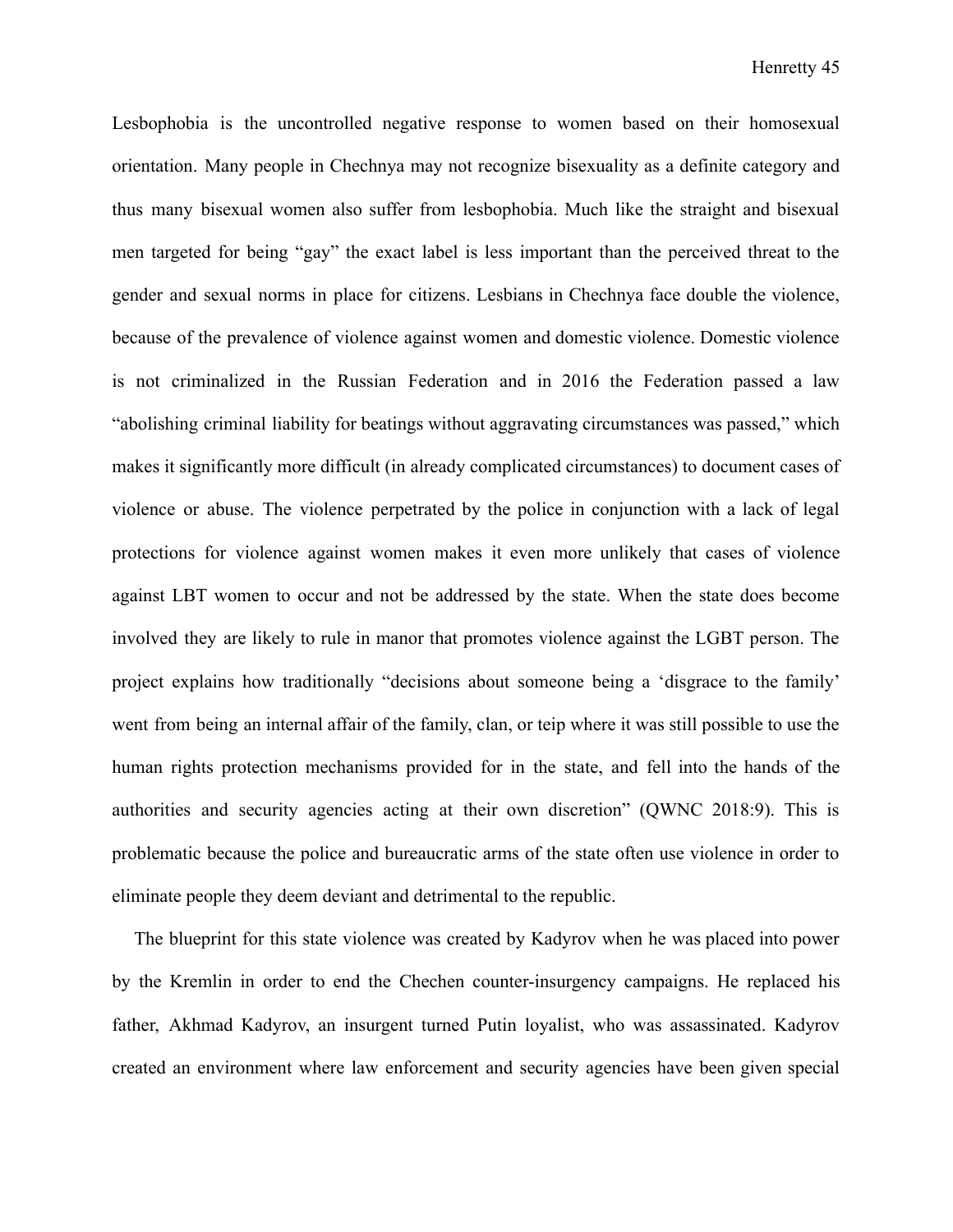instructions to root out Islamist threats to the region. For the past decade Chechen security forces "have been involved in abductions, enforced disappearances, torture, extrajudicial executions, and collective punishment" (Vasilyeva 2017). The targets for this violence have primarily been "alleged insurgents, their relatives, and suspected collaborators," creating a violent Chechen security force that targets their "criminal" and anyone related to their actions indirectly or not are implicated as well (Vasilyeva 2017). As a part of Kadyrov's campaign to end the counterinsurgency he began to equate Salafi Muslims (and all Wahhabi Muslims are Salafi) with insurgents, and instructed the police to closely monitor these communities and punish those not conforming to Sufi Islam, the traditional sect for the region (Vasilyeva 2017). The police often raid Salafi Muslims and "the detentions are not officially registered, and the detainees' families are not informed about the detainees' whereabouts or well-being. When detainees are released or find themselves in officially processed custody they do not file complaints or want to discuss what happened to them due to acute fear of reprisals" (Vasilyeva 2017). Kadyrov uses extensions of the state, like the police, to make the reach of the government so totalizing that people fear the government will always know about their actions and punish them for it. The techniques to target Salafi Muslims will echo those used on LGBT people. Olga explained to me "Kadyrov has *vlast' i vlist'* he can do what he wants" vlast' i vlist' means literally power and influence. Olga is indicating that Kadyrov has garnered enough power and influence that he is able to get away with his violent policies and enough influence to encourage people to support the government.

The increase in surveillance of civilians by police forces has served to decrease the number of people who do not conform to the standards associated with Chechen national identity. Militarized masculinity continues to be displayed by Chechen security forces that target LGBT people. Much like the military men that are valorized for their masculine patriotism and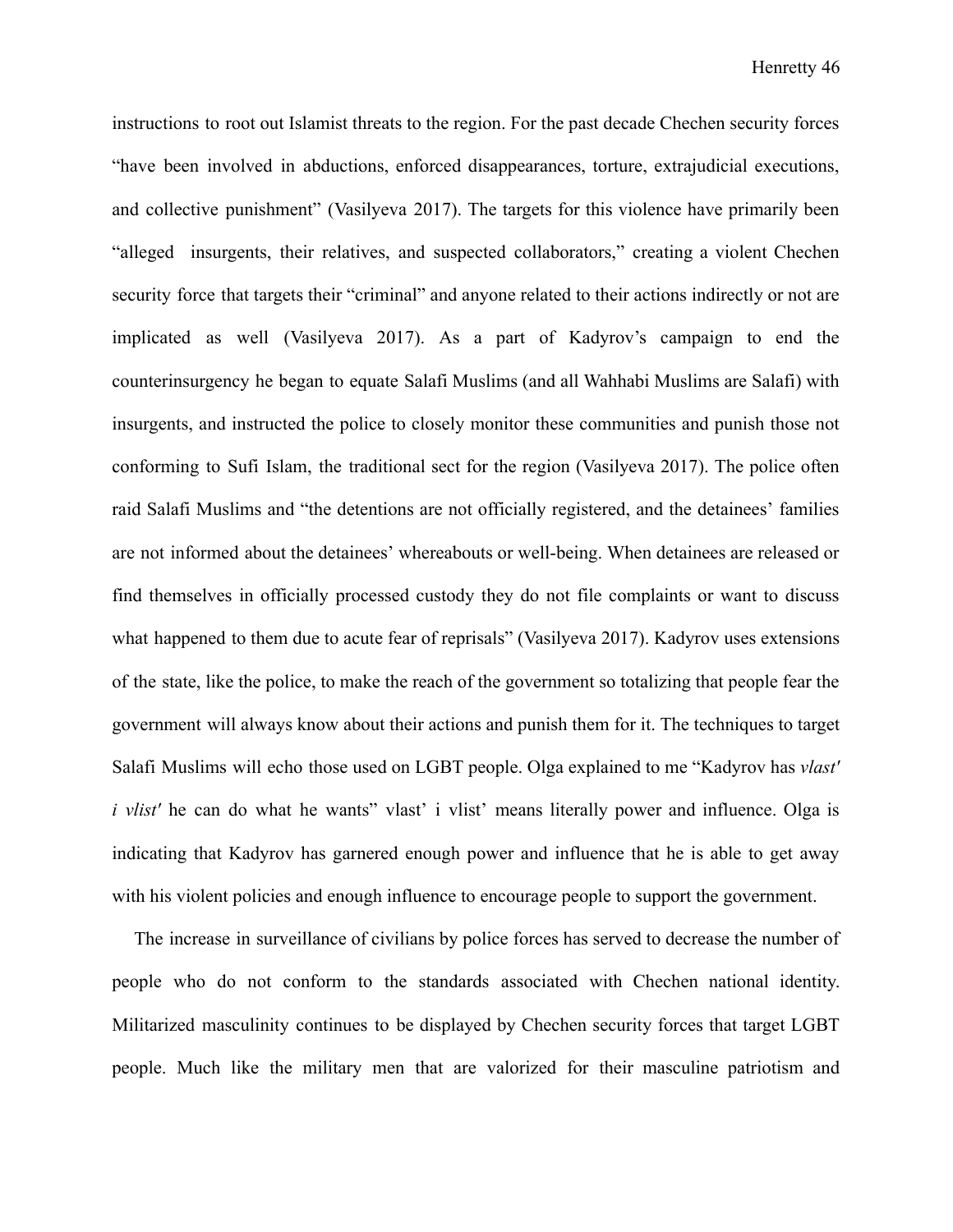protection of Chechnya, policemen in Chechnya use the violence they are praised for to punish those seen as depleting Chechen society, LGBT people. The growing power and reach of the Chechen government in a time when gender norms were becoming more strict made it so that the personal identities and actions of citizens became entangled in state policies. The QWNC explains that in Chechnya it is "officially allowed to use violence and fabricate criminal cases against citizens if 'there is even the slightest resemblance to the Wahhabis'" and that this was used to justify the actions against LGBT people in 2017. In response to Russia's war with Chechnya, Kadyrov enforced many of the goals of Moscow and in his campaign to end the counter insurgency, he began to attack Wahhabis as the source of violence in Chechnya. Although reports of systematic attacks on gays only arose in 2017, the Russian LGBT Network collected materials proving that since the late 2000s police and military officers have been "officially allowed to use violence and fabricate criminal cases against citizens if 'there is even the slightest resemblance to the Wahhabis" (2018). Power focused on the police and military in order to approach social issues also exacerbated the intervention of police into matters usually dealt with by family and elders. QWNC finds that the "the tradition of "honour killings," public condemnation, and violence became in fact obligatory by order of the security forces. And in an atmosphere of fear, not only for themselves, but also for their children, sisters, brothers and parents, the family often joins in the punishment of their loved ones" (2018). This complicates a lot of the Russian narratives about families in Chechnya killing their children and other members of the family, because this network of activists has revealed how the power and influence of the police force the enactment of an honor killing.

QWNC and the Russian LGBT Network have been critical in collecting data on Chechen forces which has helped explain how the legal landscape in Chechnya makes it very difficult for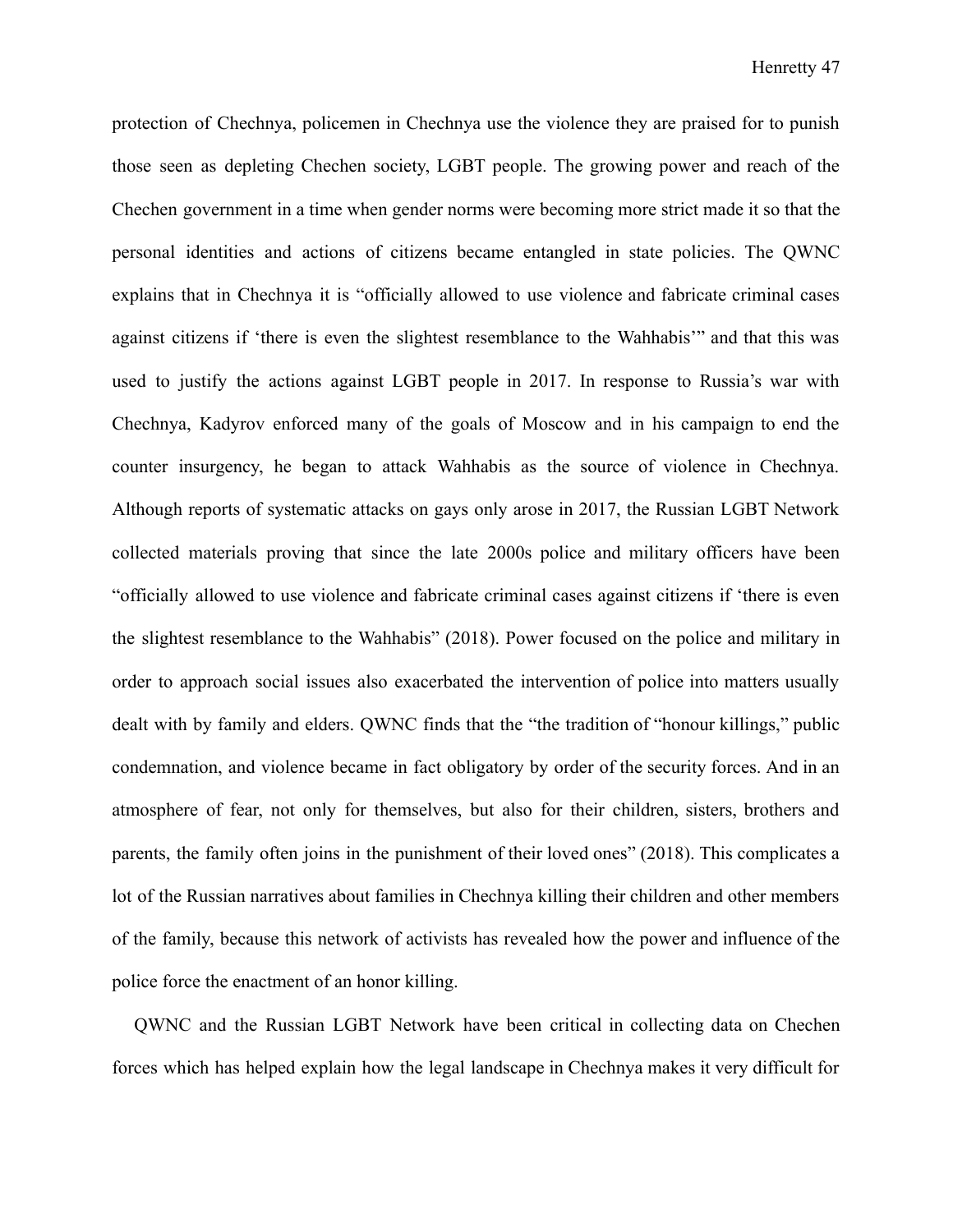activists to respond to the crises. Between the lack of legal protections for women and LGBT people and the violence enacted by the police there exist very few avenues for activists to respond with in order to decrease violence against victims and advocate for change. Thus the Russian LGBT Network quickly worked to get people out of the republic and swiftly moved to try to get these people refugee visas to other countries. Many of the victims describe the fear and pain of having to leave Chechnya for a place where no one will speak their language and they will never hear from family ever again. Leaving home can be a very difficult decision, but with no other resources to seek aid people were forced to emigrate.

I spoke with two Russian LGBT activists about how the violence in Chechnya has impacted their work and the relationship between Russians and Chechens. One activists I spoke with, Olga, works with multiple large LGBT rights groups in Russia to help victims from Chechnya escape violence from either the state or their families. Olga and I spoke over zoom, while she was working from home in her apartment in New York City, her work as an LGBT activist has forced her to leave Russia. She talked about joining LGBT activism because her son was born and she wanted to show him how their family is normal, and Olga began to see there was more work to be done. 2017 was a turning point for Olga and many other LGBT activists in Russia. Olga explains: "Why Chechnya? I want to show Chechnya is just an example of how terrible it can be. Use this example to show this is a problem around every person. We have a country that kills people who are "low" [like] gay people. It's not just a Russian problem." For Olga addressing the LGBT violence in Chechnya is critical because it is representative of violence in other places that affects not only LGBT people. Olga's work is critical to provide the emergency aid that saves lives, but it also a part of a larger movement of activists that are trying to bring LGBT issues to the forefront of public discussions. Olga emphasizes how LGBT activists are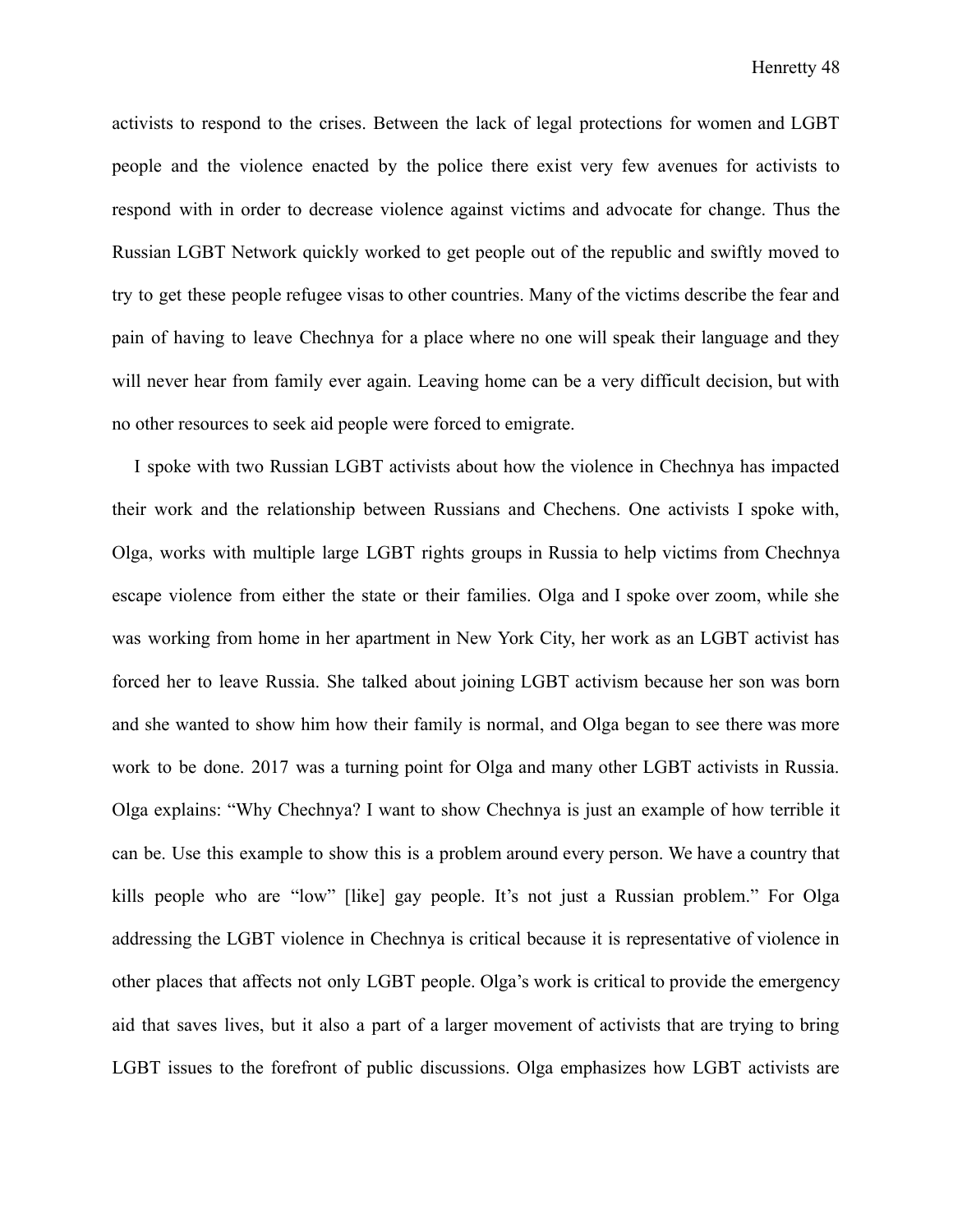important because of the way homophobia persists in human rights spaces. As an example, Olga discusses how she and other activists met with representatives of Alexei Navalny, Putin's political opponent who in 2021 who was poisoned and later arrested, met with Olga and other activists. In the meeting the representatives of Navalny, who must have extensive security knowledge in order to protect the politician, did not know they would need to provide additional security measures for the LGBT activists. As Olga spoke about this meeting, much of which was confidential and could not be shared with me, Olga laughed, a bit shocked and disappointed that these professionals did not have the adequate knowledge on protecting LGBT people despite LGBT violence being a prevalent issue.

For Olga, a lack of awareness about LGBT issues on behalf of human rights activists is representative of the larger issue at hand: people broadly do not have an understanding of LGBT people or their lives. The lack of understanding about LGBT issues in Russia is socially constructed by the government and is historically constituted because former Soviet modes of power that weaponized sexual citizenship continue to shape governance in Russia. The continuous fracturing of LGBT organizations over time has made it difficult for LGBT people to respond to government violence and in the post-Soviet period violence is largely used in retaliation to LGBT events and individuals. Both the activists I spoke with discussed feeling motivated by people's lack of understanding of LGBT people. Much like Olga, Anya spoke about the lack of knowledge people have about LGBT issues. Anya explains that "Russians remain indifferent to what is happening in Chechnya. Kidnappings, murders and tortures have been there for years. But the Russians just don't think about it. For them, Chechnya is something far away." Depictions of violence in Chechnya on Russian news headlines may not concern many because of the way Chechen's have been constructed as violent. The Chechen Wars were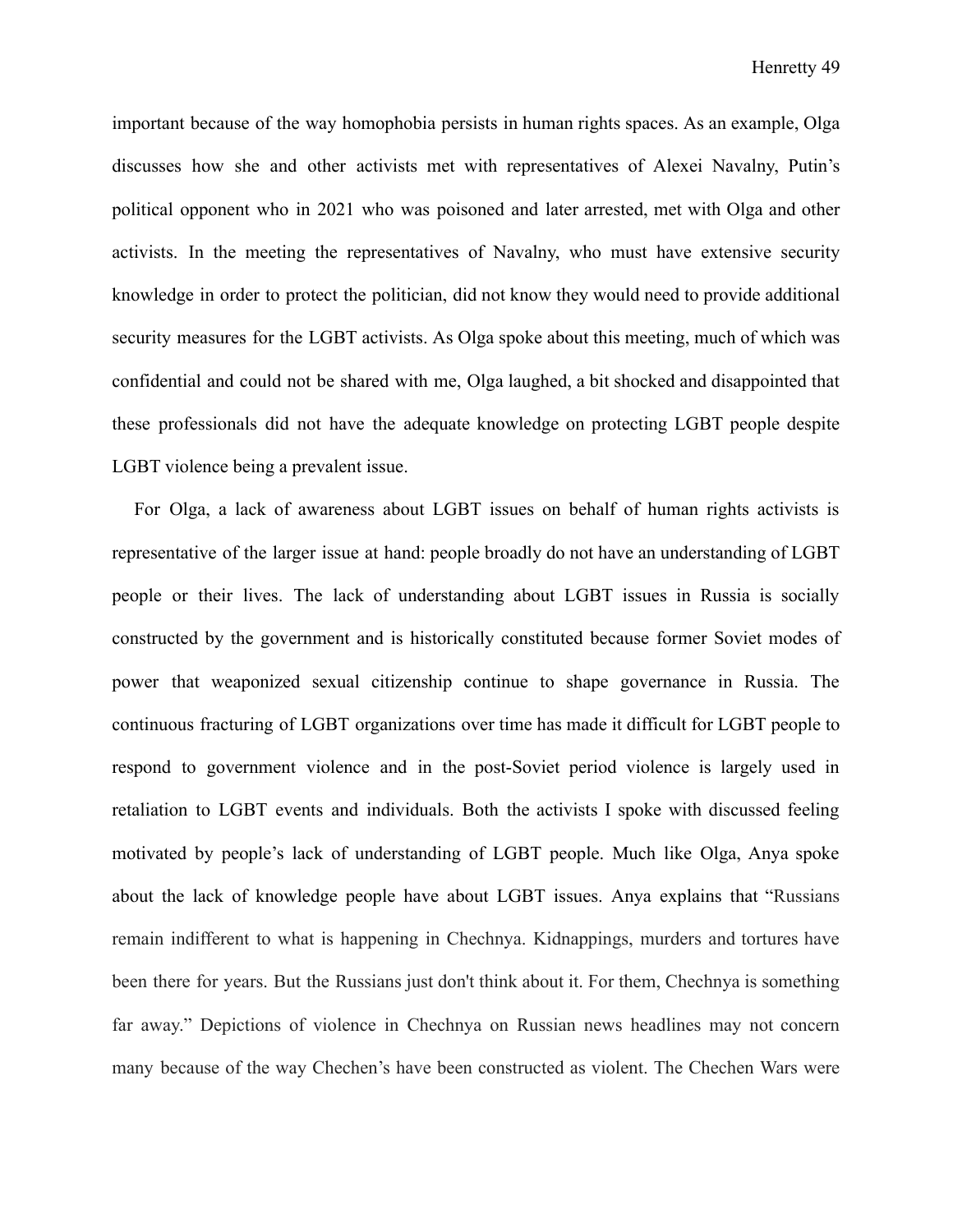instrumental for contemporary racists arguments that the Chechen's are terrorists and it is a place where random acts of violence often occur. In the Russian colonial imagination the Chechen's are always already violent, so in combination with contemporary depictions of the Chechen as Other and violent it becomes easier for reports of human rights abuses to be passed off as normal. As the contemporary periphery of Russia, LGBT Chechen's are doubly imbued by violence because colonial powers continue to be exerted onto them. Russia has largely not responded to the LGBT violence in Chechnya, or will claim to launch an investigation, but no evidence of that investigation exists.

The unique situation of the violence towards LGBT people is not received as something immediately important to the Russian public. Anya continues that "because of propaganda, Russians don't care about LGBT issues either. I do not speak for all Russians (of course, there are those who are calm about LGBT people). But if you start talking to people about the fact that gays and lesbians are being tortured and killed in Chechnya, then many people will not attach any importance to this. After HBO and others released documentaries about it, it began to be talked about. Someone said that this was a lie, someone said that it was terrible that people were being tortured for their orientation. But now everyone is silent again." The role of propaganda in Russia remains salient in pushing anti-LGBT narratives. Anya's perspective that people do not attach importance to LGBT violence in Chechnya stems from the lack of attention to the topic, but when HBO released *Welcome to Chechnya* in 2019 the film brought more attention to the issue as the media and public responded to the critically acclaimed film. *Welcome to Chechnya* shed light on Russian activists who help LGBT Chechen's relocate after experiencing extreme violence by Chechen police and their family members. Anya illustrates how the salience of Russian propaganda has resulted in many Russians ignoring the violence, even after increased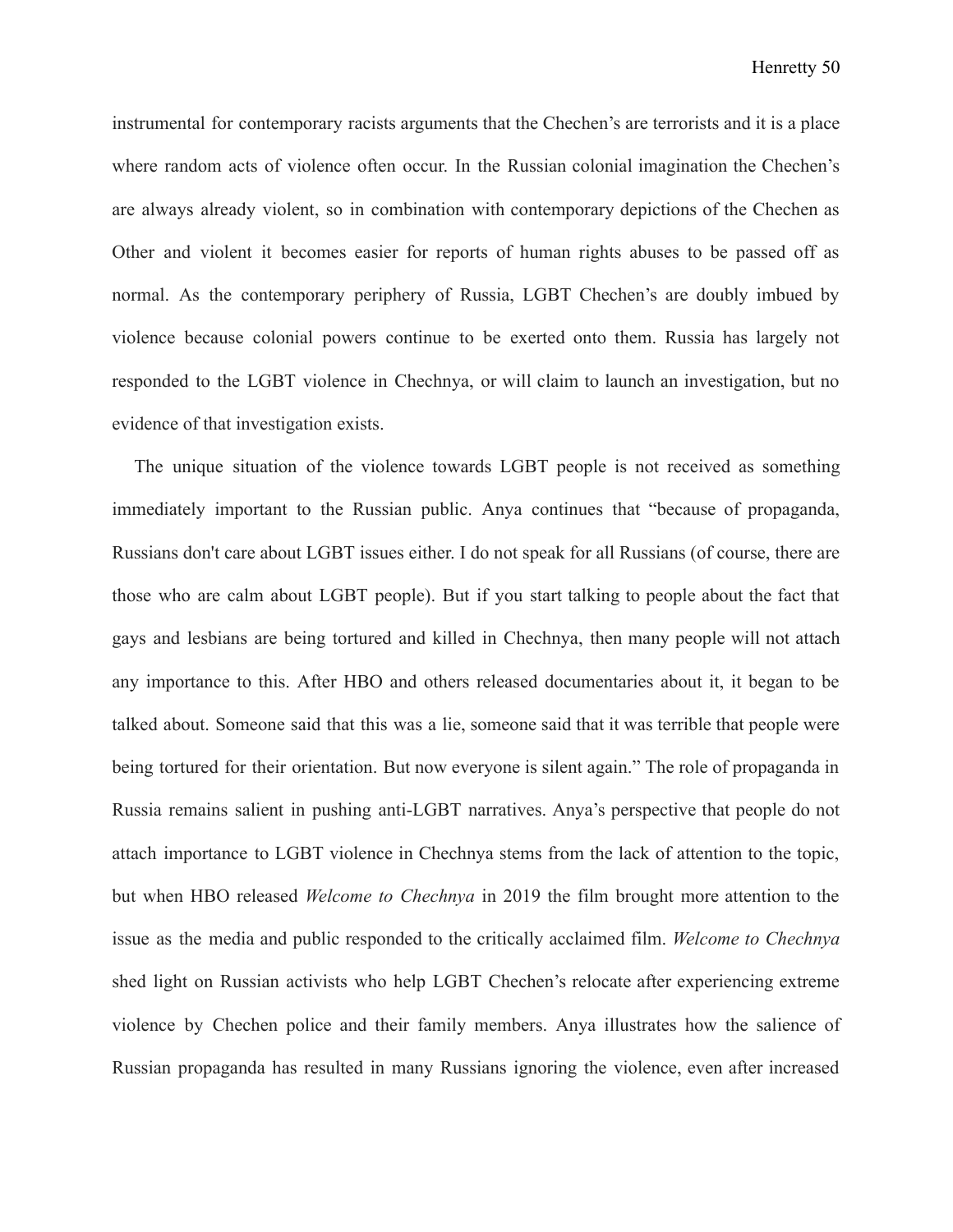media attention. The public have been conditioned to exercise their sexual citizenship by monitoring their own and others' ability to perform in heterosexual society. The surveillance of sexuality is reminiscent of the Soviet Comrade Courts, where community members reported one another and provided punishment to LGB people. Although the legal apparatus that supports such surveillance is gone, the power structure that created it is still there and ensures that people continue to surveil one another and discourage deviant sexual and gender behavior. In the contemporary period this manifests in the refusal of the Russian government to address LGBT violence and for the public to be conditioned to ignore the violence or to participate in the violence themselves.

*Welcome to Chechnya* brought international attention to the events in Chechnya and LGBT activism in Russia. In the West, LGBT violence in Chechnya and Russia's 2013 anti-gay propaganda law have become synonymous with LGBT rights in the region, which many Russian LGBT activists must now grapple with as many have been forced to leave Russia, thrusting them into Western discourses on LGBT rights and attitudes towards Russia. Olga spoke to me about the experience of coming to the US and expecting more positive attitudes towards LGBT people. Olga says "I met a lot of homophobia in New York City. I met a girl here who is LGBT and her family pushed her out and I was surprised. My son doesn't want to say my mom is a lesbian because of his school. They don't have special classes about gender and sexuality." Olga's surprise about the woman she met who was rejected by her family stemmed from the belief that in the US LGBT people have more equality or rights than in Russia. The frustration of moving from one environment hostile towards LGBT people to another one encouraged Olga to think of the events in Chechnya as part of a larger human rights issue. For Olga, the events in Chechnya and the violence in both Russia and the US are all representative of more universal themes that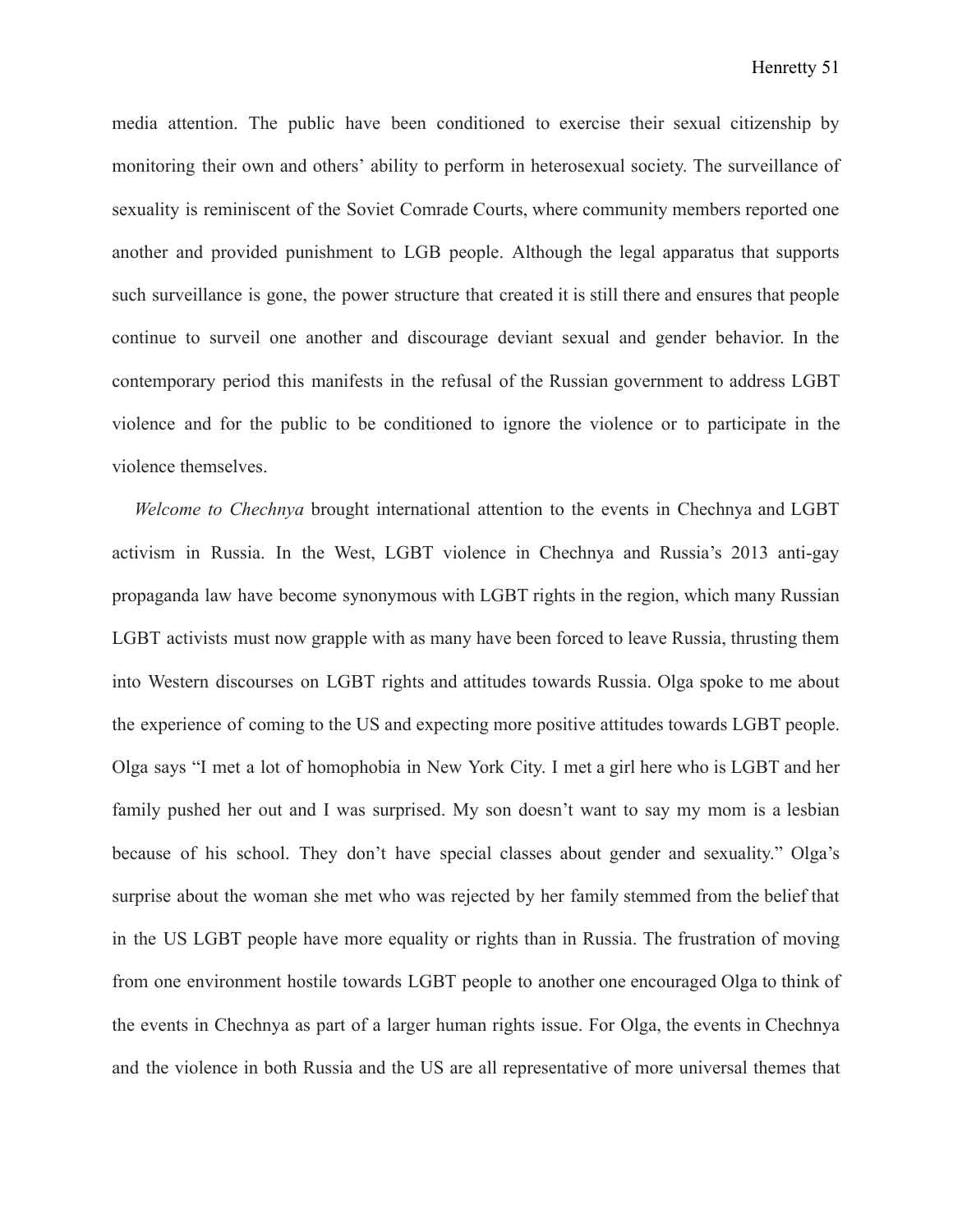affect people across the world. Olga continues that "it's not about LGBT people it is about the government. We have tried to stand up for our rights for many years and it is not enough. Yes in many countries it is better, but here? No. But the government tries to show everything is okay." Olga's experience of leaving Russia due to her LGBT activism to live in the US, where she continued to experience and witness homophobia speaks to how Russian LGBT activists must also navigate discourses that position Russia as worse and more homophobic than the US. Olga pushes back against these East/West by positioning the violence in Chechnya as non-unique, a huge divergence from the Russian government that would hold violence in Chechnya as typical. Olga points to the governmental structures that make this violence persistent and global.

The activists I spoke with emphasized how LGBT violence in Chechnya is not purely a Chechen one, it is Russian and it is global. Anya wrote to me that "living in Chechnya, talking about Chechnya (bad things about Ramzan Kadyrov) is very dangerous. New cases show that even if you are not in Chechnya, but in another city in Russia, you can still be found, kidnapped and then taken to Chechnya to be tortured there. This doesn't just apply to LGBT people. This applies to everyone." Anya and Olga emphasize how the violence targeted towards LGBT people is rooted in governmental powers that affect everyone. Anya continues: "many people ask - why they [the government] hate gays and lesbians? No, it's not just about orientation. You can only control society if you start to keep them in fear. You can keep in fear if you make a person guilty of everything - who he works with, with whom he sleeps, how he dresses and so on." Anya attributes homophobia to the government needing tools to keep people in control and using sexuality as a scapegoat to exercise government control. This same type of power dynamic also exists with ethnicity. Although Russia is very diverse and has many different ethnicities that are indigenous to the region, Russian's are constructed at the top of the social hierarchy and many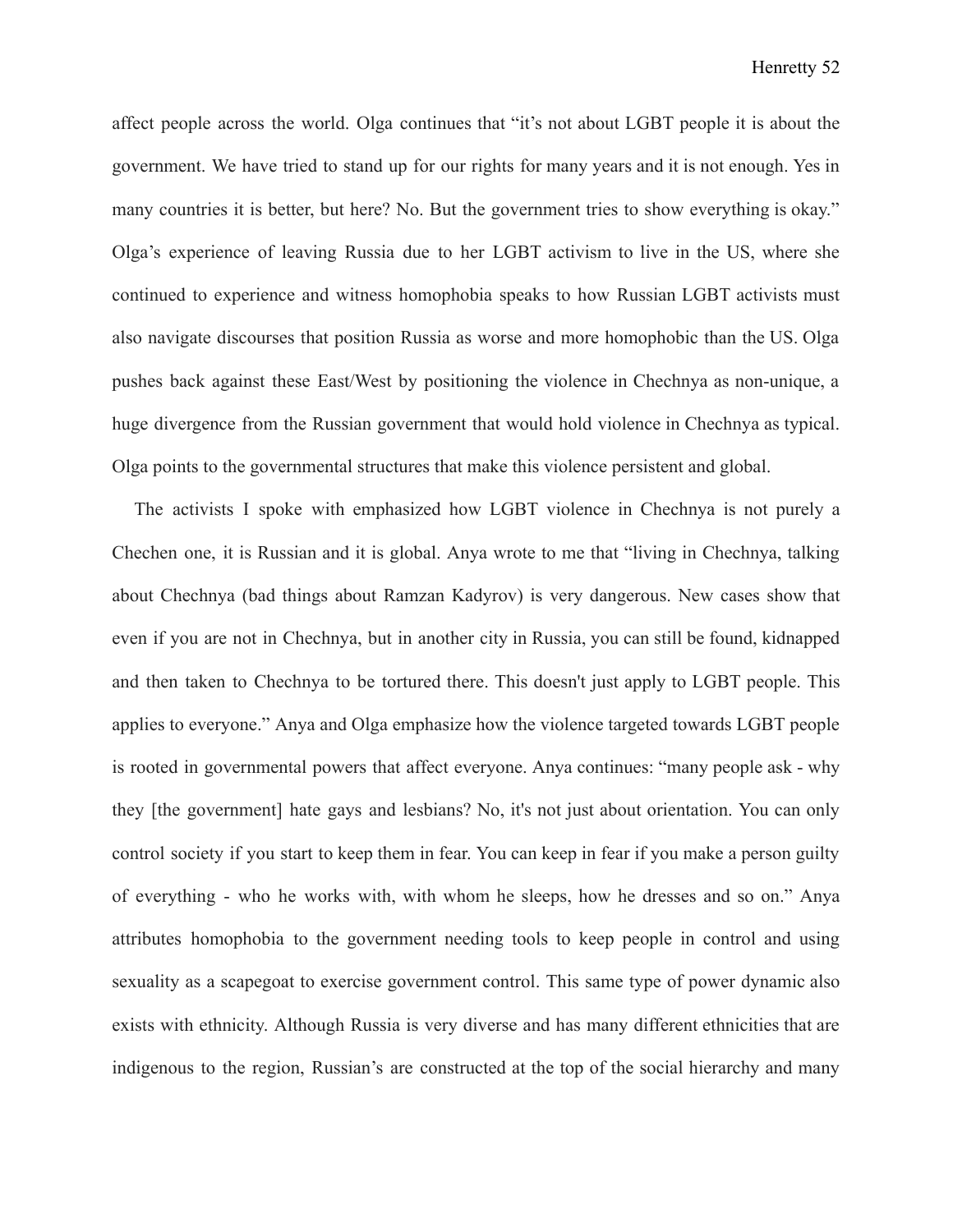people face racism in Russia. Olga explains that in Russia there are "high levels of xenophobia. People from Caucasus they don't like being in Moscow…people will not rent to Caucasus. Russian slavs are afraid of Caucasus because everything is different. People in Caucasus don't feel Russian." Olga says that this does impact the people who come to Moscow from Chechnya to escape violence.

The Russian LGBT Network, prior to their activism for Chechnya, predominantly worked to normalize LGBT life through protests and working with human rights groups (Buyantueva 2018:464). The additional layers that shape the victims experience such as ethnicity and religion created some obstacles for activists. The volunteers who worked for the network had to quickly adapt to the emergency situation and confront issues that LGBT activists haven't grappled with yet as a collective. The staffer working for the network assigned to answer the emergency hotline described not knowing much about Chechnya before beginning these calls (Gessen 2017). The activists did not have a lot of experience working with people from the North Caucasus and other predominantly Muslim people (Gessen 2017). Despite the additional layer of discrimination towards people from the Caucasus that shapes their sexual persecution, the role of ethnicity is not a major factor for activists. Activists learned to adapt to certain challenges such as not knowing how long it would take to process a refugee visa application and in the meantime finding housing for approximately 40 people (Gessen 2017). Activists increased their skills and awareness of the challenges Chechens face in order to provide immediate aid, but do not incorporate new discourses that shape what is happening in Chechnya as anything but LGBT violence or a human rights issue. Olga explains "sometimes we have xenophobia too it is like every community we have stigmas in LGBT community," but to Olga the identity of Chechen's as Chechen rather than Russian is irrelevant. The dismissal of ethnicity by Olga is indicative of both her desire to bring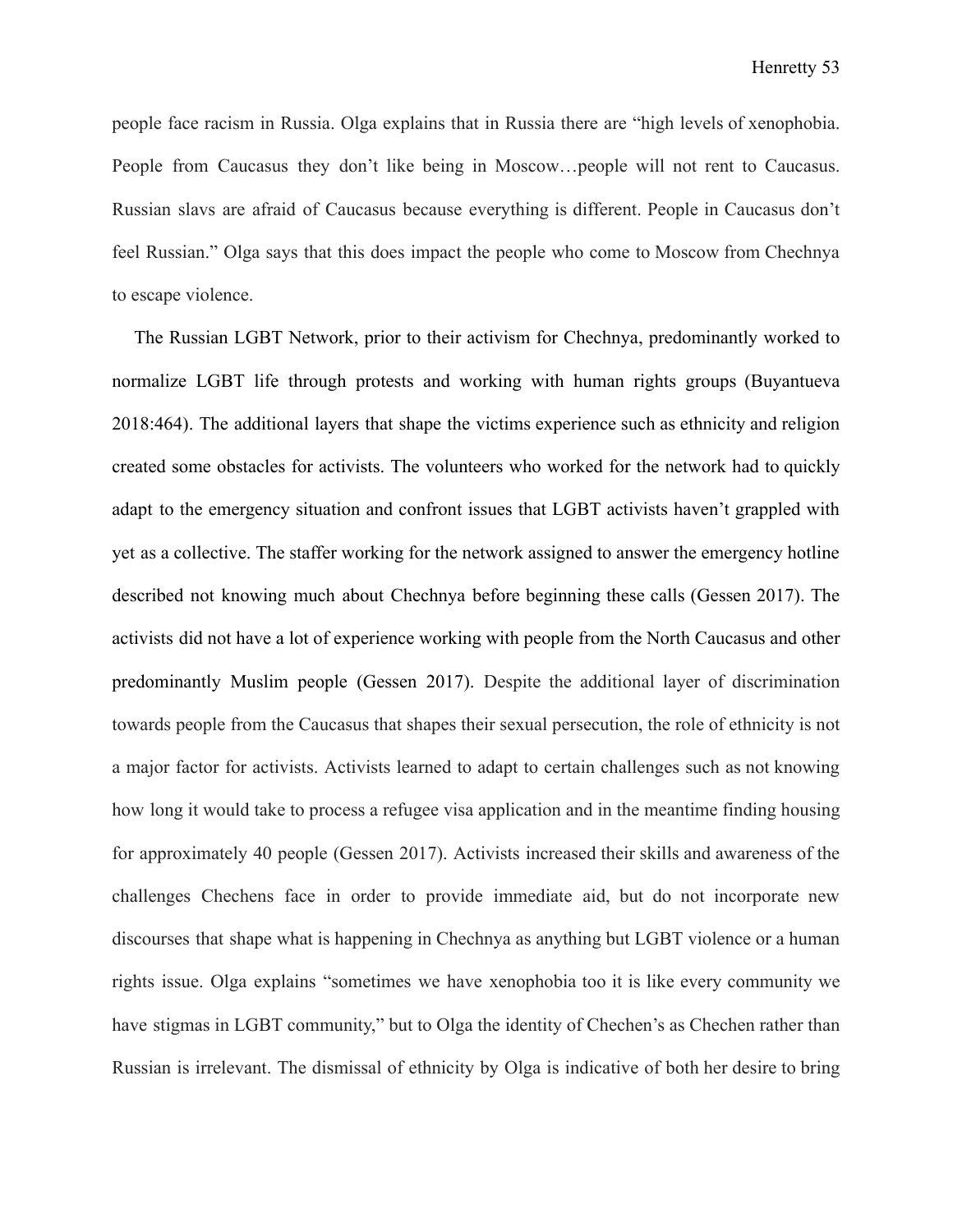LGBT violence in Chechnya into a broader more general discussion of human rights and also of her role as a Russian activist. In order to increase LGBT solidarity between Russian activists and Chechen victims the issue is constructed as an LGBT issue rather than as a by-product of colonial violence in Chechnya.

This is not to say that Olga and other Russian activists are completely dismissive of the ways in which Russia continues to exert colonial violence. Olga and I spoke just days before the February 24<sup>th</sup> 2022 Russian invasion of Ukraine, thus at the background of our conversation was the looming threat of Russian military force against Ukraine. In-between Olga's explanation of Russian attitudes towards non-Russian ethnicities was a continued sense that the Russian government uses colonial mechanisms to exert their power. Olga in an off handed comment mentioned that "Putin and the government use this region [the Caucasus] for wars and as their next private army." In fact, on April 1st 2022 reports arose that Russia is covertly mobilizing Chechen conscripts (Starr March 29, 2022). The Soviet Union also had a prolonged history of using Chechen conscripts in military conflicts, so thoughts like Olga's are not uncommon. When explaining Russian attitudes towards Chechnya Olga simultaneously rejected and reinforced Russia's orientalist constructs of Chechnya. I asked Olga how Russians might understand the role of Islam in regards to LGBT violence and Olga replied that "Russia is very international. Chechnya is just one Muslim region." Here Olga is reiterating the mass diversity in Russia where many regions are Muslim and non-Slavic, so Chechnya is not necessarily targeted for being Muslim. However, Olga followed that "in Chechnya they build everything on religion." The "everything" Olga is referring to is politics and culture. Olga resisted the idea that Islam set Chechnya apart from the rest of Russia, but did emphasize the importance of Islam in the atmosphere of Chechnya. This contrast shows how Olga is resisting narratives produced by the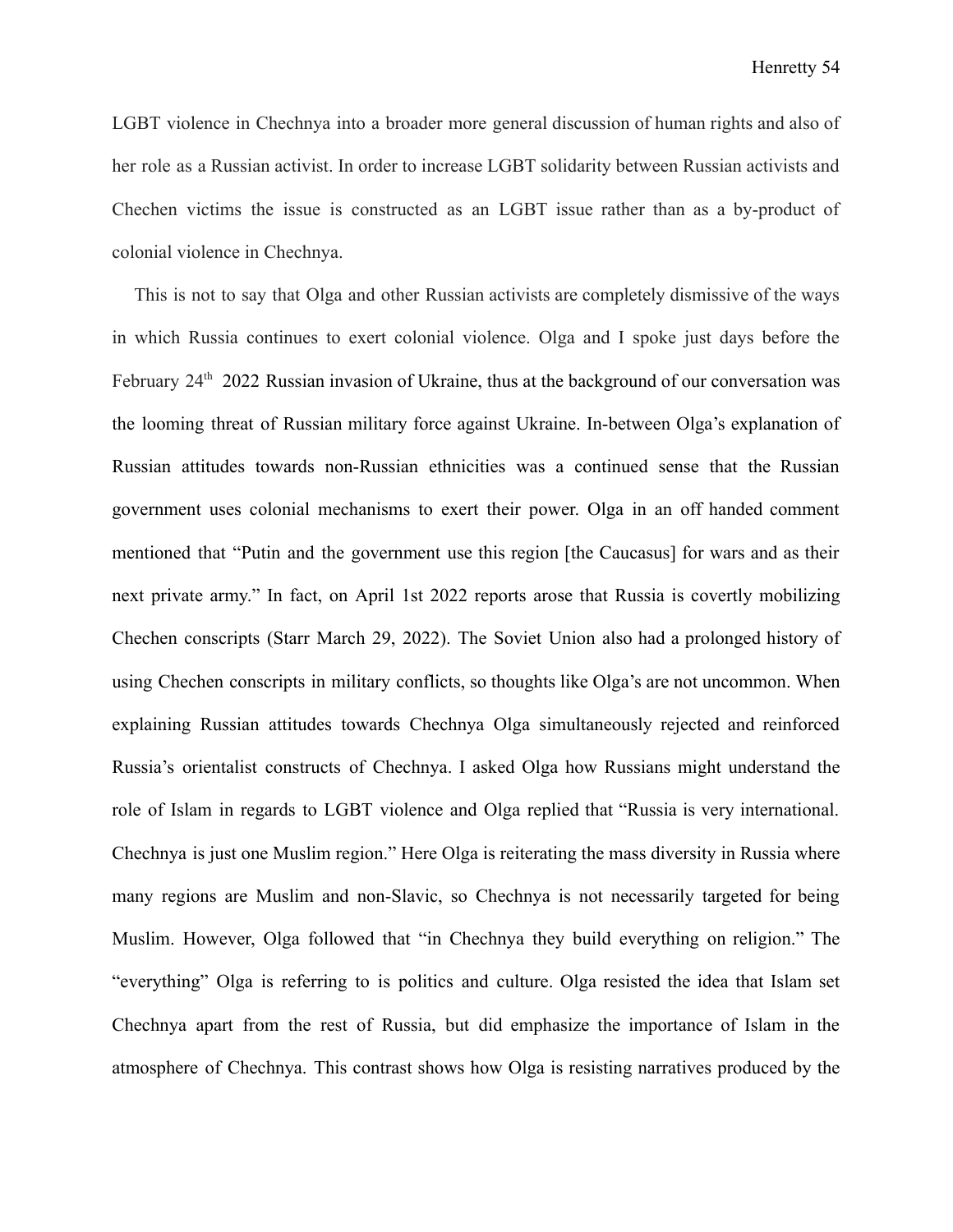government that violence in Chechnya is due to their religion, but also traces their conservatism to religion as well. The long colonial history between Chechnya and Russia points to the fact that the policies and attitudes towards LGBT people are produced as a result of a history weaponizing sexual citizenship and a reaction to colonial imperial violence by Russia onto Chechnya. Olga as a Russian privileges their identity as LGBT over ethnicity or religion in order to shift the narrative about Chechnya from a place that is full of violence due to their religion and culture to a place that, like others, suffers from human rights abuses.

This human rights frame is important to both Olga and Anya, due to the violence exerted onto them as lesbian and bisexual female activists. Anya told me about the type of demonstrations she holds in her local town, kissing her female friend who was dressed as a cop and Anya as Themis the goddess of justice, Anya's friend then arrested her. The demonstration was meant to illustrate how the courts and police are interconnected, not fighting for justice. A few months after this event Anya began to receive a lot of backlash from anti-LGBT figures online. Anya wrote to me that:

"In September 2021, I was attacked by the "Male State" (now they are recognized as extremists). They wrote a post about me on Telegram and gave links to my social networks. They started bullying me. They criticized me as a political activist, as an LGBT activist, as a feminist, and also called me a pervert (because I belong to the BDSM subculture). My Instagram was temporarily blocked (later unbanned). I was afraid that they would start following me on the streets, but in those days I left the city. Friends said that the activists of the "Men's State" can be dangerous. I am not afraid to continue to engage in activism, but I have become more careful. I do not make pickets, because now it is pointless. I run my own small telegram channel, where I write my thoughts, articles,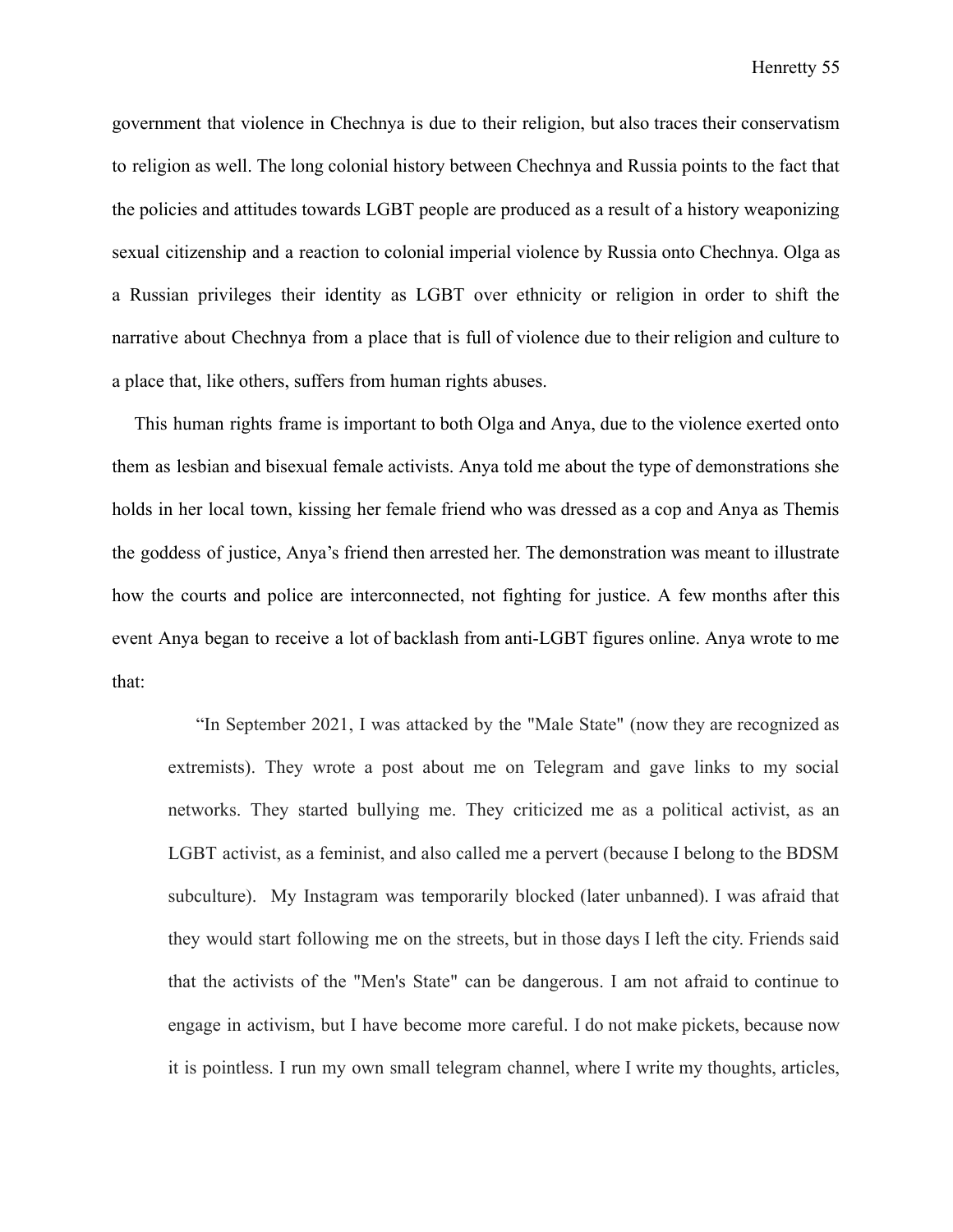and also comment on the news. I plan to do actions (as an actionist) and I'm afraid of going to jail. But I cannot be silent."

Anya describes that in her experience as an LGBT activist the media and extremists will target her, even resulting in her having to leave town for a few days to remain safe. Anya is motivated to participate in actions in her town precisely because her experience with violence reflects the need for her to continue her activism. People increasingly view LGBT people as a political and social threat as violence towards LGBT people increases in Russia and the Caucasus. Both Anya and Olga mentioned to me that Putin's attitude towards LGBT has become more homophobic while in office. Silence on LGBT violence is a purposeful response in order to create an environment that tolerates LGBT violence. Olga had to leave Russia after her work made it dangerous for her to continue working there. Situations like these make it difficult to continue activism, but there are many people like Olga and Anya who continue this work with much success, despite the pervasive fear that the government or homophobic citizens might target them for their political work.

The systematic targeting of LGBT people in Chechnya is unique in that people are victimized on a large scale by the government, in contrast to policies in the past that contrasted LGBT life now the Chechen government explicitly uses force to alienate LGBT people. The Russian government's history of framing Chechnya as their colonial project with a land full of people, more violent cultural values, and a corrupt government forces LGBT activists to confront these Russian prejudices and suffer from this red herring. By passing domestic anti-LGBT laws Russia is initiating LGBT violence that results in more violent manifestations, like police violence, in their regions and the republic because it sets the political foundations to encourage homophobia. Activists like Anya who do not directly work on LGBT activism concerning the events in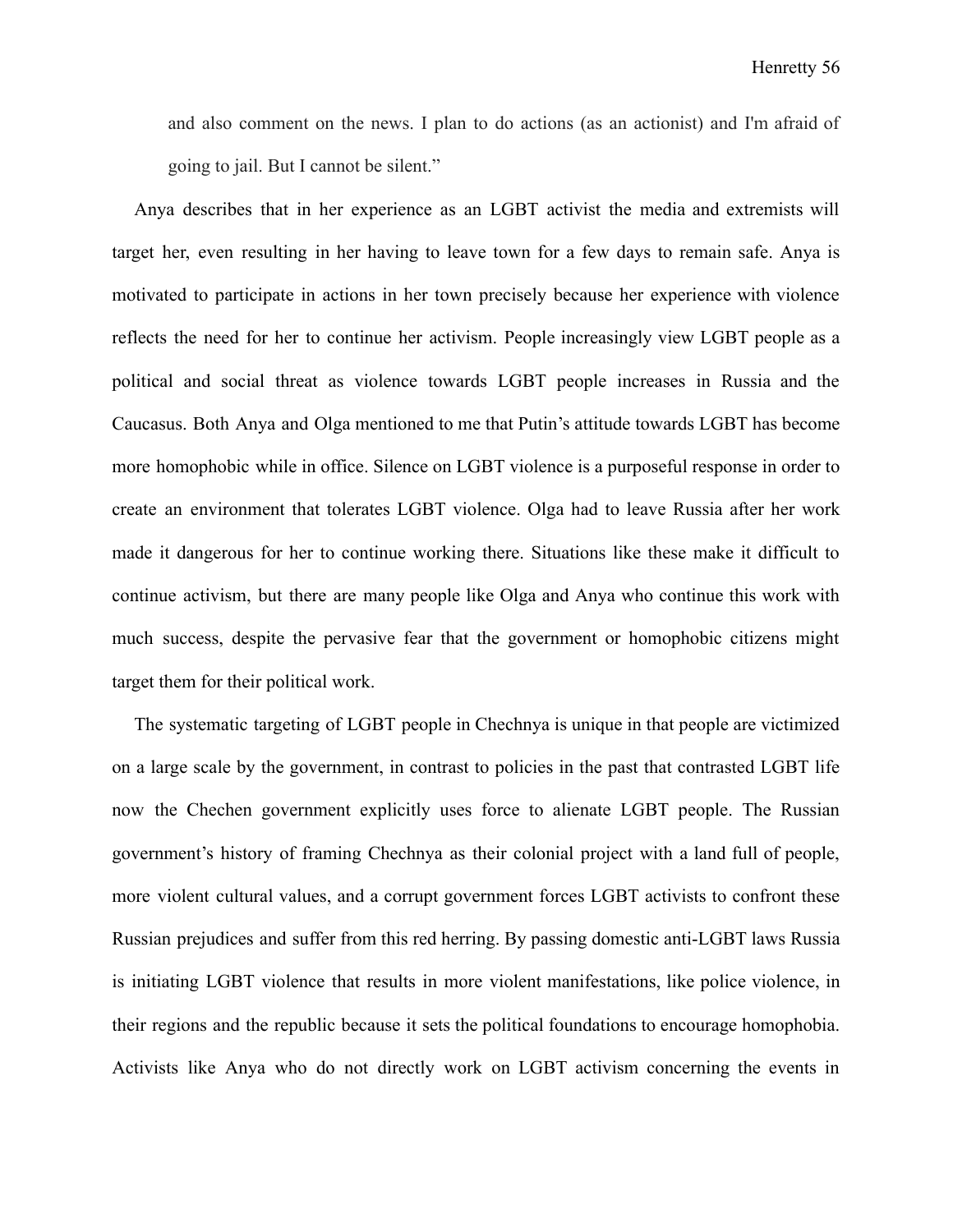Chechnya are still impacted by this dynamic because, while activists like Olga must emigrate, Anya must monitor her activism in order to avoid violence as Russian extremists target her online and make her material conditions unsafe to live in temporarily and scary in the long term. LGBT people in Russia feel scared about the violence in Chechnya, but are threatened by their ability to cross the border and are supported by the Russian government. The support the Russian government gives to Chechnya is conditional on Chechnya's loyalty to the federation, as long as Chechnya keeps up their end of the deal Russia has less reason to intervene and investigate the state violence. Russia also benefits by not intervening to stop the violence because homophobia upholds state power and further subjugates citizens.

#### **Conclusion**

In this paper I have explored how sexual citizenship developed during the Soviet period and the colonial history between Russia and Chechnya intersect, resulting in forms of sexual citizenship in Russia and Chechnya that target LGBT people as un-Chechen and un-Russian. LGBT activists face an increasingly hostile environment towards activists and the negative discourses geared towards LGBT Chechens. Activists are navigating almost a century of Soviet power dynamics that continue to play out in Russia because of the ways in which monitoring of sexuality become embedded in state institutions and in citizens. From the medical and legal institutions of the Soviet period that monitored homosexuality to the Chechen forces that capture LGBT people, sexual citizenship has been weaponized to exclude LGBT people from ideals of citizenship and nationalism.

The 1917 revolution provided a possible opportunity for other social movements, but the new Soviet government did not want to allow other liberation movements that could deter from the revolutionary goal. Thus in 1921 the Soviet government criminalized sodomy, once again, and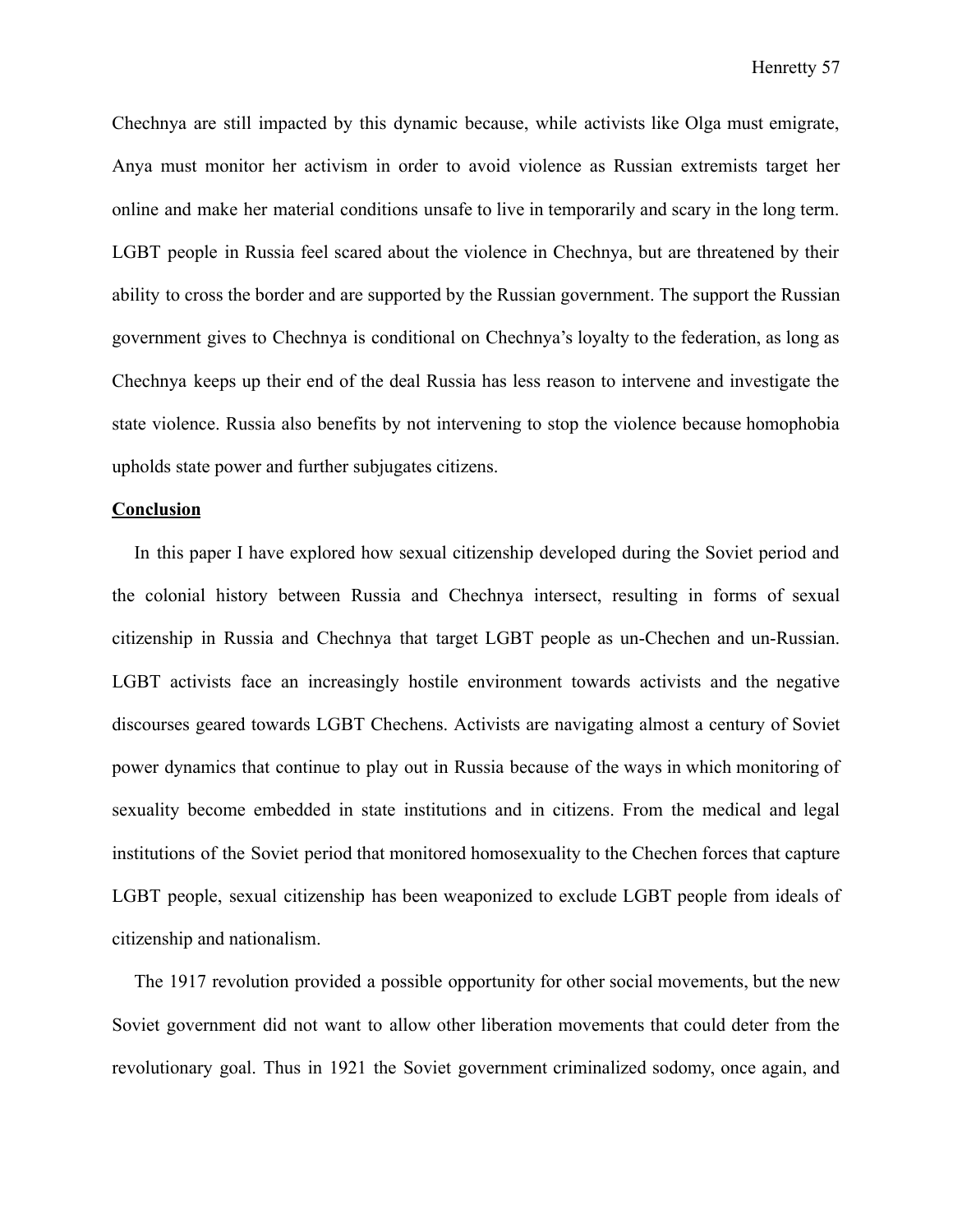took the position that sexual liberation was not within the communist's agenda. When Stalin came into power this position shifted, especially as LGBT Russian's challenged governmental power and tried to prove they were not counter revolutionaries, the same crime assigned to Chechens and millions of others in the Stalin period. By de-Stalinization and later the perestroika period, the alienation of homosexuals in Russian society led to a constant monitoring of LGBT behavior. Sodomy arrests increased and comrades took each other to court for homosexual behavior. Perestroika seemed to be a time when LGBT people could increase their voice as censorship laws loosened and allowed a very limited discussion of homosexual life. The gradual easing of censorship towards LGBT people allowed communities to begin to form, but people continued to struggle to unite under LGBT rights due to the intense historical fracturing of LGBT life by the government. In the post-Soviet period Russia is pressured by the capitalist West to ease on their attitude towards homosexuals, but much like their Soviet counterparts from less than a century before they did not want the collapse of the Soviet Union to encourage social liberation movements that might prevent a unified Russian Federation.

In these moments of transition Russia is also concerned of losing their imperial power, because the fall of the Soviet Union could also encourage the republics to secure independence. Russia's ideals towards sexual citizenship also affect Chechnya due to their imperial and colonial relationship where Russia projects it's insecurities and critiques from the West back onto Chechnya. In this process, Russia exerted colonial violence onto Chechnya, while also inserting their forms of governmental power such as restricting sexual citizenship. As a direct result of the Soviet Union's imperial violence after WWII, gender roles in Chechnya became especially strong. The deportation of Chechens to Kazakhstan and the sub-proletarian conditions that followed these created an emphasis on family building and the Chechen mans ability to protect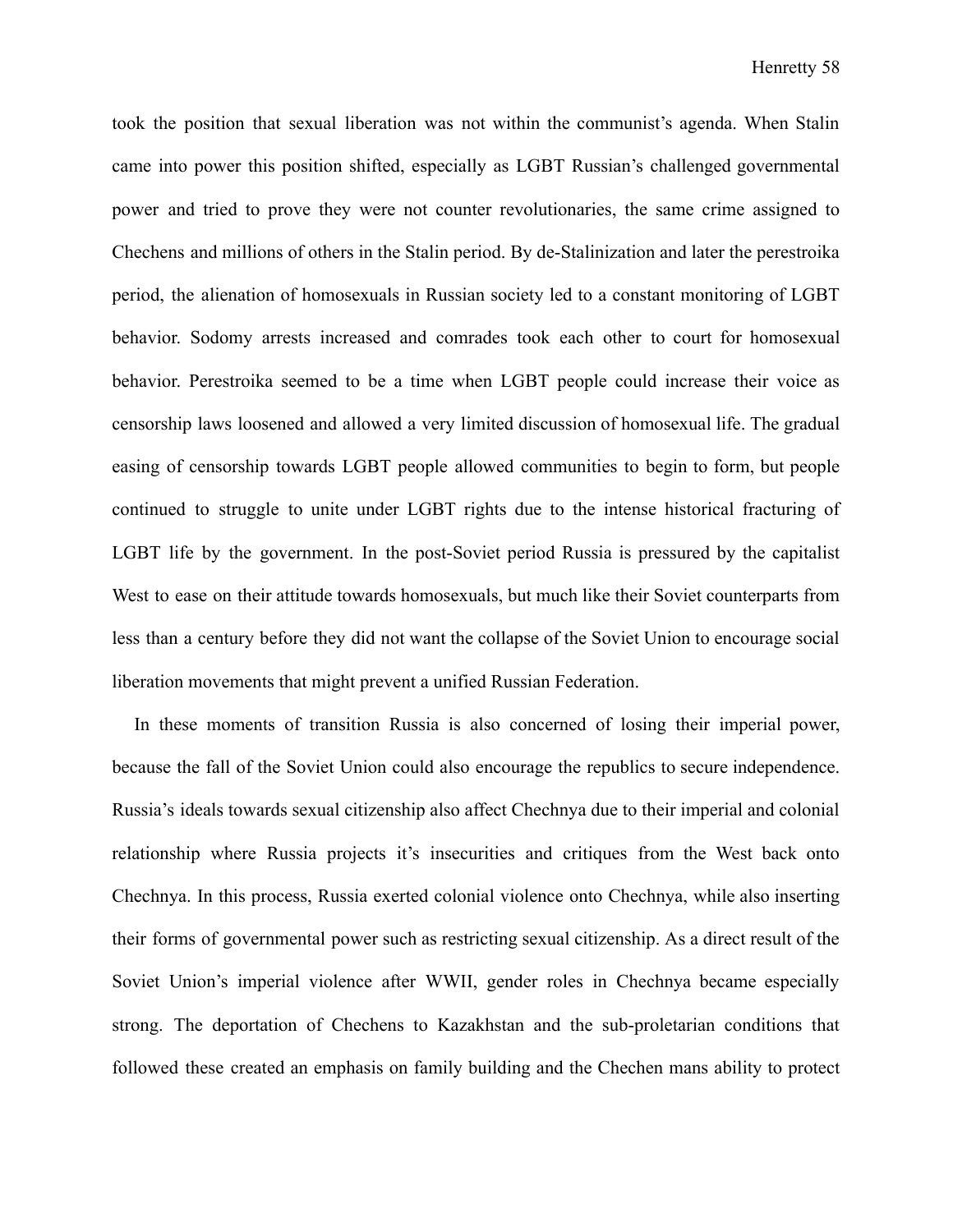their land. The idea that Chechens must protect each other from Russian violence, whether that be through systemic violence or military force, was further enforced when the Chechen Wars broke out. The use of military force against civilian populations and the leveling of Grozny ensured that in the Chechen mind that their population was under threat once again. The political climate in Chechnya is influenced by more than a century of enduring Russian and Soviet policies and violence that subjugated Chechens and sexual minorities. Once the shock of mass violence from the wars hit Chechnya this would further encourage the use of violence against those who do not properly perform their sexual citizenship. The historical weaponization of sexual citizenship is important in addressing the LGBT violence in Chechnya, because it reveals how homophobia is more complex than a simple disdain for LGBT people. Homophobia can also be a means of state control, and in the case of Russia it has placed an instrumental role in ensuring that social liberation movements do not gain traction. In the post-Soviet context, Russia must reify the global and domestic power they once harnessed as a fierce global force.

The culmination of these forces of sexual citizenship and colonial power are found in the systematic targeting of LGBT people by Chechen forces. LGBT activists are forced to confront these complicated intersections of power, because of the pervasive sense of power that the Chechen forces have and the support of the Russian government in their homophobic violence. LGBT activism arose in the early post-Soviet period, but forming communities was difficult and Pride demonstrations often resulted in violence and hate crimes against LGBT participants. As both Chechens and Russians realize that the Russian government supports and initiates this type of LGBT violence, LGBT people are more and more unsafe in Russia and the Caucasus. Olga and Anya demonstrate how associating oneself with LGBT activism subjects them to state and social violence. Olga connects this to human rights discourses because she recognizes the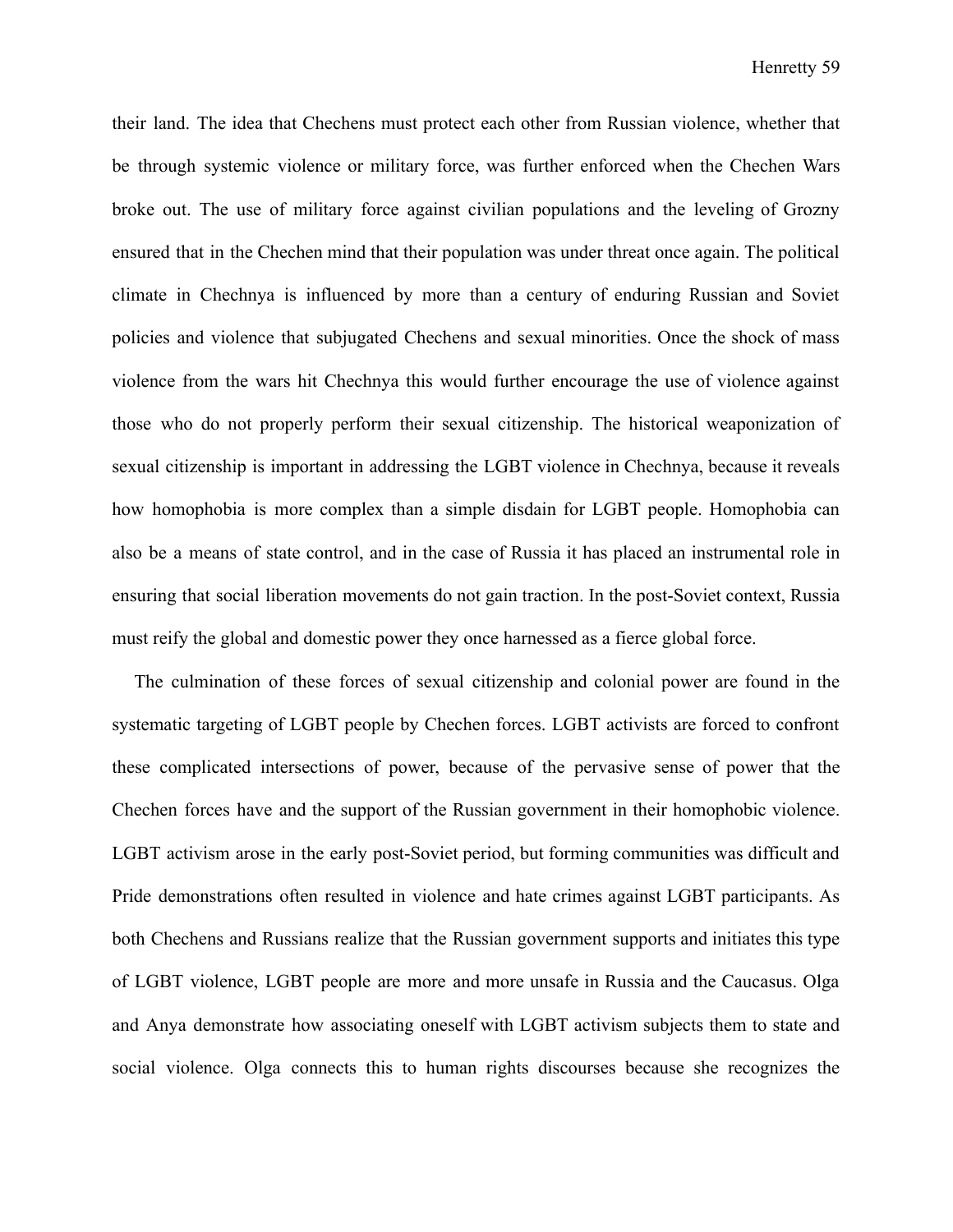Othering of LGBT people and Chechens in Russian society. Both the activists I spoke with expressed to me that Chechnya is something far away in the Russian imagination, but also that the security forces power and influence makes them a threat to every LGBT Russian. Anya's work emphasizes the corrupt relationship between Russian laws and police forces, revealing how these systems work in tandem to suppress justice. These type of systemic issues are why activists like Olga emphasize that the corruption that leads to LGBT human rights violations is the same corruption that leads to human rights abuses in general, not just for LGBT. As post-Soviet Russia develops their identity, one of traditional values and conservatism has arose from the conservative Russian political imaginary, not organically from Russian cultural tradition.

As Russian activists contend with an increasingly homophobic and hostile environment towards activists they must adapt their methods and strategies to help LGBT people. As Olga has progressed through her LGBT activism over the past decade she has moved from working as a domestic LGBT activist to an international LGBT activist, further motivating her to see homophobia as a state tool of power and as a general human rights issue. This influences her to not emphasize the Chechen identity of the refugees she has been helping. Olga here is recognizing the power sexual citizenship plays in Russian and in Chechen governance. The role of sexuality in the way that governments exercise power reveals how in the intimate lives of citizens they must continue to act out their sexual citizenship by self monitoring their and others behavior. Anya continues to self monitor as she moves a lot of her activism to her online Telegram channel and Olga was forced to leave Russia after threats to her safety. The simultaneous targeting of LGBT civilians and activists makes it increasingly difficult to address state homophobia and human rights abuses.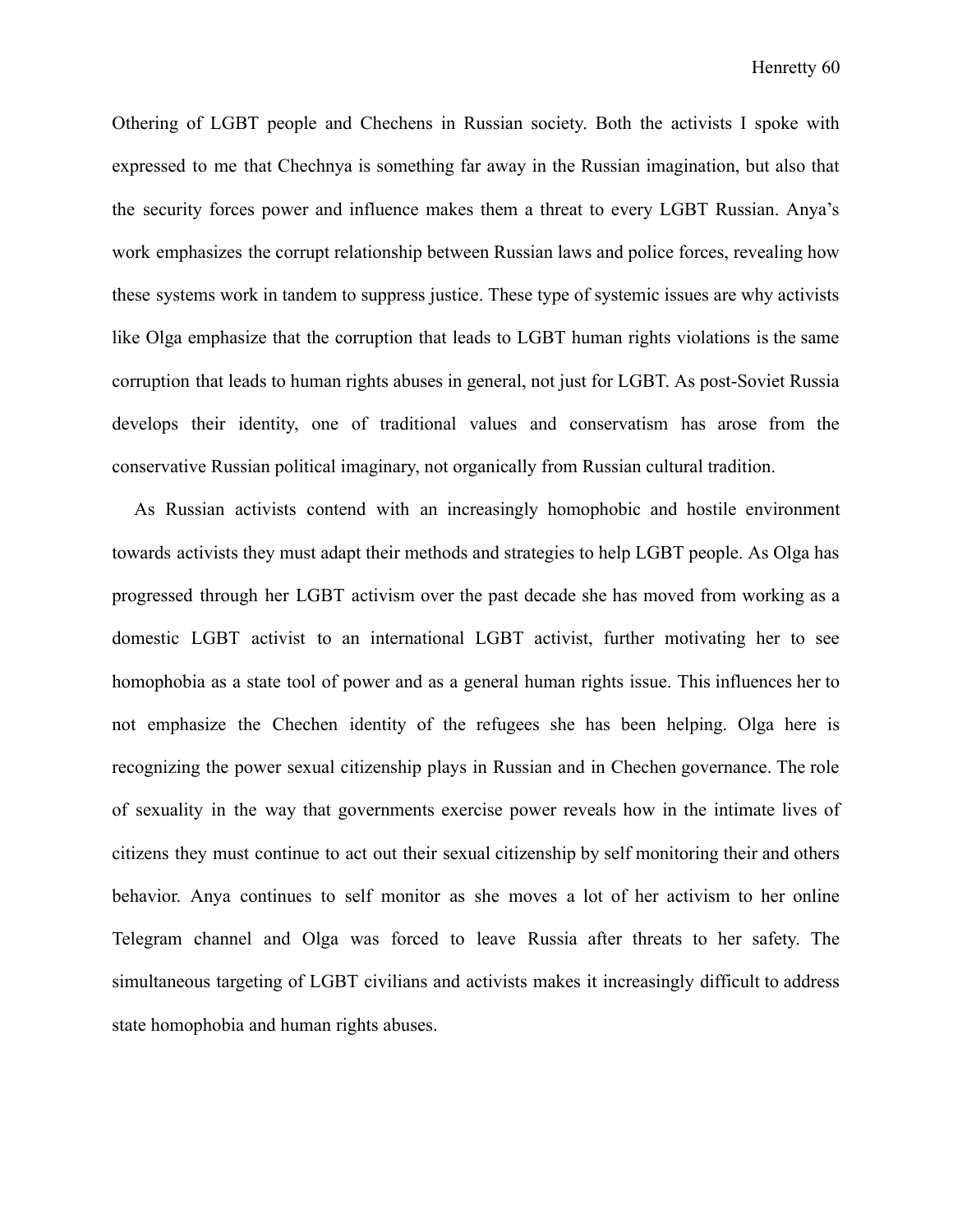This research comes at a critical time, because in discussing the imperial and colonial relationship between Russia and Chechnya, it must also be acknowledged how these power dynamics are playing out as this research is being written. On February  $24<sup>th</sup> 2022$  Russia invaded Ukraine, increasing the use of military force in Ukraine not seen in a long time. The targeting of civilian populations and tension along ethnic lines mirror the Chechen Wars. The force of the Russian military and the intense political history between the two countries leaves many Ukrainians with a fear of Russian occupation. As military violence increases LGBT violence is likely to follow because of the way militarized masculinities subjugate homosexuals during war time conditions. Furthermore, the same type of colonial and imperial violence that restricts sexual citizenship is likely to reoccur in other post-Soviet conflicts between Russia and their former territories. Future research should continue to investigate colonial practices in the post-Soviet context in order to further understand how this impacts LGBT people. Sexual citizenship constricts in moments when the Russian government is trying to develop nationalist ideals and exclude those who do not fit into this image. LGBT Ukrainians struggle to exercise their citizenship due to the current military campaign and the impacts of that have yet to be realized.

Analyzing sexual citizenship in places like the Caucasus and other former Soviet territories is important in illuminating how prolonged subjugation through Soviet and Russian imperialism has strengthened state apparatuses that alienate minorities who do not fit into the nationalist identity. Future research on LGBT violence in Chechnya should be critical of the narratives that assign the violence solely to religion, cultural practices, or only to a few politicians and members of the security forces. President Ramzan Kadyrov did not gain power in a vacuum and the conditions that resulted in such a homophobic leader and regime must also be addressed,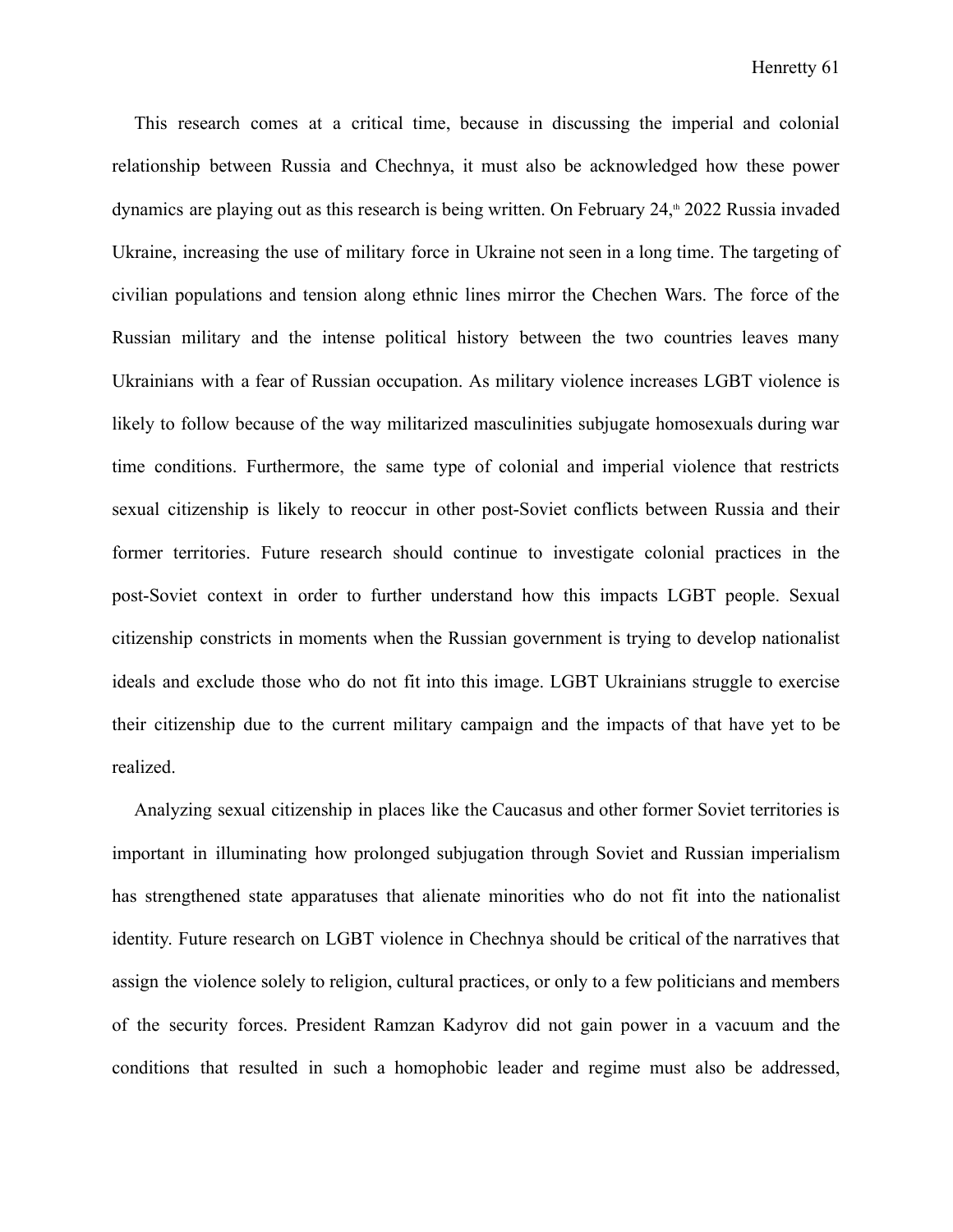meaning their response to imperial and colonial power must also be addressed. Despite Kadyrov's public support of the Kremlin his nationalist politics indicates a continued resistance to Russian power. As war begins in Ukraine and questions of Russian occupation loom over current and former Russian territories and can lead to an increase in nationalist ideals that are sure to exclude LGBT people because of the historical precedence of restricting sexual citizenship in the post-Soviet context.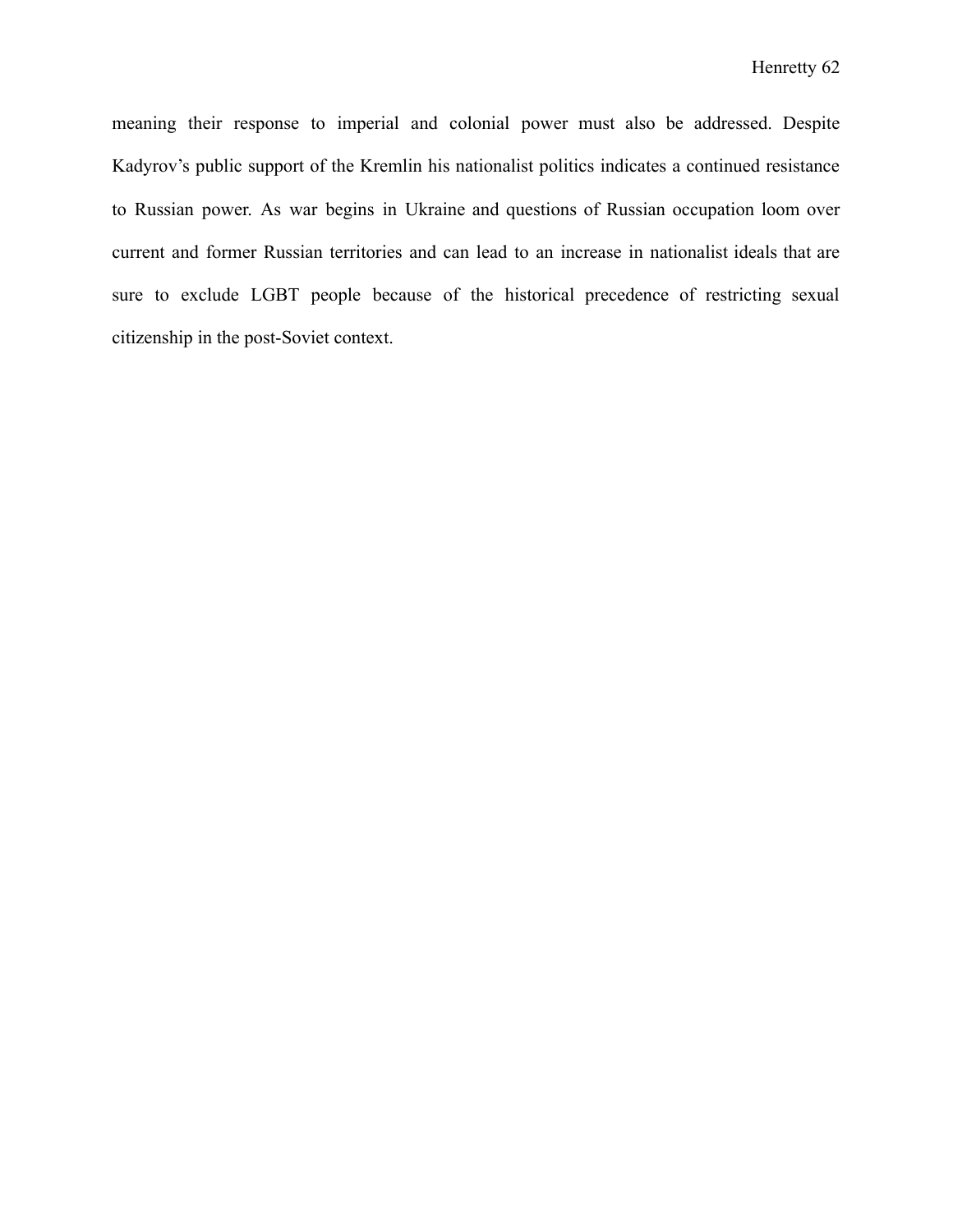#### **REFERENCES**

English Sources:

- Buyantueva, R. (2018). LGBT Rights Activism and Homophobia in Russia. *Journal of Homosexuality*, *65*(4), 456–483. <https://doi.org/10.1080/00918369.2017.1320167>
- Buyantueva, R. (2020). What Motivates LGBT Activists to Protest? The Case of Russia. *Problems of Post-Communism*, 1. <https://doi.org/10.1080/10758216.2020.1822187>
- Ermin, A., & Petrovich-Belkin, O.K. (2021). State Policies Regarding Sexual Minorities in Russia: From Russian Empire to Modern Day Russian Federation. Sexuality  $\&$ Culture.
- Federal Law of the Russian Federation. (2013, July 2). On the introduction of amendments to Article 5 of the Federal Law. "On the protection of children from information causing harm to their health and development" and separate acts of the Russian Federation aimed at the protection of children from information propagandising the refutation of traditional family values. Federal Law of the Russian Federation, No. 135-FZ, Moscow. Retrieved from http://www.rg.ru/ [2013/06/30/deti-site-dok.html](http://www.rg.ru/2013/06/30/deti-site-dok.html)

Gessen, M. (2017, June 26). The Gay Men Who Fled Chechnya's Purge. *The New Yorker*.

http://[www.newyorker.com/magazine/2017/07/03/the-gay-men-](http://www.newyorker.com/magazine/2017/07/03/the-gay-men-)who-fled-chechnyas-purge

- Healey, D. (2001). Homosexual Desire in Revolutionary Russia: the regulation of sexual and gender dissent. University of Chicago Press.
- Healey, D. (2014). From Stalinist pariahs to subjects of 'Managed Democracy': Queers in Moscow 1945 to the present. In J. Evans & M. Cook (Eds.), Queer Cities, Queer Cultures: Europe since 1945 (pp.95-117). Bloomsbury Publishing.

Kondakov, A. (2013). Resisting the Silence: The Use of Tolerance and Equality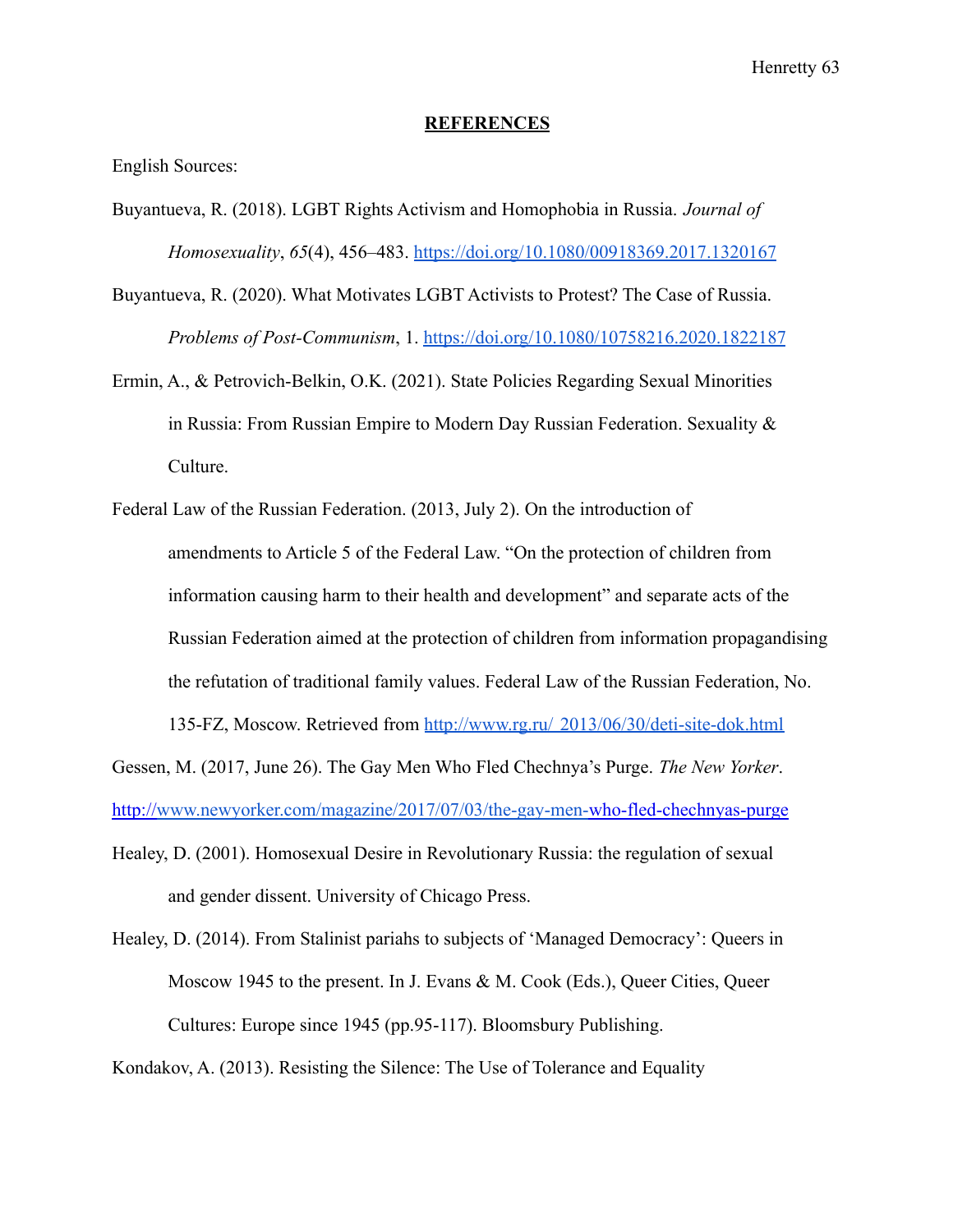Arguments by Gay and Lesbian Activist Groups in Russia 1. *Canadian Journal of Law and Society / Revue Canadienne Droit et Société*, *28*.

<https://doi.org/10.1017/>cls.2013.3

- Kulpa, Bert, & Mizielinska, Anna. (2011). "'Contemporary Peripheries': Queer Studies, Circulation of Knowledge and East/West Divide." De-centring Western Sexualities: Central and eastern european perspectives. Routledge:11-26.
- Lokshina, T. (2017). *"They have long arms and they can find me": Anti-gay purge by local authorities in Russia's Chechen Republic*. Human Rights Watch.

Lukyanov, F. (2016). Putin's Foreign Policy. *Foreign Affairs*, *95*(3), 30–37.

- Mole, R. C. M. (2019). Constructing Soviet and Post-Soviet Sexualities. Soviet and Post-Soviet Sexualities, 1–15. https://doi.org/10.4324/9781315623078-1
- *Putin Sought to Boost Russian Population With 'Gay Propaganda' Law Ex-British PM Cameron—The Moscow Times*. (2019, September 23). The Moscow Times. https:/[/www.themoscowtimes.com/2019/09/23/putin-sought-t](http://www.themoscowtimes.com/2019/09/23/putin-sought-)o-boost-russian-populationwith-gay-propaganda-law-ex-british-pm- cameron-a67374
- Queer Women of the North Caucasus (QWNC). (2018). *Violence Against Lesbian, Bisexual, and Transgender Women in the North Caucasus Region of the Russian Federation*. Moscow.

Richardson, D. (2000). Rethinking Sexuality. Sage Publications.

- Richardson, D. (2018). Sexuality and Citizenship. Sexualities, 21(8).
- Starr, M. (March 29, 2022). Russia to covertly mobilize reserves, conscript Chechen convicts. *The Jerusalem Post.*

Stella, F. (2015). Lesbian lives in Soviet and post-Soviet Russia post/socialism and